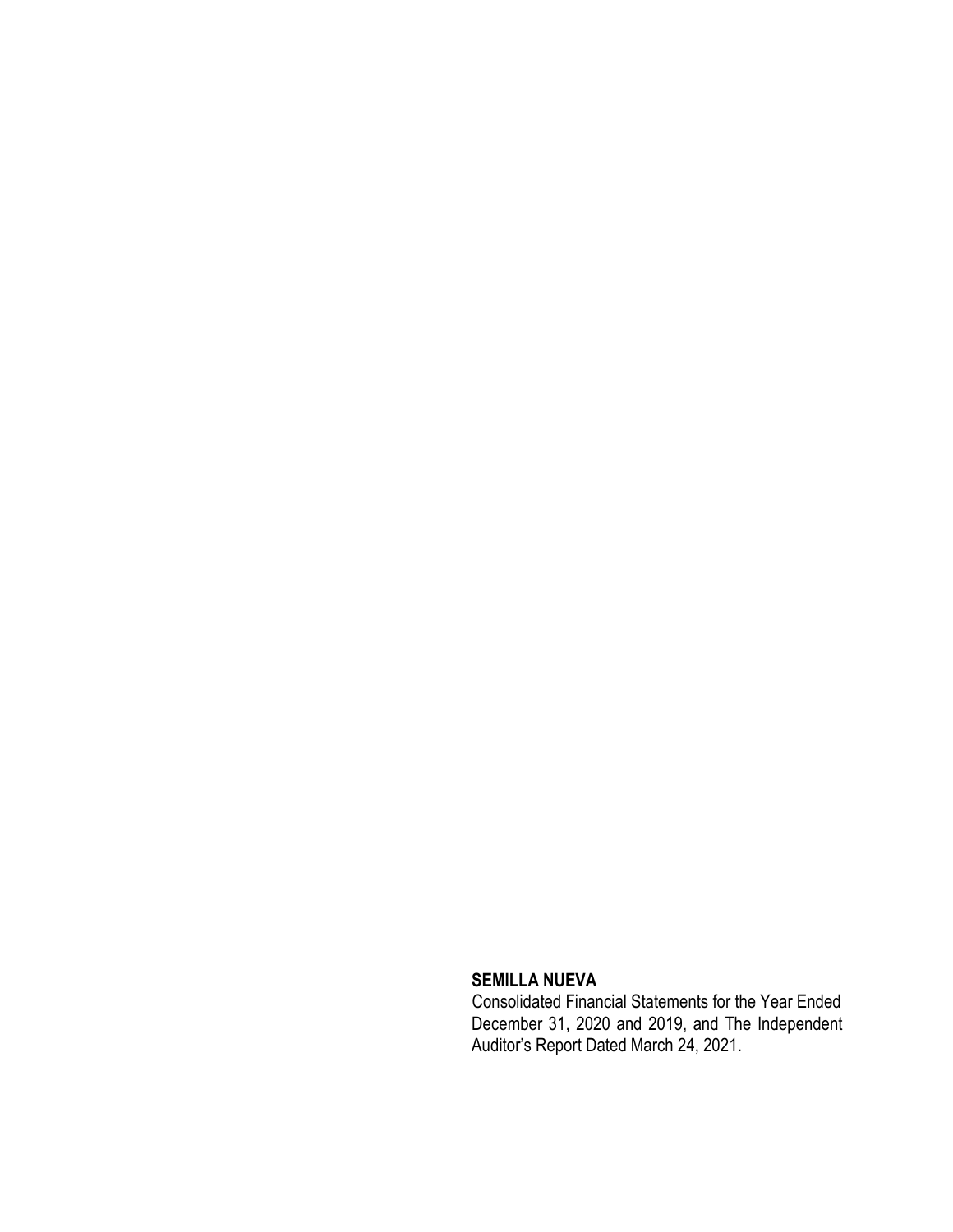# **INDEPENDENT AUDITOR'S REPORT**

| <b>INDEX</b> |          |                                                                                                                                                        | <b>PAGE</b>    |
|--------------|----------|--------------------------------------------------------------------------------------------------------------------------------------------------------|----------------|
| $1 -$        |          | Independent Auditor's Report                                                                                                                           |                |
| $2 -$        |          | Consolidated Financial Statement as of December 31,<br>2020 and corresponding for 2019                                                                 |                |
|              | 2.1      | <b>Consolidated Statements of Financial Position</b>                                                                                                   | 5              |
|              | 2.2      | <b>Consolidated Statements of Income</b>                                                                                                               | 6              |
|              | 2.3      | Consolidated Statements of Changes in Equity                                                                                                           | 7              |
|              | 2.4      | <b>Consolidated Statements of Cash Flows</b>                                                                                                           | 8              |
| $3 -$        |          | Notes to the Consolidated Financial Statements                                                                                                         | 9              |
| 4.-          | Annexes  |                                                                                                                                                        |                |
|              | Annex I: | Financial Statements SEN (501)(c)(3)<br>Annex II: Financial Statements Semilla Nueva, S.A.<br>Annex III: Financial Statements Asociación Semilla Nueva | 32<br>35<br>38 |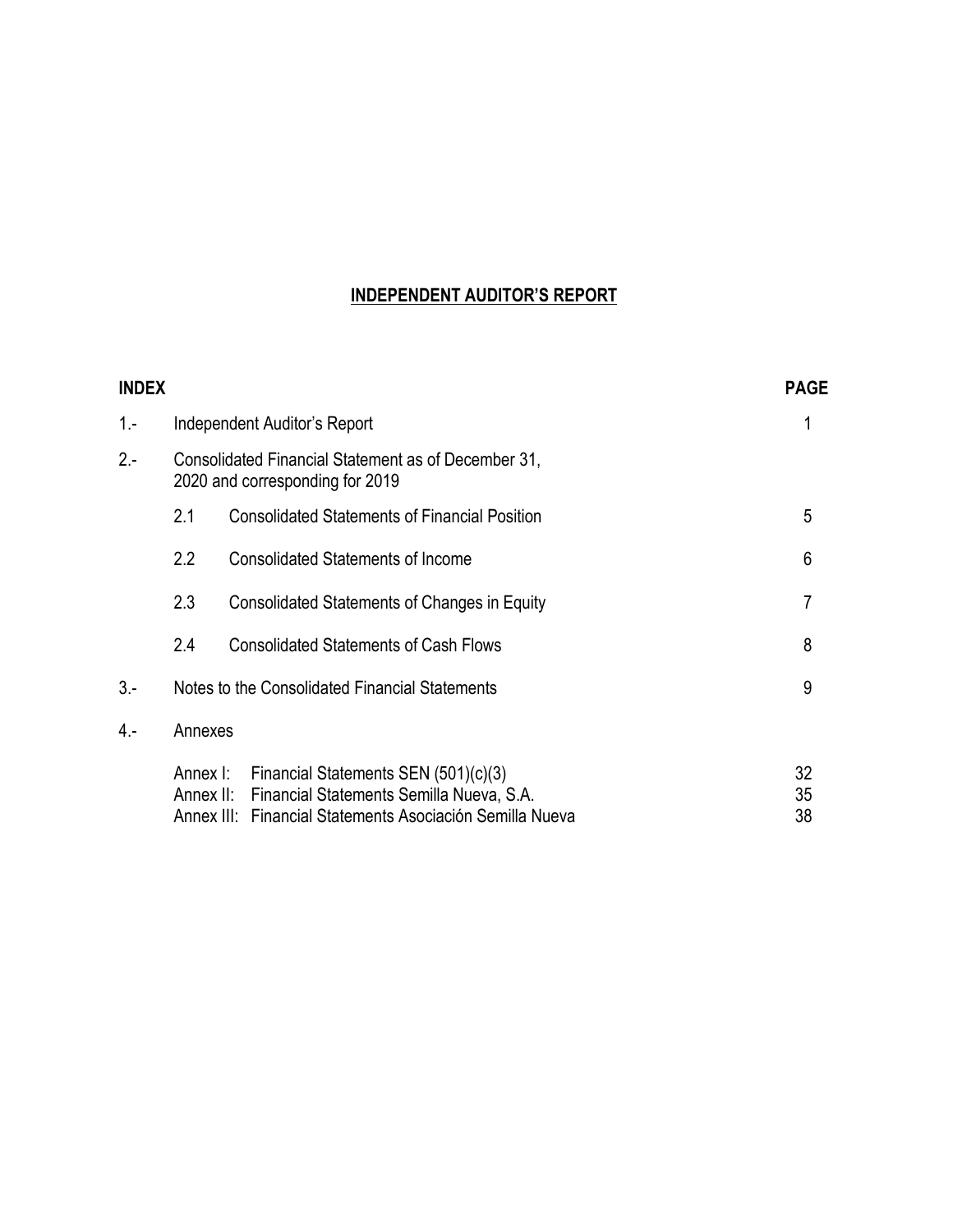# **INDEPENDENT AUDITOR'S REPORT**

Sirs: Board of Directors **Semilla Nueva** Guatemala

Report about the audit of consolidated financial statements.

## *Opinion*

We have audited the accompanying consolidated financial statements of Asociación Semilla Nueva, Semilla Nueva, S.A. y Semilla Nueva (501)(c)(3) (the "Company"), which comprise the consolidated statements of financial position as of December 31, 2020; the consolidated statement of income, the consolidated statement of changes in equity and the consolidated statement of cash flows for the year ended and the notes to the financial statements that include a summary of significant accounting policies and other explanatory information.

In our opinion, the consolidated financial statements of the Company, as of December 31, 2020 have been prepared, in all material respects, in accordance with the accounting policies and practices adopted by non-profit institutions, as described in Note 2).

## *Basis for opinion*

We conducted our audit in accordance with International Standards on Auditing (ISAS). Our responsibilities in accordance with these rules are described in the section Responsibilities of the Auditor for the audit of the financial statements of our report. We are independent of the Company in accordance with the ethical requirements that are relevant to our audit of the financial statements in Guatemala, and we have fulfilled our other ethical responsibilities in accordance with these requirements. We consider that the audit evidence we have obtained is sufficient and provides a reasonable basis for our qualified opinion. The Management has stated that the Company will continue in operation.

## *Basis of Accounting and use of the Independent Auditor´s Report*

We draw the attention to Note 2), without that affecting our opinion to the consolidated financial statements that have been drafted, in all the material aspects, in accordance to accounting practices and policies adopted by the Company's management, as described in Note 2), which have their basis in accounting practices for Non-profit institutions, because the financial statements are drafted according to a special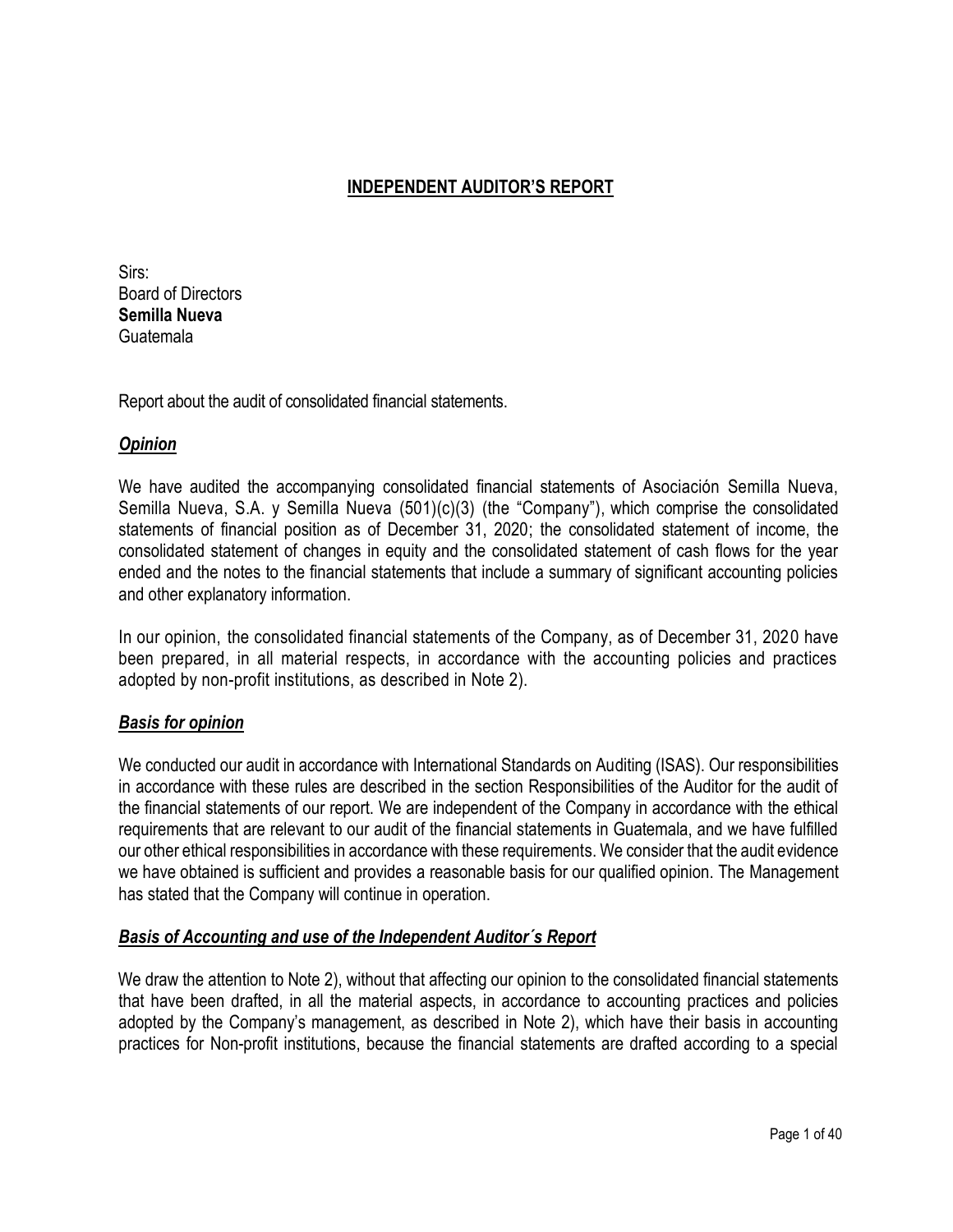purpose accounting basis. As a result, our report is made only for the Company and must not be distributed or used by other parts different to the Company or its partners.

## *Emphasis of Matter*

As described in Note 1, Semilla Nueva's consolidated financial statements as of December 31, 2019 have been restructured to amend an error due to criteria alignment of expense accounts classification in the consolidated statement of income.

## *Other Matters*

As of December 31, 2020, Asociación Semilla Nueva hasn't any inventory and cost of sales record for transactions derived from the purchase and sale of biofortified seeds; inventory control and cost of sales are carried out by Operations Department.

## *Management's Responsibility for the Financial Statements*

The Company's Management is responsible for the preparation and fair presentation of the consolidated financial statements in accordance with accounting Company policies, as well as for the internal control to allow the consolidated financial statements to be free from material misstatement, whether due to fraud or error.

When preparing the consolidated financial statements, the management is responsible for assessing the Company's ability to continue in operations, disclosing, as applicable, the matters related to the business continuity and using this as accounting basis, unless management either intends to liquidate the Company or to cease operations, or has no realistic alternative but to do so.

Those in charge of management are responsible for overseeing the Company's financial reporting process.

## *Auditor's Responsibilities for the Audit of Consolidated Financial Statements*

Our objectives are to obtain reasonable assurance about whether the consolidated financial statements as a whole, are free from material misstatement, whether due to fraud or error, and to issue an Auditor's report that includes our opinion. Reasonable assurance is a high level of assurance, but is not a guarantee that an audit conducted in accordance with International Standards on Auditing will always detect a material misstatement when it exists. Misstatements can arise from fraud or error and are considered material if individually or in aggregate, they could reasonably be expected to influence the economic decisions of users taken on the basis of these financial statements.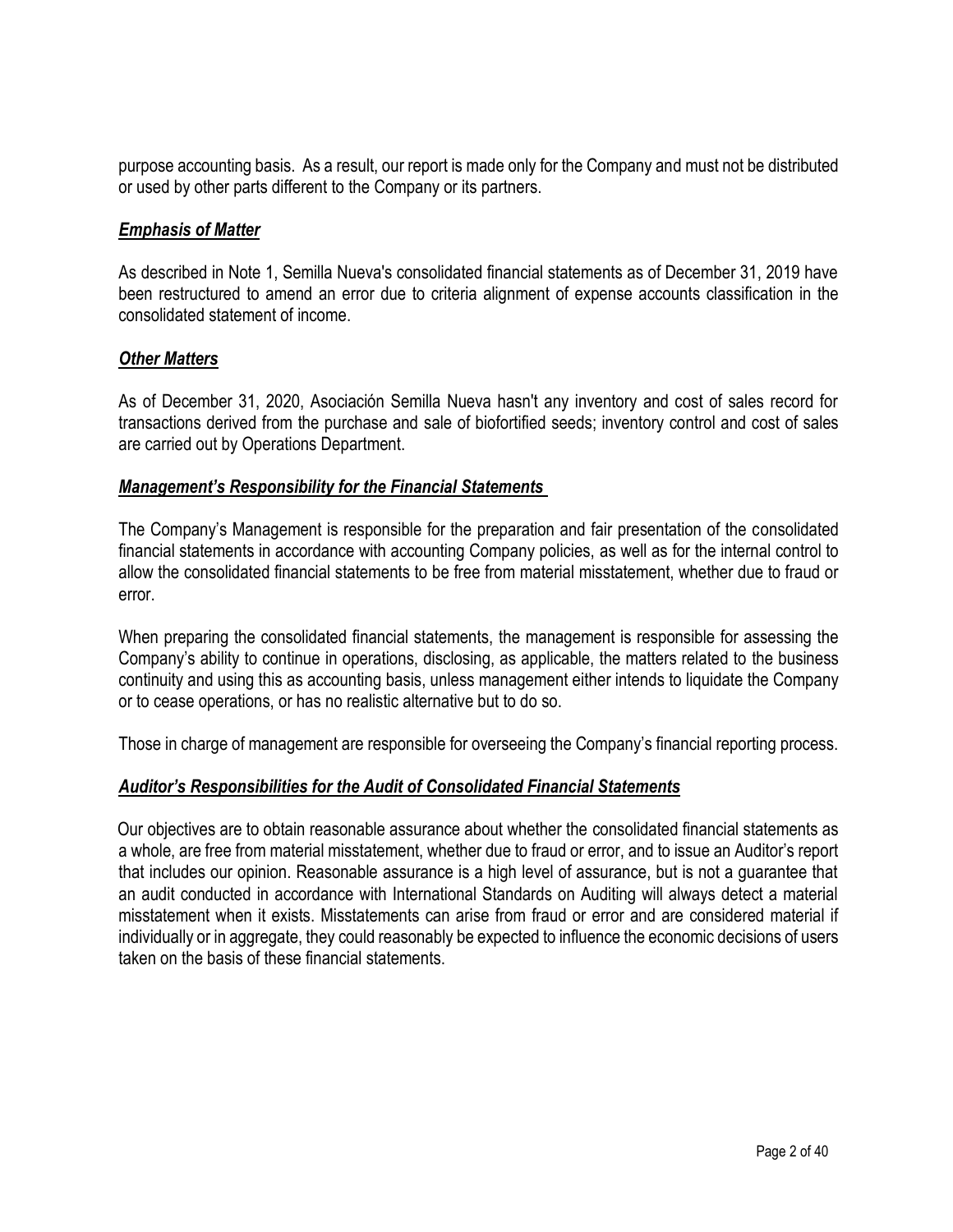Among the other responsibilities we have as auditors, we mention the following:

- We identified and assessed the risks of material misstatements of the consolidated financial statements, whether due to fraud or error, we designed and conducted the audit procedures that responded to these risks; we obtained sufficient and appropriate audit evidence to provide a basis for our opinion, the risk of not detecting a material misstatement resulting from fraud is greater than that resulting from an error, since the fraud involves collusion, forgery, intentional omissions, distortion, or annulment of internal control.
- We gained a knowledge of relevant internal control to the audit, in order to design audit procedures that are appropriate in base of the circumstances and not with the purpose of expressing an opinion on effectiveness of the Company's internal control.
- We evaluated how appropriate the accounting policies are and the rationality of accounting estimates and related disclosures made by management.
- We concluded on the appropriate use of the accounting principle's administration of the Company in operation, on the basis of the obtained evidence, there is a material uncertainty related to events or conditions that might cause a significant doubt on the ability of the Company to continue as an entity in operation. If we conclude that there is a material uncertainty, we have to call the attention in our audit report on the relevant information to be disclosed in the financial statements or, if disclosure is insufficient, to change our opinion. Our conclusions were based on audit evidence obtained to the date of our audit report. However, facts or future conditions can cause the Company ceases being an entity in operation.
- We evaluated the overall presentation, structure and content of the consolidated financial statements, including the disclosed information, and whether the financial statements represent the underlying transactions and events in a way that these be faithful.
- We communicated those in charge of the Company in relation to the intended scope and timing of the audit, and the important audit results, including possible significant deficiencies in internal control that we identified during our audit.
- We also provided those responsible for the management of the Company a statement that we have met the requirements of ethics applicable according to the independence and communicated with them about all relationships and other issues that can be reasonably expected may affect our independence and, in this case, the appropriate safeguards.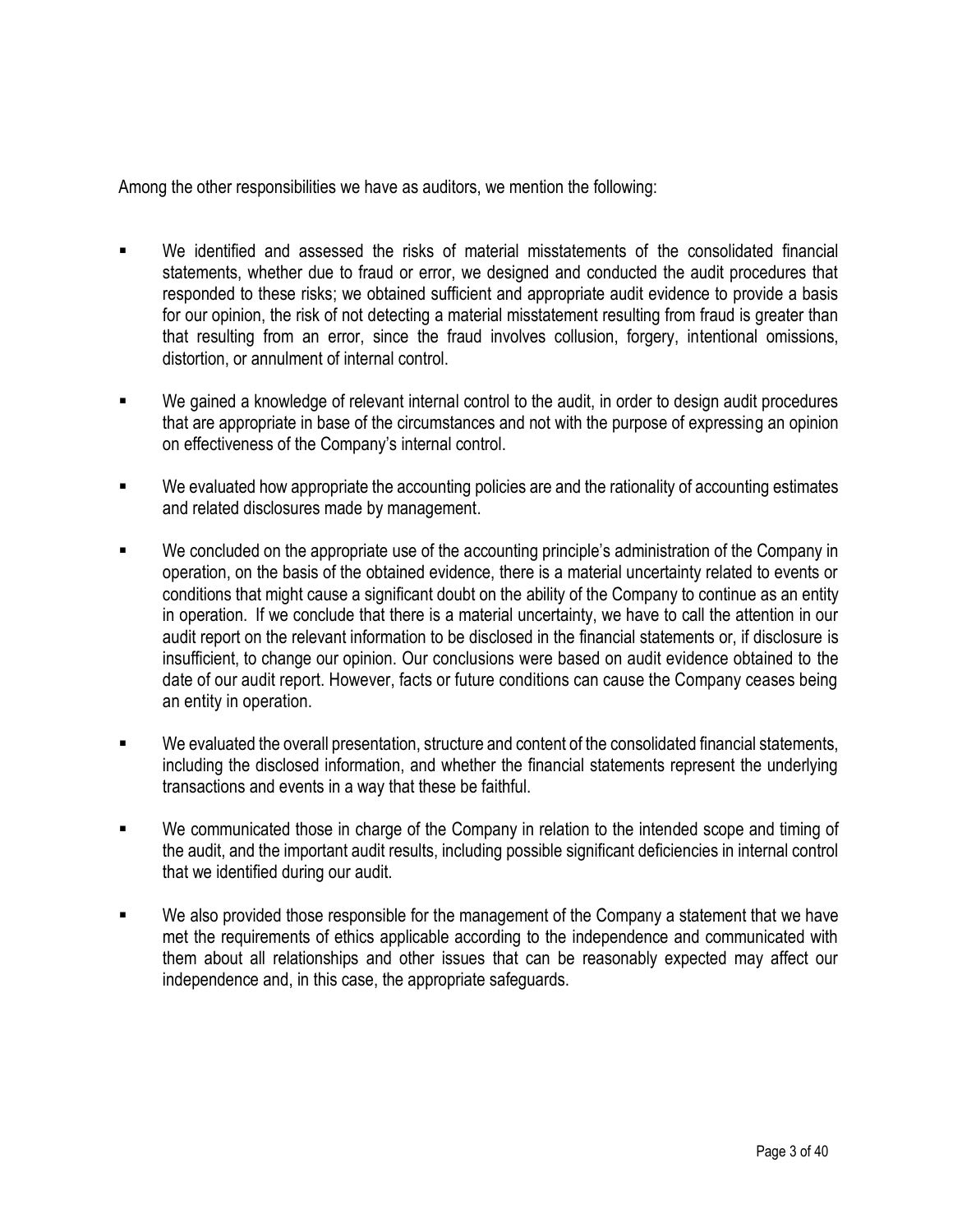■ Among the issues that have been subject of communication with those responsible for the Company, we determined which have been of great significance in the audit of the financial statements for the current period and which are the audit key issues. We described these issues in our audit report, unless the legal or regulatory dissipations prohibited to public reveal the issue, or in extremely rare circumstances, we determine that a matter should not be communicated in our report because it can expect adverse consequences of doing so, would outweigh the benefits of public interest in the same.

This report is intended exclusively for use of the Company's services and must not be provided to third parties, unless written authorization.

Azucena Galvez CPA Register No. 6439

March 24, 2021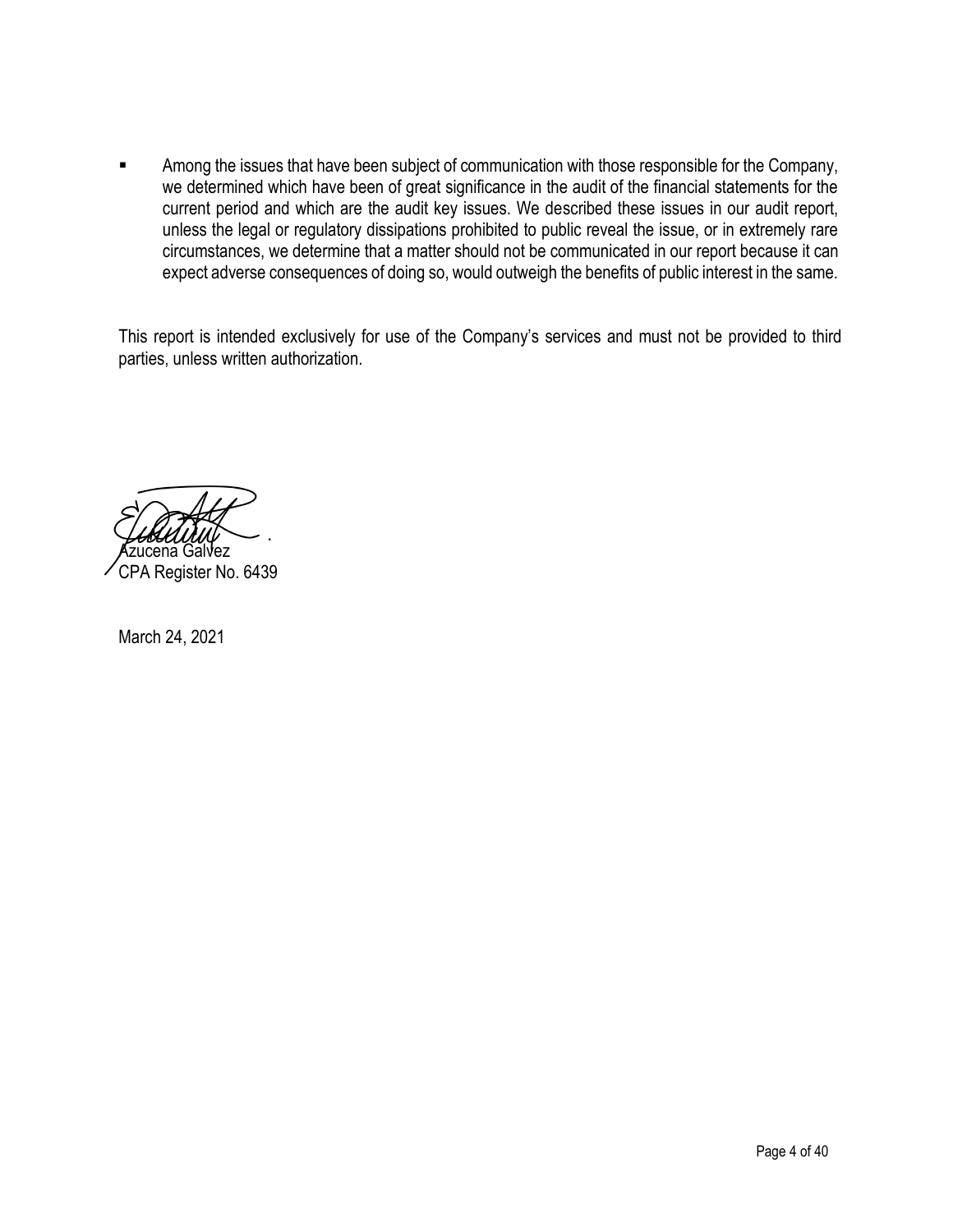# **SEMILLA NUEVA**

# **CONSOLIDATED STATEMENTS OF FINANCIAL POSITION**

For the years ended as of December 31 (Expressed in Quetzales and US Dollars)

|                                                     | 2020             |                   | 2019             |                   |
|-----------------------------------------------------|------------------|-------------------|------------------|-------------------|
|                                                     | <b>QUETZALES</b> | <b>US DOLLARS</b> | <b>QUETZALES</b> | <b>US DOLLARS</b> |
| <b>ASSETS</b>                                       |                  |                   |                  |                   |
| <b>CURRENT ASSETS</b>                               |                  |                   |                  |                   |
| Cash and Banks (note 4)                             | 5,891,170        | 818,218           | 3,530,520        | 490,350           |
| Accounts Receivable (note 5)                        | 649,764          | 90,245            | 546,242          | 75,867            |
| <b>Total Current Assets</b>                         | 6,540,934        | 908,463           | 4,076,762        | 566,217           |
| <b>NON-CURRENT ASSETS</b>                           |                  |                   |                  |                   |
| Property, Plant and Equipment (note 6)              | 72,151           | 10,021            | 137,340          | 19,075            |
| <b>Total Non-Current Assets</b>                     | 72,151           | 10,021            | 137,340          | 19,075            |
| <b>TOTAL ASSETS</b>                                 | 6,613,085        | 918,484           | 4,214,102        | 585,292           |
| <b>LIABILITIES AND EQUITY</b><br><b>LIABILITIES</b> |                  |                   |                  |                   |
| <b>CURRENT LIABILITIES</b>                          |                  |                   |                  |                   |
| Payable Accounts and Documents (note 7)             | 63,850           | 8,868             | 16,265           | 2,259             |
| <b>Total Current Liabilities</b>                    | 63,850           | 8,868             | 16,265           | 2,259             |
| <b>NON-CURRENT LIABILITIES</b>                      |                  |                   |                  |                   |
| Provision of Compensations (note 2h)                | 226,530          | 31,462            | 78,336           | 10,880            |
| Other Provisions (note 8)                           | 109,642          | 15,228            | 63,216           | 8,780             |
| <b>Total Non-Current Liabilities</b>                | 336,172          | 46,690            | 141,552          | 19,660            |
| <b>TOTAL LIABILITIES</b>                            | 400,022          | 55,558            | 157,817          | 21,919            |
| <b>INSTITUTIONAL EQUITY</b>                         |                  |                   |                  |                   |
| <b>Net Assets</b>                                   | 6,213,063        | 862,926           | 4,056,285        | 563,373           |
| TOTAL LIABILITIES AND INSTITUTIONAL EQUITY          | 6,613,085        | 918,484           | 4,214,102        | 585,292           |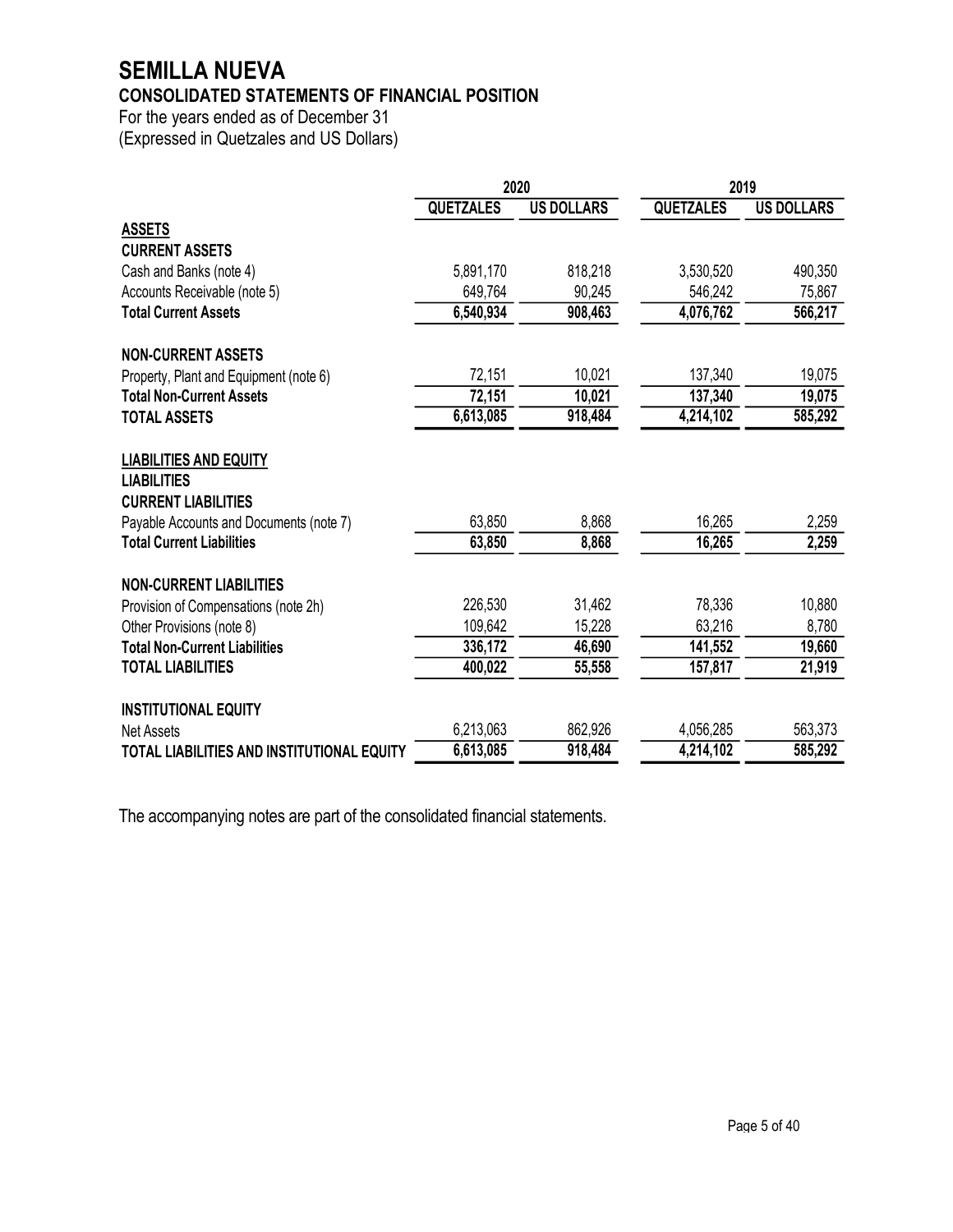# **SEMILLA NUEVA**

# **CONSOLIDATED STATEMENTS OF INCOME**

For the years ended as of December 31 (Expressed in Quetzales and US Dollars)

|                                       | 2020             |                   | 2019             |                   |
|---------------------------------------|------------------|-------------------|------------------|-------------------|
|                                       | <b>QUETZALES</b> | <b>US DOLLARS</b> | <b>QUETZALES</b> | <b>US DOLLARS</b> |
| <b>INCOME</b>                         |                  |                   |                  |                   |
| Donations (note 9)                    | 9,377,376        | 1,302,413         | 7,597,514        | 1,055,210         |
| Services (note 10)                    | 1,518,689        | 210,929           | 764,381          | 106,164           |
| Sales (note 10)                       | 892,613          | 123,974           | 563,760          | 78,300            |
| Other income                          | 1,166            | 162               | 31,500           | 4,375             |
| <b>Bank interest</b>                  | 7,085            | 984               | 2,866            | 398               |
| <b>TOTAL INCOME</b>                   | 11,796,929       | 1,638,462         | 8,960,021        | 1,244,447         |
| <b>EXPENSES</b>                       |                  |                   |                  |                   |
| Salaries and benefits                 | 3,465,878        | 481,372           | 2,703,708        | 375,515           |
| Honoraria and benefits                | 2,037,672        | 283,010           | 1,519,279        | 211,011           |
| General development activities        | 2,210,314        | 306,988           | 1,655,503        | 229,931           |
| Transportation, mobilization, fuel    | 854,525          | 118,684           | 664,243          | 92,256            |
| Rental and maintenance expenses       | 436,464          | 60,620            | 368,721          | 51,211            |
| General office expenses               | 683,416          | 94,919            | 174,269          | 24,204            |
| Taxes, fees and arbitration           | 198,590          | 27,582            | 134,192          | 18,638            |
| Depreciations                         | 65,189           | 9,054             | 49,975           | 6,941             |
| Bank expenses, forex and others       | (227,210)        | (31, 557)         | (186, 652)       | (25, 924)         |
| <b>TOTAL EXPENSES (Note 11)</b>       | 9,724,838        | 1,350,672         | 7,083,238        | 983,783           |
| <b>EXCESS OF INCOME OVER EXPENSES</b> | 2,072,091        | 287,790           | 1,876,783        | 260,664           |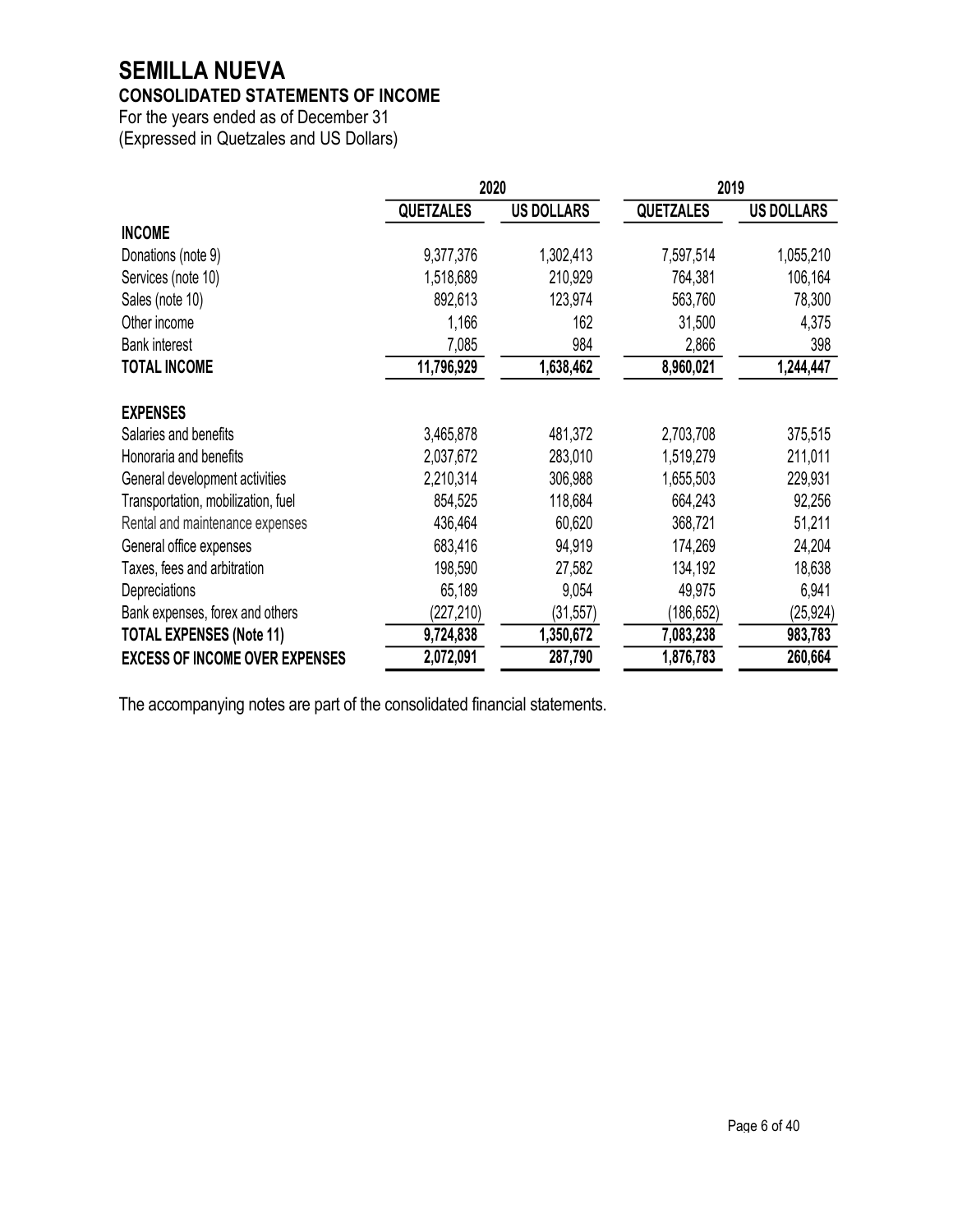# **SEMILLA NUEVA CONSOLIDATED STATEMENTS OF CHANGES IN EQUITY**

For the years ended as of December 31 (Expressed in US Dollars)

| <b>DESCRIPTION</b>                     | <b>SEN ONG</b> | SEN, S.A.  | <b>SEN</b><br>501 $(c)(3)$ | <b>TOTAL</b> |
|----------------------------------------|----------------|------------|----------------------------|--------------|
| Balance as of December 31, 2018        | 142,114        |            | 151,466                    | 293,580      |
| Contribution to future capitalizations |                | 150,651    | (150, 651)                 |              |
| Forex effect                           |                | 9,129      |                            | 9,129        |
| Net income or loss                     | 55,318         | (110, 486) | 315,832                    | 260,664      |
| Balance as of December 31, 2019        | 197,432        | 49,294     | 316,647                    | 563,373      |
| Contribution to future capitalizations |                | 199,437    | (199, 437)                 |              |
| Forex effect                           |                | 11,624     |                            | 11,624       |
| Shares authorized                      |                | 139        |                            | 139          |
| Intercompany eliminations              | 654,961        |            | (654, 961)                 |              |
| Net income or loss                     | (642, 461)     | (196, 546) | 1,126,797                  | 287,790      |
| Balance as of December 31, 2020        | 209,932        | 63,948     | 589,046                    | 862,926      |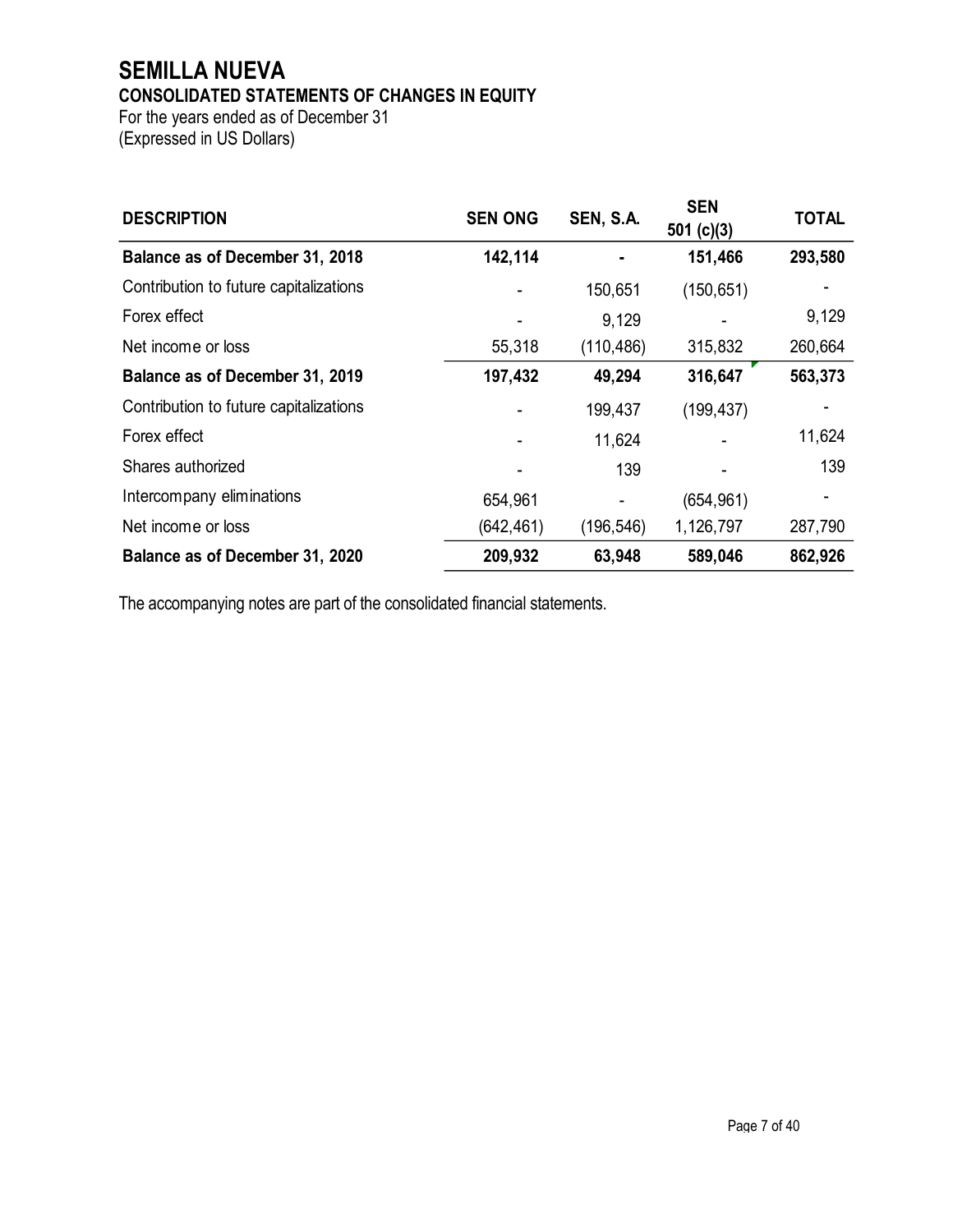# **SEMILLA NUEVA**

# **CONSOLIDATED STATEMENTS OF CASH FLOWS**

For the years ended as of December 31 (Expressed in Quetzales and US Dollars)

|                                                        |                  | 2020              | 2019             |                   |
|--------------------------------------------------------|------------------|-------------------|------------------|-------------------|
| <b>DESCRIPTION</b>                                     | <b>QUETZALES</b> | <b>US DOLLARS</b> | <b>QUETZALES</b> | <b>US DOLLARS</b> |
| <b>Cash Flows from Operating Activities</b>            |                  |                   |                  |                   |
| <b>Customer Cash Increase</b>                          | (182,081)        | (25, 289)         | (70, 445)        | (9,784)           |
| Taxes payment increase                                 | (323, 543)       | (44, 936)         | (228, 859)       | (31,786)          |
| Decrease in suppliers and expense payment              | (1,951,177)      | (270, 998)        | (2,070,857)      | (287, 619)        |
| Cash paid to operating expenses                        | (9, 257, 489)    | (1,285,761)       | (6,086,916)      | (845, 405)        |
| Cash paid to personnel                                 | (2,745,015)      | (381, 252)        | (2, 193, 314)    | (304, 627)        |
| Cash from donations                                    | 14,407,839       | 2,001,089         | 4,891,997        | 679,444           |
| Cash from sales and services                           | 2,411,301        | 334,903           | 7,637,530        | 1,060,768         |
| Cash from other income                                 | 8,252            | 1,146             | 34,366           | 4,773             |
| Net cash provided by operating activities              | 2,368,087        | 328,902           | 1,913,502        | 265,764           |
| <b>Cash Flows from Investing Activities</b>            |                  |                   |                  |                   |
| Increase in Leasing                                    | (92, 132)        | (12, 797)         | (54, 317)        | (7, 544)          |
| Net cash provided by investing activities              | (92, 132)        | (12, 797)         | (54, 317)        | (7, 544)          |
| <b>Cash Flows from Financing Activities</b>            |                  |                   |                  |                   |
| Increase for investments SEN (501) (e)(3)              | (1,435,945)      | (199, 437)        | (1,084,687)      | (150, 651)        |
| Increase in future capitalizations (SEN, S.A.)         | 1,520,640        | 211,200           | 1,150,416        | 159,780           |
| Net cash rovided by financing activities               | 84,695           | 11,763            | 65,729           | 9,129             |
| Net increase in cash and cash equivalents              | 2,360,650        | 327,868           | 1,924,914        | 267,349           |
| Cash and cash equivalents at the beginning of the year | 3,530,520        | 490,350           | 1,605,606        | 223,001           |
| Cash and cash equivalents at the end of the year       | 5,891,170        | 818,218           | 3,530,520        | 490,350           |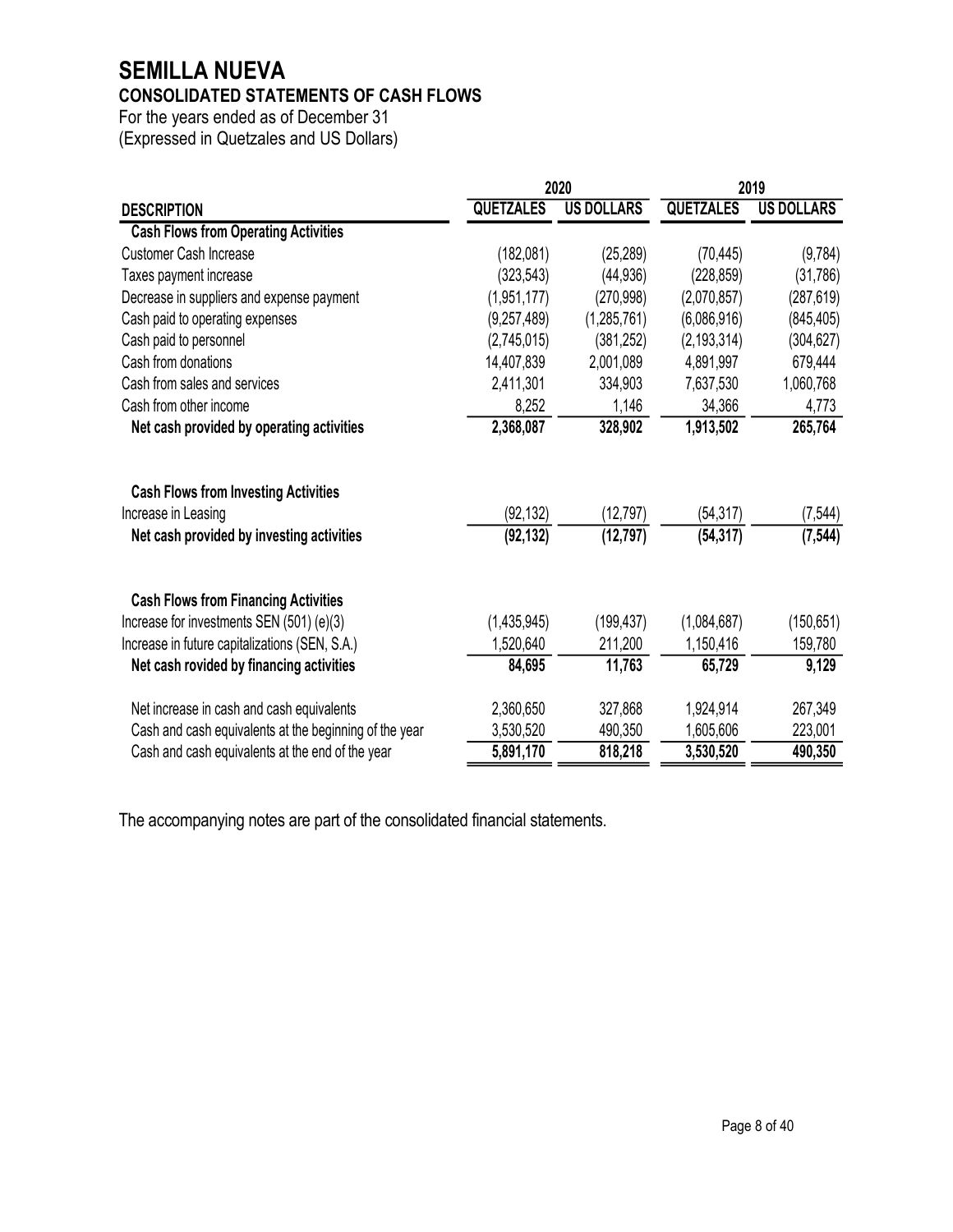As of December 31, 2020 and 2019

## **1. ORGANIZATION**

- **A) Semilla Nueva**, was incorporated on May 19, 2010 under the Oregon laws, as a non-profit organization. On September 20, 2010, was awarded tax exempt status from Federal income tax under section 501 (c) (3) of the Internal Revenue Code (IRC). This entity is organized exclusively for charitable, religious, educational, and scientific purposes, including, the distribution to organizations that qualify as exempt organizations under section 501 (c) (3) of the IRC for such purposes.
- **B) Asociación Semilla Nueva** was constituted under the laws of the Republic of Guatemala, according to testimony of the public deed number four hundred and sixty-one (461), dated August 27, 2012 for an indefinite period. It is a private, service, assistance, social benefit and agricultural local economic development entity, composed of professionals and altruistic persons belonging to civil society, nonprofit, non-religious and without any political purpose.

The Association aims and objectives are:

- a) Develop projects with a focus on sustainable local economic agricultural development, which seek to raise the living standard of the Guatemalan people;
- b) Develop actions and activities to promote human development, agricultural, social, technical and administrative assistance to strengthen the functioning of the communities and groups that need it;
- c) Establish education, health, housing, agriculture, industry, production, marketing support, technical assistance and training programs, according to the needs and aspirations of the attended communities;
- d) Manage the funds coming from the contributions of its associates and those received from other entities in order to execute the services required in its communities;
- e) Accept inheritances, legacies, internal and external donations, contract loans and enter into agreements with national and international institutions for the achievement of the Association's purposes;
- f) Manage and receive technical assistance and specialized training for the realization and administration of sustainable projects, programs and plans aimed at raising the standard of living of the population.
- **C) Semilla Nueva, S.A.** was constituted under the laws of the Republic of Guatemala, according to testimony of the public deed number eighty-nine (89), dated November 28, 2018 for an indefinite period. The Company's main purpose is the realization of all kinds of commercial and business activities related to lucrative activities to undertake business, creation, strengthening of individual companies and incorporation into the formal trade of evaluation, production and marketing of seeds crops. Likewise, the Company may carry out any commercial, industrial or business, lawful and lucrative activity, undertake, execute, perform or celebrate all necessary acts, operations, negotiations and contracts.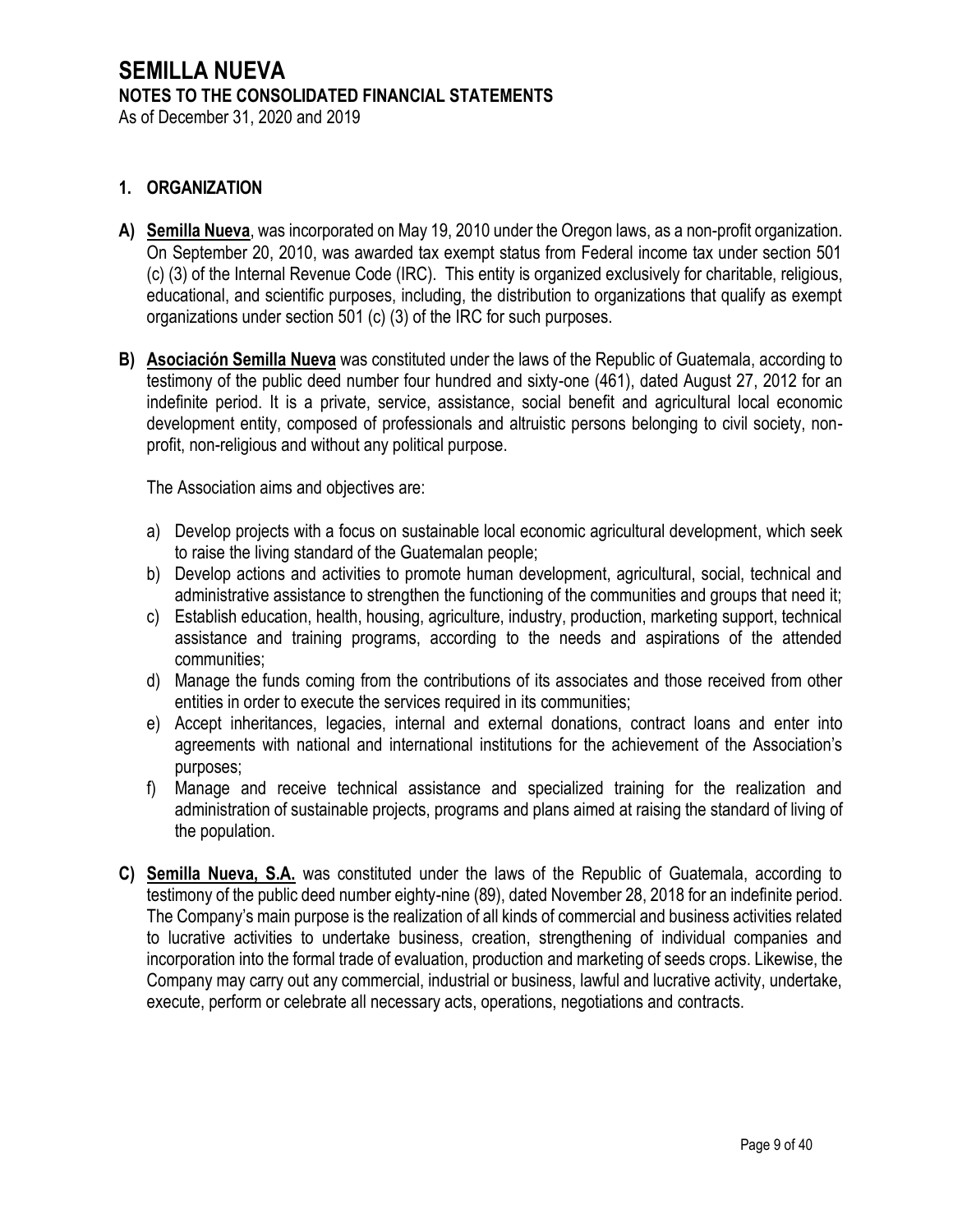As of December 31, 2020 and 2019

The consolidated financial statements include the operations of Semilla Nueva 501 (c)(3) (USA), Asociación Semilla Nueva and Semilla Nueva, S.A.

**Restructuring of Financial Statements** – Semilla Nueva's consolidated financial statements as of December 31, 2019 have been restructured to amend an error due to criteria alignment of expense accounts classification in the consolidated statement of income, as shown below:

## **2019**

| <b>Accounts</b>                    | <b>Figures</b><br>previously<br>reported | <b>Adjustments</b> | <b>Restructured</b><br>figures |
|------------------------------------|------------------------------------------|--------------------|--------------------------------|
| <b>EXPENSES</b>                    |                                          |                    |                                |
| Salaries and benefits              | 301,729                                  | 73,786             | 375,515                        |
| Honoraria and benefits             | 262,890                                  | (51, 879)          | 211,011                        |
| General development activities     | 230,337                                  | (406)              | 229,931                        |
| Transportation, mobilization, fuel | 117,413                                  | (25, 157)          | 92,256                         |
| Rentals and maintenance expenses   | 41,555                                   | 9,656              | 51,211                         |
| General office expenses            | 30,204                                   | (6,000)            | 24,204                         |
| Taxes, fees and arbitration        | 18,781                                   | (143)              | 18,638                         |
| Depreciations                      | 6,941                                    |                    | 6,941                          |
| Bank expenses, forex an others     | (26,067)                                 | 143                | (25, 924)                      |
| <b>Total</b>                       | 983,783                                  | ٠                  | 983,783                        |

## **2. SUMMARY OF THE MAIN ACCOUNTING POLICIES**

The main accounting policies used by the Company in the preparation of the financial statements, are set out below:

On July 7, 2010, the Institute of Public Accountants and Auditors of Guatemala resolved to adopt as Generally Accepted Accounting Principles in Guatemala, the International Financial Reporting Standard for Small and Medium-Sized Entities - NIIF for PYMES (in English, International Financial Reporting Standard for Small and Medium-Sized Entities- IFRS for SMEs -), issued by the Council of International Financial Reporting Standards (in English, International Accounting Standards Board - IASB). That resolution took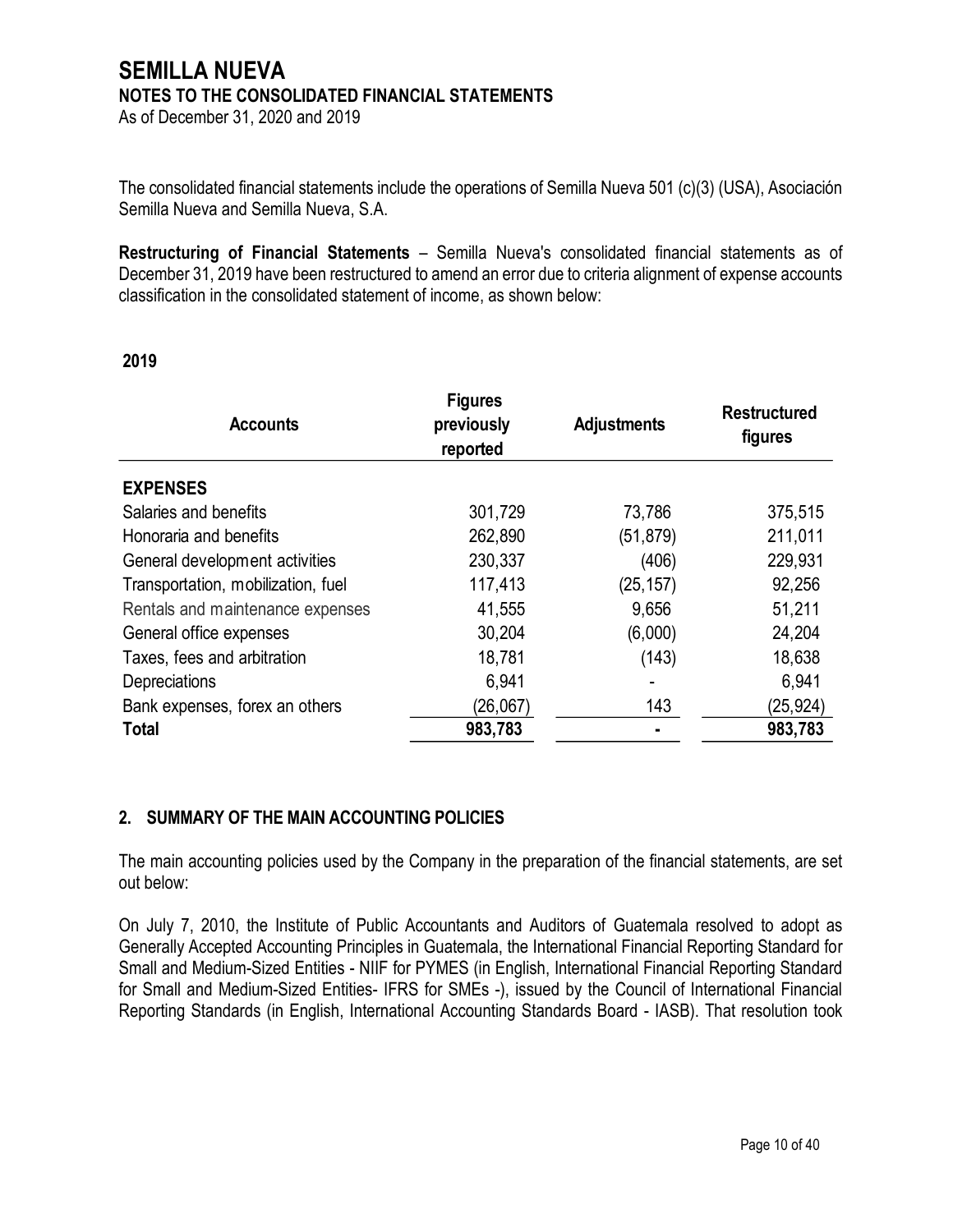As of December 31, 2020 and 2019

effect for the entities in Guatemala: optional from the annual period which began on January 1, 2010 and obligatory from January 1, 2011.

Semilla Nueva is a non-profit organization. Therefore, it has not under the obligation to adopt International Financial Reporting Standard for Small and Medium-Sized Entities - NIIF for PYMES, because these entities are not defined by the standard to do so, but it continues operating in accordance with the accounting practices for non-profit institutions, because the financial statements are prepared in accordance with a special purpose basis of accounting.

## **a) Financial statements presentation**

Asociación Semilla Nueva and Semilla Nueva, S.A., operates its accounting records according to the accrual method, as it is registered in the Unified Tax Register (UTR) issued by the Superintendencia de Administración Tributaria (SAT), both are registered as follows:

- Optional Simplified Regime on Income-generating Activities.
	- $\circ$  Monthly payments on the basis of the gross income obtained in each month.
	- o Annual Declaration.
- Value Added Tax (VAT) 12%, between the VAT collected and VAT paid.
	- o Difference between VAT collected and VAT paid (rate 12%).
- The inventory valuation system is "Estimated cost or fixed price" for Semilla Nueva, S.A.
- Its accounting period is from January 1 to December 31 each year.
- It has assigned Tax Identification Number 8110876-1 for Asociación Semilla Nueva and 10303702-0 for Semilla Nueva, S.A.

## **b) Financial Instruments**

Financial instruments are defined as any contract that originates an increment to a financial asset in one company and a financial liability or equity instrument in another company. Financial assets and liabilities are recognized when the Company becomes a part of the contractual provisions of the corresponding instrument.

Financial assets and financial liabilities are initially measured at fair value, plus the transaction costs that are directly attributable to the acquisition or issue of financial assets and financial liabilities, except for those classified at fair value through profit or loss, which are initially measured at fair value and whose transaction costs directly attributable to the acquisition or issue, are recognized immediately in profit or loss of the period.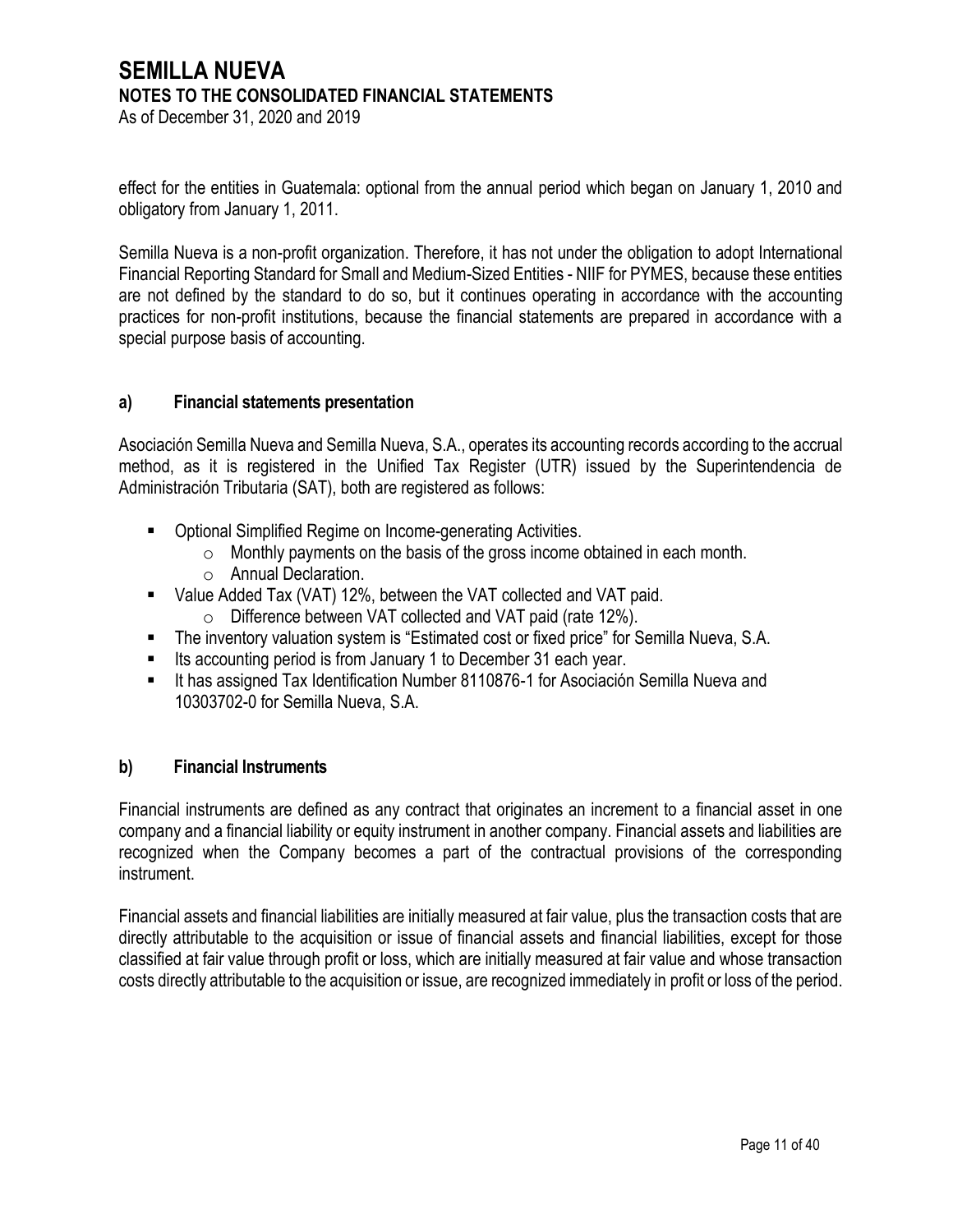As of December 31, 2020 and 2019

#### *Financial Assets*

All regular purchases or sales of financial assets are recognized and derecognized on a trade date basis, in which the following are recognized on such date: a) the asset receivable and the liability payable, and (b) the derecognition of the asset that is sold, the recognition of the eventual income from the sale or disposal by another means, and the recognition of an item receivable from the purchaser.

*Effective interest method:* The effective interest method is a method of calculating the amortized cost of a debt instrument and of allocating interest income over the relevant period. The effective interest rate is the rate that exactly discounts estimated future cash receipts (including all fees and points paid or received that form an integral part of the effective interest rate, transaction costs and other premiums or discounts included in the calculation of the effective interest rate) through the expected life of the debt instrument, or, where appropriate, a shorter period, to the net carrying amount on initial recognition.

The financial assets held by the Company are classified as accounts receivable. These assets are measured at amortized cost using the effective interest method, less any accumulated impairment. The Company does not have financial assets that require being classified into the categories of: financial assets at fair value through profit or loss; held-to-maturity investments; or, available-for sale financial assets, nor has it entered into transactions during the period that have required such classifications.

#### *Financial Liabilities*

The financial liabilities and equity instruments are classified in accordance with the content of the contractual arrangements and considering the economic substance of the contract. An equity instrument is any contract that evidences a residual interest in the assets of the Company after deducting all of its liabilities.

*Effective interest method:* The effective interest method is a method of calculating the amortized cost of a debt instrument and of allocating interest income over the relevant period. The effective interest rate is the rate that exactly discounts estimated future cash receipts (including all fees and points paid or received that form an integral part of the effective interest rate, transaction costs and other premiums or discounts included in the calculation of the effective interest rate) through the expected life of the debt instrument, or, where appropriate, a shorter period, to the net carrying amount on initial recognition.

The financial liabilities held by the Company are classified as Other financial liabilities. These liabilities are recorded at amortized cost, which are recorded subsequent to their initial recognition at amortized cost, using the effective interest method, recognizing the interest expense over the relevant period. The Company does not have financial liabilities that require being classified into the category of financial liabilities at fair value through profit or loss, nor has it entered into transactions during the period that have required such classification.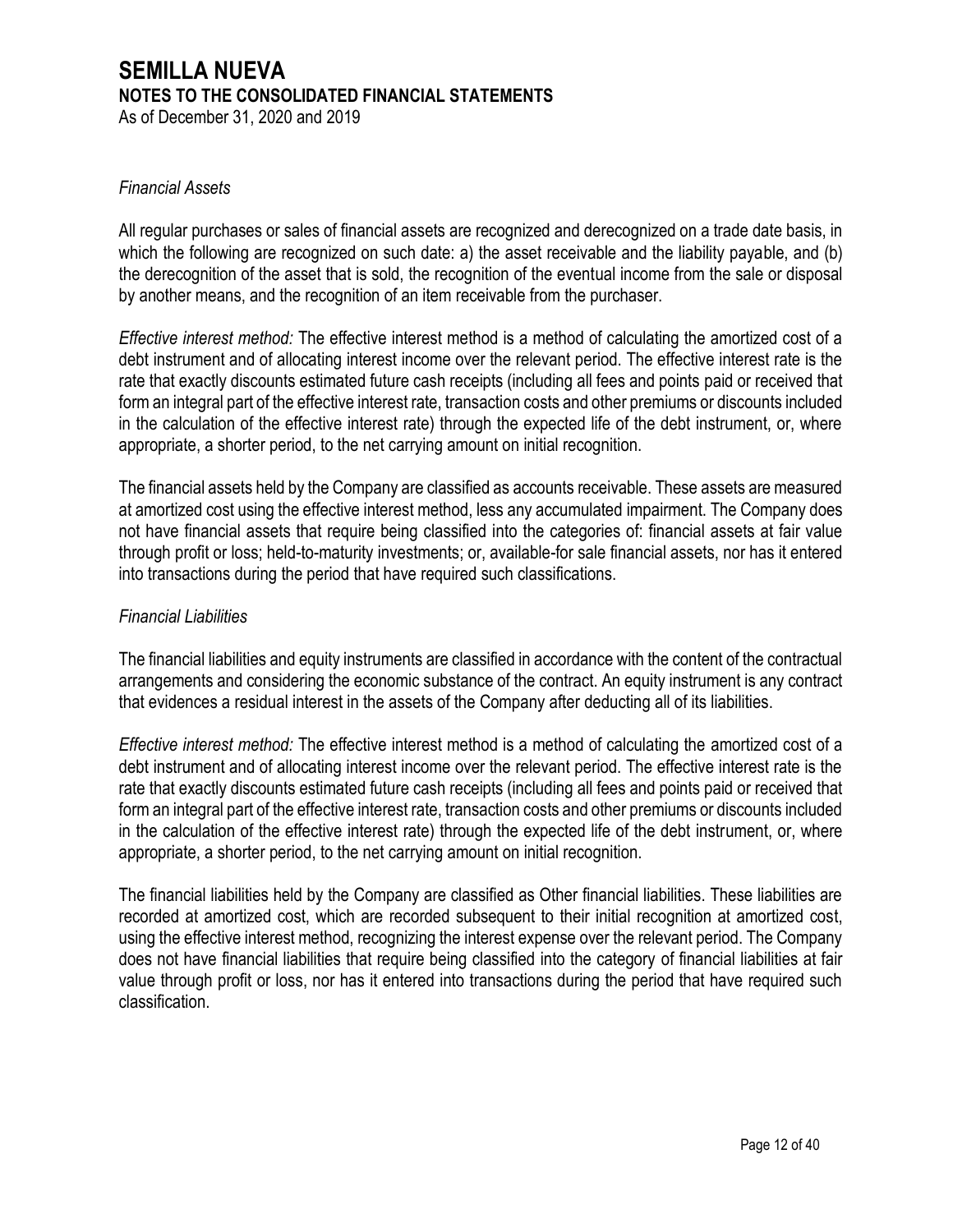As of December 31, 2020 and 2019

## **c) Cash and cash equivalents**

It is considered as cash and cash equivalents the petty cash and bank balances, these balances can be easily converted into cash without restriction.

## **d) Property and Equipment**

Property and equipment are recorded at cost, minus the depreciation and any loss recognized for impairment. The initial disbursements, as well as those subsequently incurred, related to assets whose cost may be reliably valued, and for which it is probable that future economic benefits will be obtained from them, are recognized as fixed assets. The disbursements for maintenance and repairs are recognized as an expense of the period in which they are incurred. The gains or losses resulting from the sale or disposal of an item of property and equipment are determined as the difference between the profit from the sale and the book value of the asset, which are recognized in profit or loss of the period when the sale is considered to be realized.

The depreciation is calculated under the direct method using the following estimated useful life:

|                         | Years |
|-------------------------|-------|
| Furniture and equipment |       |
| Computer equipment      |       |
| Vehicles                |       |

#### **e) Asset Impairment**

The value in asset books is reviewed on the date of each balance, in order to determine if there is impairment. If there is such indication, the recoverable amount of this asset is estimated. The impairment loss is recognized when the carrying amount of such asset exceeds its recoverable amount or its value in use, such loss is recognized in the statement of activities for those assets recorded at cost. There are no indications that the Company shows a deterioration of its assets, due to the nature of its operations and that its assets correspond to office and computer equipment, which are depreciated on a monthly basis.

## **f) Commercial Accounts Payable**

Commercial accounts payable are obligations to pay for goods or services purchased from suppliers in the normal course of business. Accounts payable are classified as Current Liabilities if the payment has to be made in the term of one year or less. Otherwise, they are presented as non-current liabilities.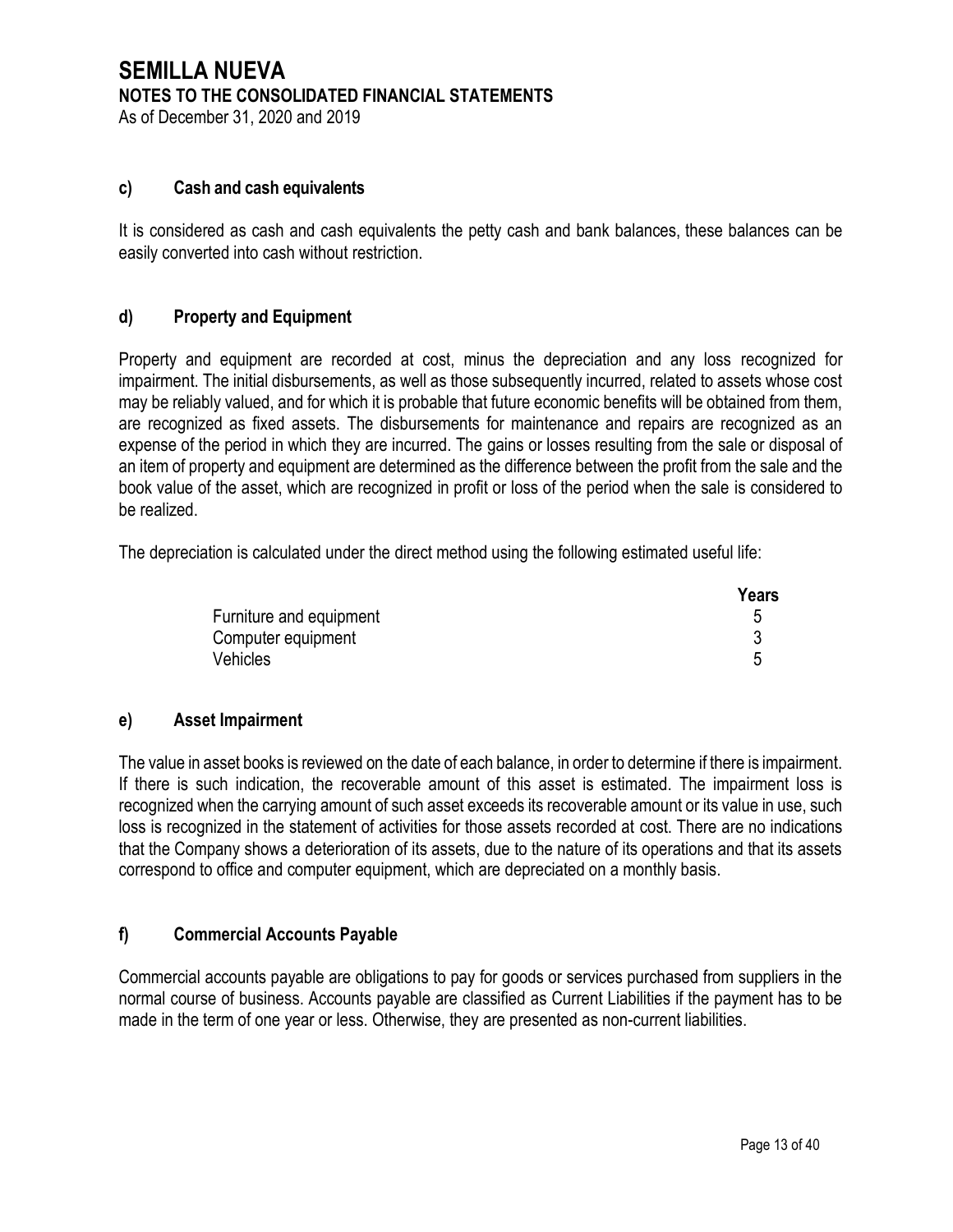As of December 31, 2020 and 2019

# **g) Provisions**

Provisions are recognized when the Company has a present obligation (legal or taken) as a result of a past event, it is probable that the Company will have to leave resources, that incorporate economic benefits to cancel the obligation, and a reliable estimate of the amount of the obligation can be made.

## **h) Severance Compensation**

According to the decrees 1441 Labor Code, Article 82 Severance Compensation, Annual Bonus Law 42-92 for Workers in the Private and Public Sector, article 4 and 76-78 Regulating Law of the provision of the Holiday Bonus for Workers in the Private Sector Article 9. Says: Companies have the obligation to pay compensation to the employees to dismiss, under certain circumstances, at a rate of one month's salary, plus one-twelfth of Holiday Bonus and Bonus 14, for each year of service. As of December 31, 2020, the amount of this concept is Q226,530 equivalent to US\$31,462 and as of December 31, 2019, the amount of this concept is Q78,336 equivalent to US\$10,880.

## **i) Net Assets**

The income surpluses over expenses originated by the activities of each period are executed according to a grant agreement, forming part of net assets. These net assets are not distributed in the form of dividends, shares or any other form of distribution.

## **j) Accounting for Interests**

The interest generated by the bank accounts, are registered at the time of accreditation by the bank.

## **k) Donations recognition**

Donations are registered as they have been granted to the Company. These have been originated by the funds from national or international institutions, mainly for the implementation or administration of projects. These donations are not attached to deductions of reserves of the heritage and are not distributed among its partners; however, at the end of the agreement, the funds not executed are returned to the donor.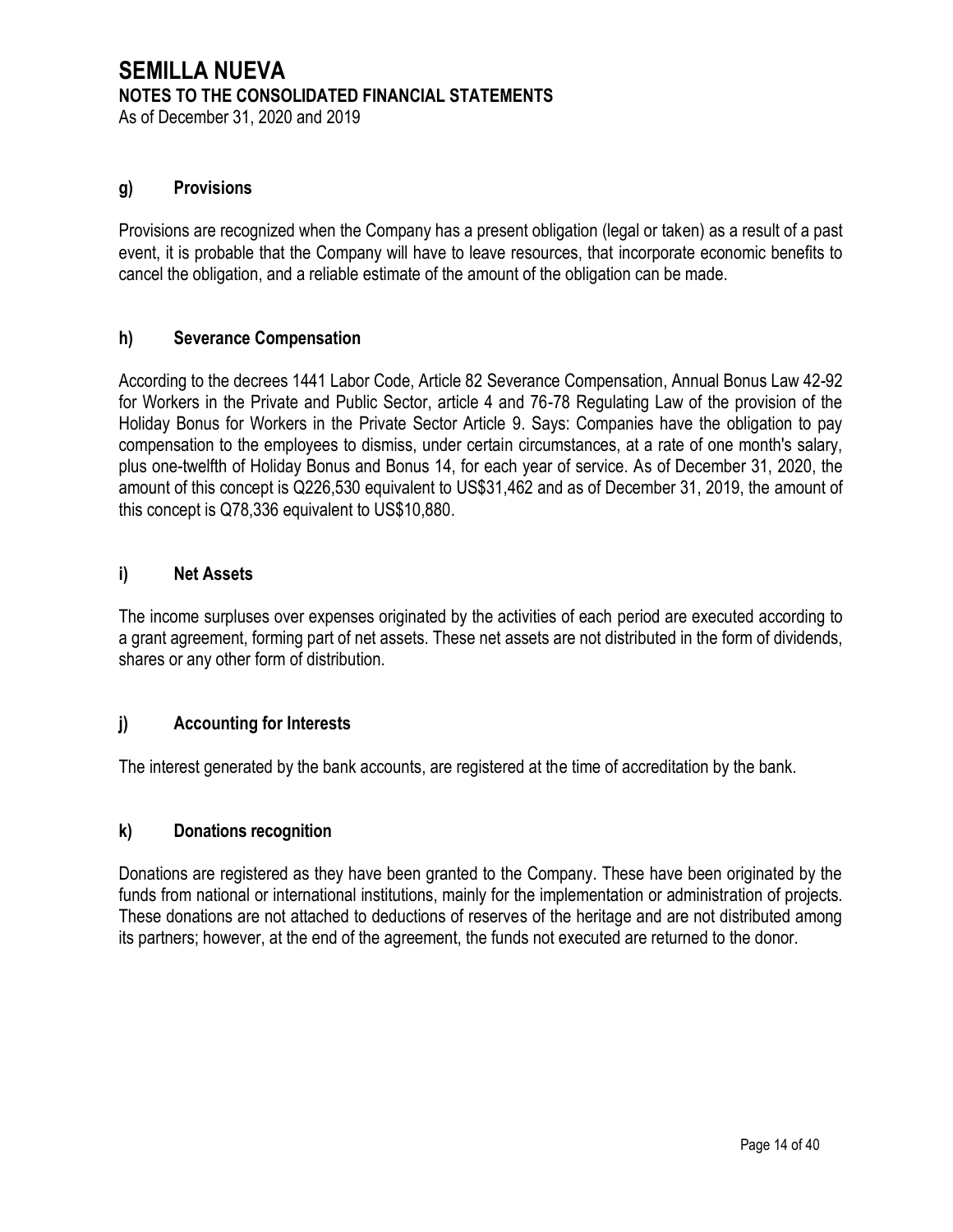As of December 31, 2020 and 2019

## **l) Foreign currency transactions**

Foreign currency transactions are recorded in national currency at the exchange rate in effect at the time of operation.

## **m) Contingencies**

Contingent liabilities are not recognized in the consolidated financial statements. If these exist, they are disclosed in the notes to the financial statements, unless the possibility of cash being disbursed is remote, in which case no disclosure is required. As of December 31, 2020, and 2019, the Company does not present contingent liabilities that require disclosure.

#### **n) Risk Management**

**By fluctuation in exchange rates:** The Company manages the majority of their income, expenses, assets and liabilities in local currency, so it is not exposed to risks of exchange rate fluctuation.

**By variation in interest rate and market prices:** The Company has no financial instruments that are exposed to fluctuations in interest rate.

**Liquidity:** The Company covers its operating expenses mainly through the donations made by the cooperating agencies; as well as of the lucrative activities on the sales of biofortified seeds and provision of services.

**Cash Flows**: The adequacy of the cash flows to be generated is evaluated every year to cover the obligations.

## **3. MONETARY UNIT AND EXCHANGE RATE**

Every year in December, the management analyzes the fluctuation of the exchange rate of US Dollars and Quetzales during the current year, and establishes a conservative exchange rate to budget the expenses of the following year. The transactions of each of the Companies are recorded in local currency for the presentation of individual financial statements; for the purpose of presenting the consolidated financial statements, the balances in Quetzales were expressed in US Dollars for the year 2020 and 2019, applying the exchange rate of Q.7.20 Quetzales per US \$1.00.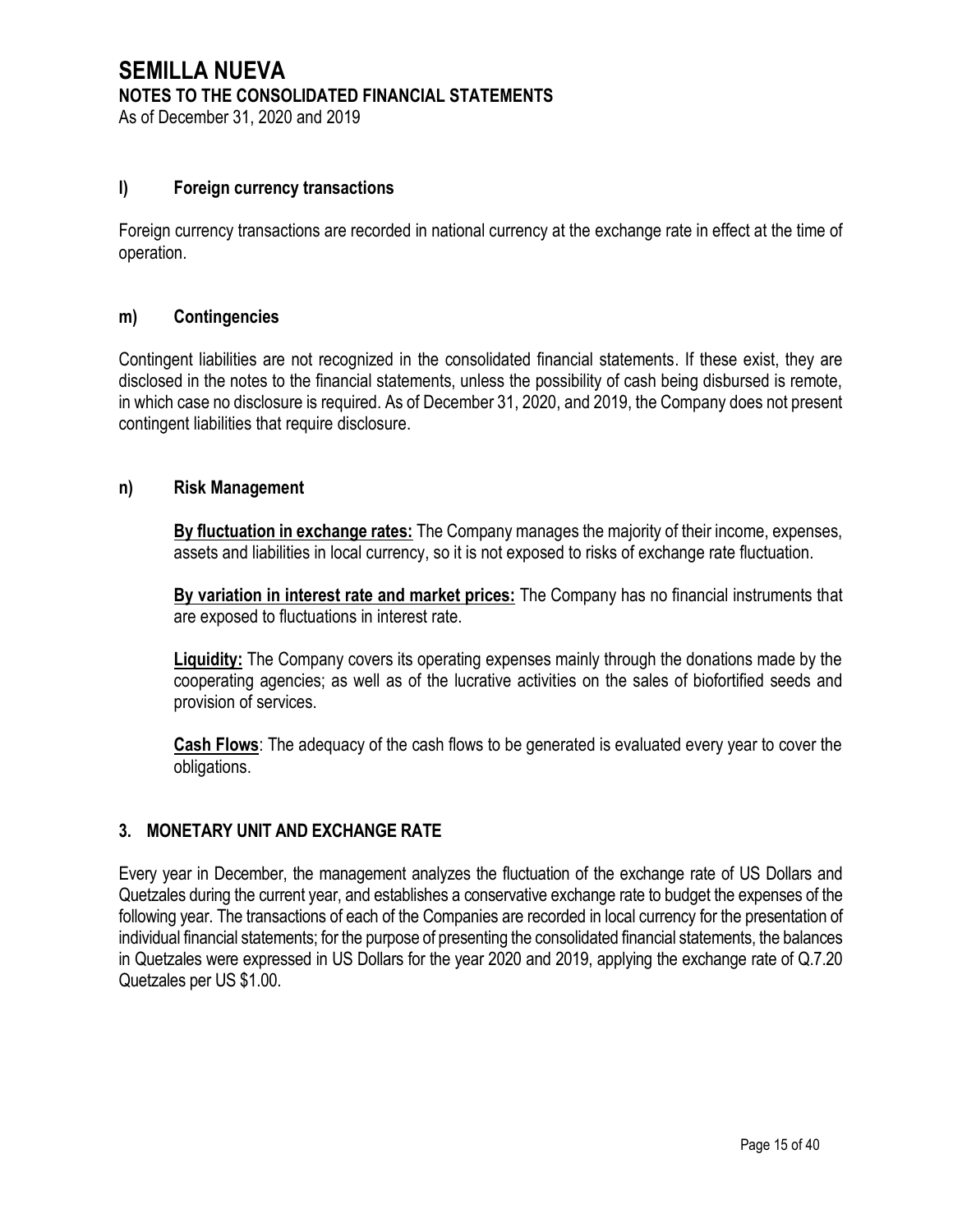As of December 31, 2020 and 2019

# **4. CASH AND BANKS**

The integration as of December 31, is as shown below:

|                    | 2020             |                   | 2019             |                   |
|--------------------|------------------|-------------------|------------------|-------------------|
| <b>Description</b> | <b>Quetzales</b> | <b>US Dollars</b> | <b>Quetzales</b> | <b>US Dollars</b> |
| Foreign Banks      | 4,191,444        | 582,145           | 2,229,891        | 309,707           |
| Local Banks        | 1,651,500        | 229,375           | 1,275,127        | 177,101           |
| Petty Cash         | 48,226           | 6,698             | 25,502           | 3,542             |
|                    | 5,891,170        | 818,218           | 3,530,520        | 490,350           |

# **5. ACCOUNTS RECEIVABLE**

The integration as of December 31, is as shown below:

|                               | 2020             |                   | 2019             |                   |
|-------------------------------|------------------|-------------------|------------------|-------------------|
| <b>Description</b>            | <b>Quetzales</b> | <b>US Dollars</b> | <b>Quetzales</b> | <b>US Dollars</b> |
| <b>VAT Tax Credit</b>         | 264,023          | 36,670            | 127,714          | 17,738            |
| Advances to producers         | 244,201          | 33,917            | 159,998          | 22,222            |
| Pasfesa                       | 54,938           | 7,630             | 83,527           | 11,601            |
| Employees accounts receivable | 46,066           | 6,398             | 30,024           | 4,170             |
| Other advances                | 18,994           | 2,638             | 22,205           | 3,084             |
| Other accounts receivable     | 18,684           | 2,595             | 97,725           | 13,573            |
| Advances to suppliers         | 2,858            | 397               | 21,787           | 3,026             |
| Copavetsa                     |                  |                   | 3,262            | 453               |
|                               | 649,764          | 90,245            | 546,242          | 75,867            |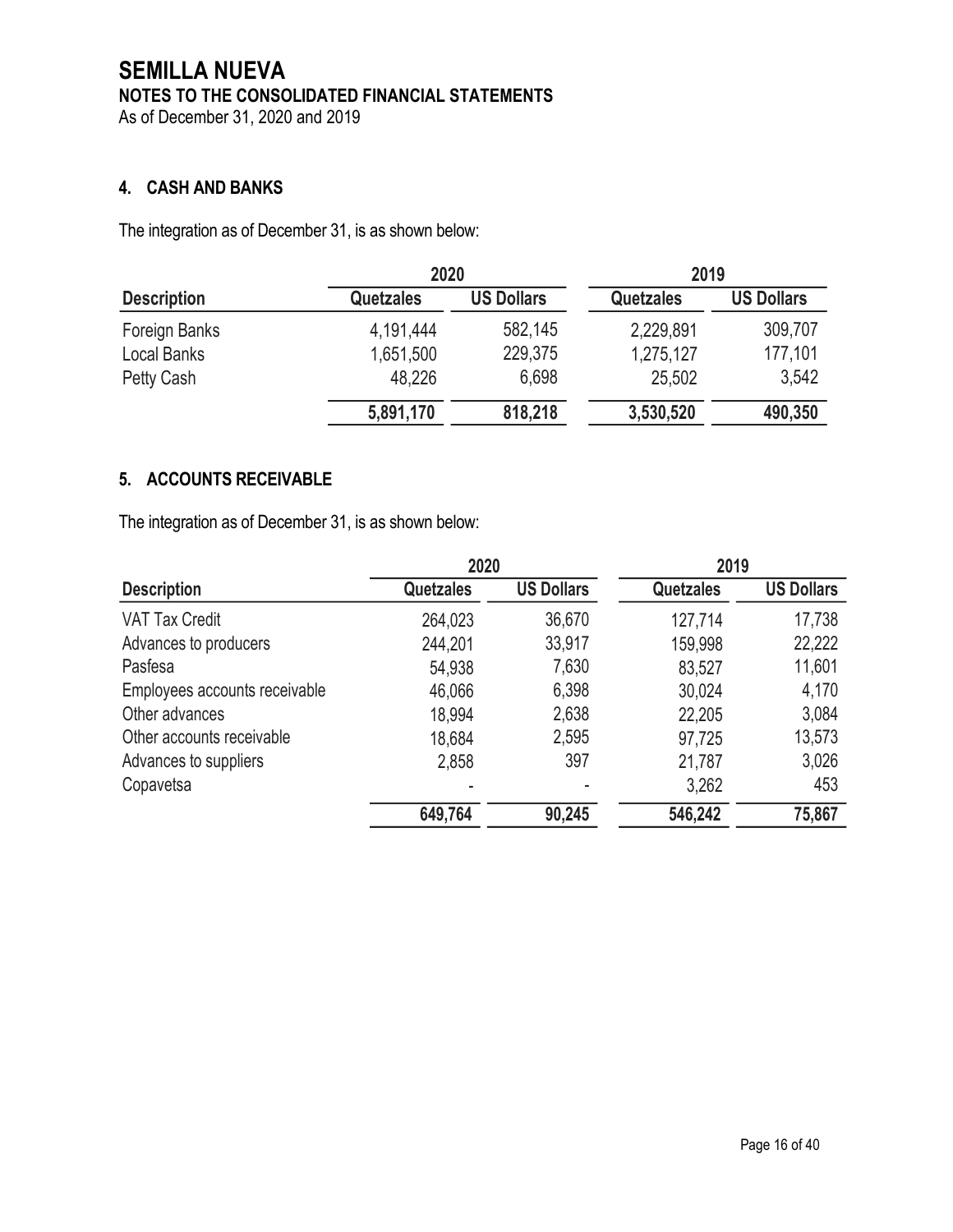# **SEMILLA NUEVA NOTES TO THE CONSOLIDATED FINANCIAL STATEMENTS** As of December 31, 2020 and 2019

# **6. PROPERTY, PLANT AND EQUIPMENT**

The integration as of December 31, 2020, is as shown below:

## **Amounts in Quetzales**

|                                 |                           | <b>Movement of fixed assets</b> |                  |                                  |
|---------------------------------|---------------------------|---------------------------------|------------------|----------------------------------|
| <b>Description</b>              | Balance as of<br>12-31-19 | Write-On                        | <b>Write-Off</b> | <b>Balance as of</b><br>12-31-20 |
| PROPERTY, PLANT AND EQUIPMENT   |                           |                                 |                  |                                  |
| Furniture and Equipment         | 7,787                     |                                 |                  | 7,787                            |
| <b>Computer Equipment</b>       | 1,024                     |                                 |                  | 1,024                            |
| Vehicles                        | 503,428                   |                                 |                  | 503,428                          |
| Sub-total                       | 512,239                   |                                 |                  | 512,239                          |
| <b>ACCUMULATED DEPRECIATION</b> |                           |                                 |                  |                                  |
| (-) Furniture and Equipment     | (7,786)                   |                                 |                  | (7,786)                          |
| (-) Computer Equipment          | (1,024)                   |                                 |                  | (1,024)                          |
| (-) Vehicles                    | (366.089)                 | 65,189                          |                  | (431, 278)                       |
| Sub-total                       | (374, 899)                | 65,189                          |                  | (440, 088)                       |
| <b>Total</b>                    | 137,340                   | 65,189                          |                  | 72,151                           |

#### **Amounts in US Dollars**

|                                 |                                        | <b>Movement of fixed assets</b> |                  |                           |
|---------------------------------|----------------------------------------|---------------------------------|------------------|---------------------------|
| <b>Description</b>              | <b>Balance as of</b><br>$12 - 31 - 19$ | Write-On                        | <b>Write-Off</b> | Balance as of<br>12-31-20 |
| PROPERTY, PLANT AND EQUIPMENT   |                                        |                                 |                  |                           |
| Furniture and Equipment         | 1,082                                  |                                 |                  | 1,082                     |
| <b>Computer Equipment</b>       | 142                                    |                                 |                  | 142                       |
| Vehicles                        | 69,921                                 |                                 |                  | 69,921                    |
| Sub-total                       | 71,145                                 |                                 |                  | 71,145                    |
| <b>ACCUMULATED DEPRECIATION</b> |                                        |                                 |                  |                           |
| (-) Furniture and Equipment     | (1,081)                                |                                 |                  | (1,081)                   |
| (-) Computer Equipment          | (142)                                  |                                 |                  | (142)                     |
| (-) Vehicles                    | (50, 847)                              | 9,055                           |                  | (59, 901)                 |
| Sub-total                       | (52,070)                               | 9,055                           |                  | (61, 124)                 |
| <b>Total</b>                    | 19,075                                 | 9,055                           |                  | 10,021                    |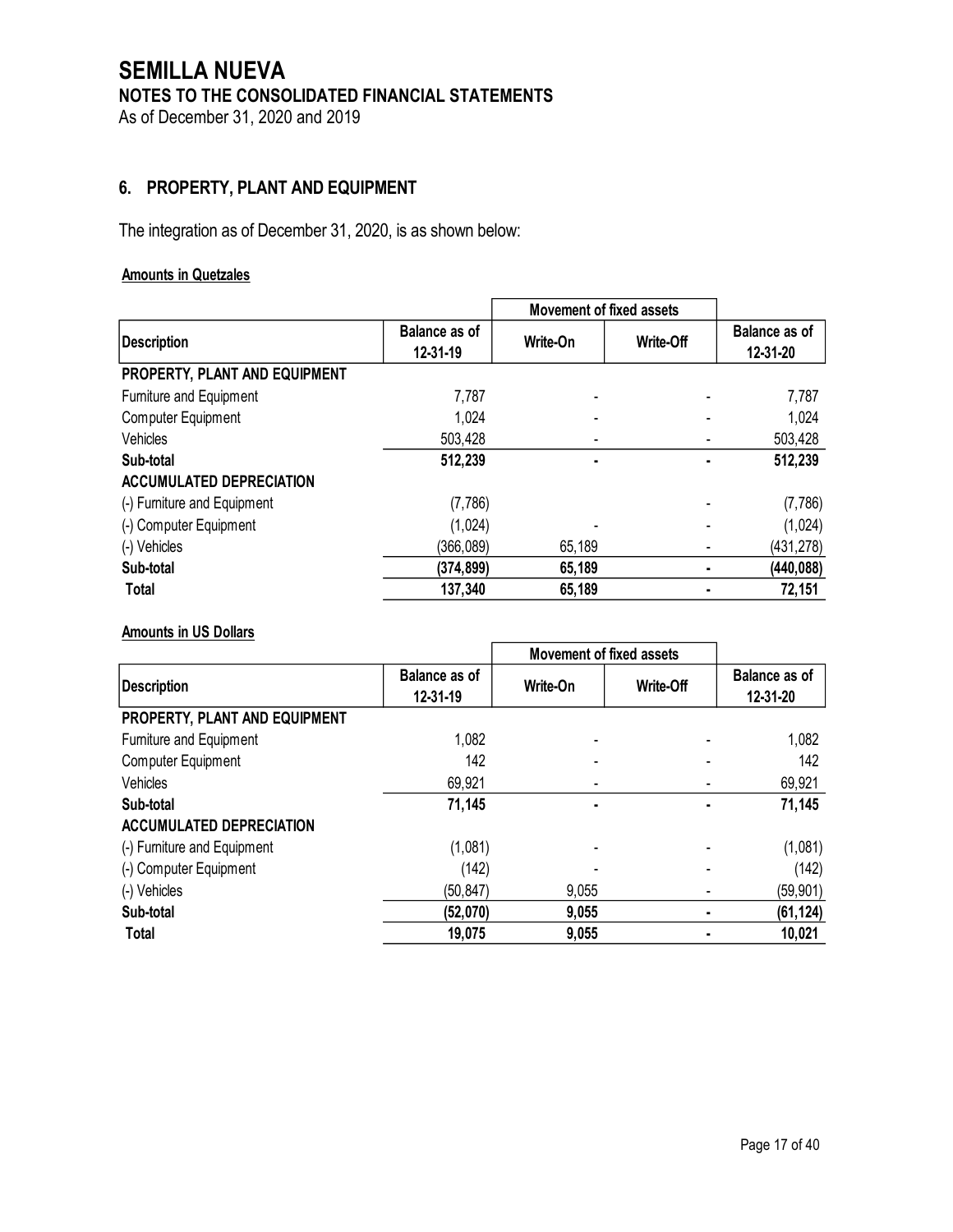As of December 31, 2020 and 2019

The integration as of December 31, 2019, is as shown below:

#### **Amounts in Quetzales**

|                                 |                           | <b>Movement of fixed assets</b> |                  |                           |
|---------------------------------|---------------------------|---------------------------------|------------------|---------------------------|
| <b>Description</b>              | Balance as of<br>12-31-18 | Write-On                        | <b>Write-Off</b> | Balance as of<br>12-31-19 |
| PROPERTY, PLANT AND EQUIPMENT   |                           |                                 |                  |                           |
| Furniture and Equipment         | 7,787                     |                                 |                  | 7,787                     |
| Computer equipment              | 1,024                     |                                 |                  | 1,024                     |
| Vehicles                        | 503,428                   |                                 |                  | 503,428                   |
| Sub-total                       | 512,239                   |                                 |                  | 512,239                   |
| <b>ACCUMULATED DEPRECIATION</b> |                           |                                 |                  |                           |
| (-) Furniture and Equipment     | (7, 531)                  | 255                             |                  | (7,786)                   |
| (-) Computer equipment          | (1,024)                   |                                 |                  | (1,024)                   |
| (-) Vehicles                    | (316, 375)                | 49,714                          |                  | (366, 089)                |
| Sub-total                       | (324, 930)                | 49,969                          |                  | (374, 899)                |
| <b>Total</b>                    | 187,309                   | 49,969                          |                  | 137,340                   |

## **Amounts in US Dollars**

|                                 |                                        | <b>Movement of fixed assets</b> |           |                           |
|---------------------------------|----------------------------------------|---------------------------------|-----------|---------------------------|
| <b>Description</b>              | <b>Balance as of</b><br>$12 - 31 - 18$ | Write-On                        | Write-Off | Balance as of<br>12-31-19 |
| PROPERTY, PLANT AND EQUIPMENT   |                                        |                                 |           |                           |
| Furniture and Equipment         | 1,082                                  |                                 |           | 1,082                     |
| Computer equipment              | 142                                    |                                 |           | 142                       |
| Vehicles                        | 69,921                                 |                                 |           | 69,921                    |
| Sub-total                       | 71,145                                 |                                 |           | 71,145                    |
| <b>ACCUMULATED DEPRECIATION</b> |                                        |                                 |           |                           |
| (-) Furniture and Equipment     | (1,046)                                | 35                              |           | (1,081)                   |
| (-) Computer equipment          | (142)                                  |                                 |           | (142)                     |
| (-) Vehicles                    | (43, 941)                              | 6,906                           |           | (50, 847)                 |
| Sub-total                       | (45, 129)                              | 6,941                           |           | (52,070)                  |
| <b>Total</b>                    | 26,016                                 | 6,941                           |           | 19,075                    |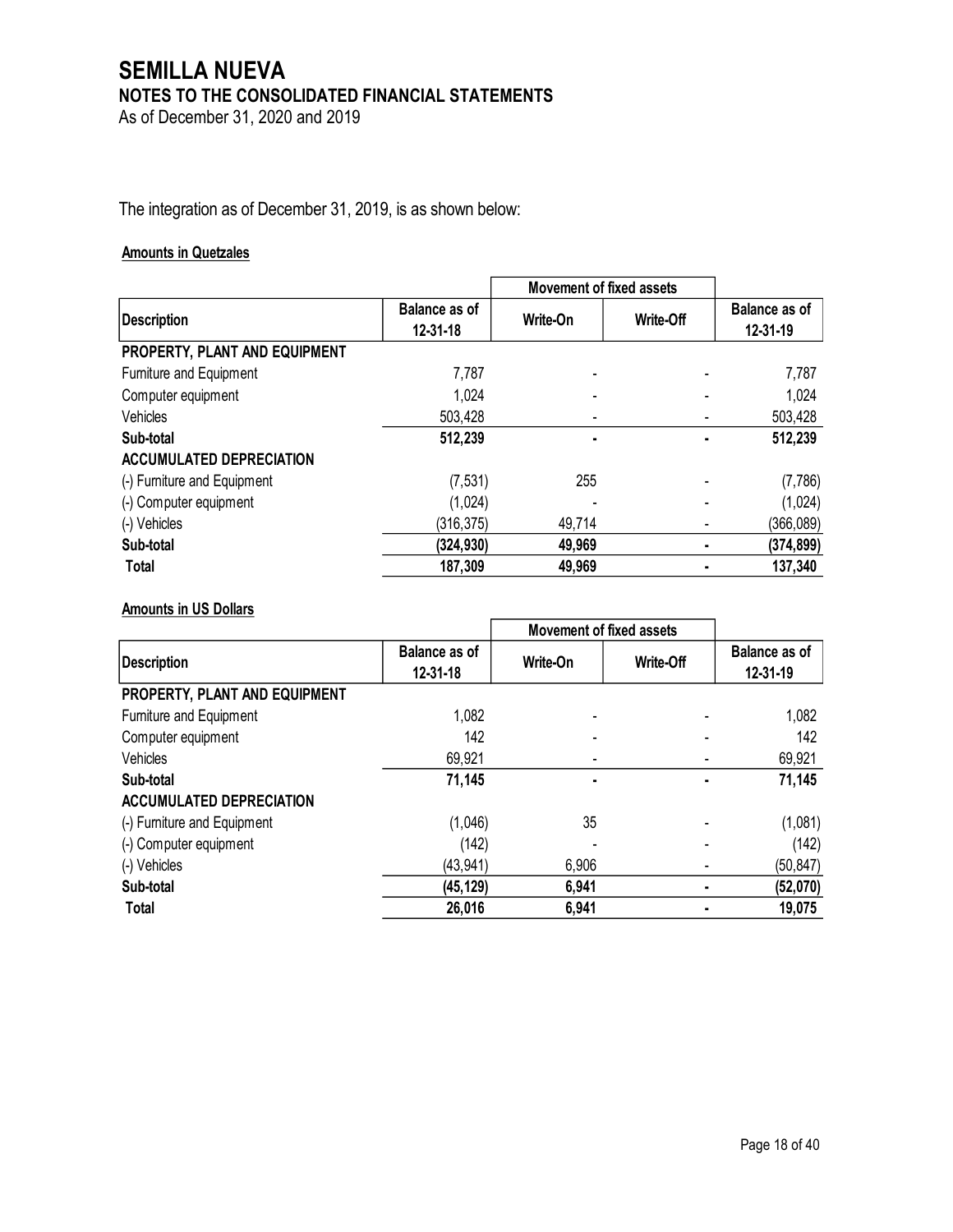As of December 31, 2020 and 2019

# **7. ACCOUNTS PAYABLE**

The integration as of December 31, is as shown below:

|                        | 2020      |                   | 2019             |                   |
|------------------------|-----------|-------------------|------------------|-------------------|
| <b>Description</b>     | Quetzales | <b>US Dollars</b> | <b>Quetzales</b> | <b>US Dollars</b> |
| Other payable accounts | 50,652    | 7,035             | 8,309            | 1,154             |
| Taxes payables         | 13,198    | 1,833             | 7,934            | 1,102             |
| Salaries payables      |           | ۰                 | 22               |                   |
| <b>TOTAL</b>           | 63,850    | 8,868             | 16,265           | 2,259             |

## **8. OTHER PROVISIONS**

The integration as of December 31, is as shown below:

|                    |                  | 2020              |           | 2019              |  |
|--------------------|------------------|-------------------|-----------|-------------------|--|
| <b>Description</b> | <b>Quetzales</b> | <b>US Dollars</b> | Quetzales | <b>US Dollars</b> |  |
| Holiday bonus      | 92,576           | 12,858            | 8,172     | 1,135             |  |
| Bonus 14           | 17,066           | 2,370             | 55.044    | 7,645             |  |
| <b>Total</b>       | 109,642          | 15,228            | 63,216    | 8,780             |  |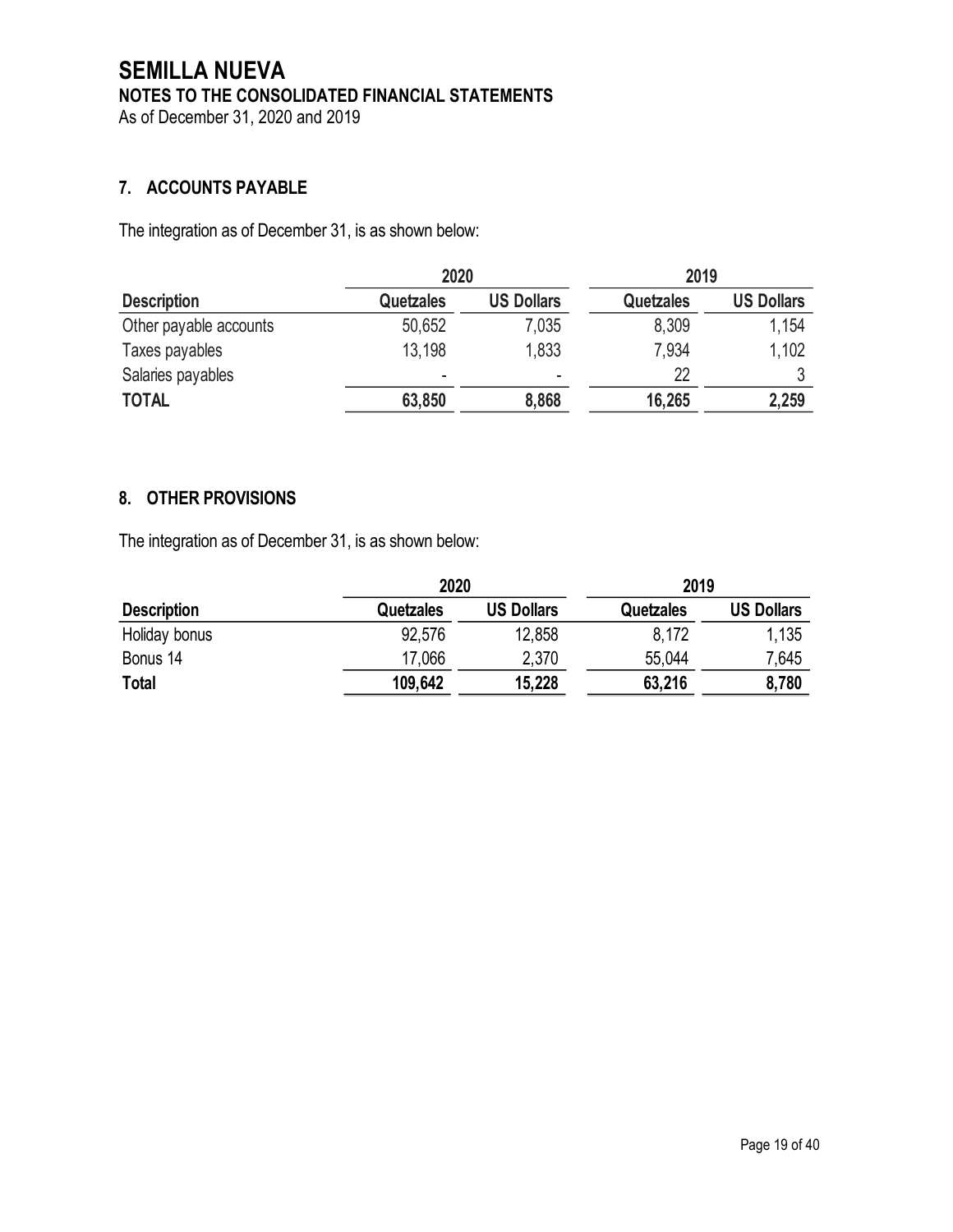As of December 31, 2020 and 2019

# **9. DONATIONS**

The income of the cooperation agencies is integrated as follows:

|                                         | 2020      |                          |               | 2019      |                   |
|-----------------------------------------|-----------|--------------------------|---------------|-----------|-------------------|
| <b>Description</b>                      | Quetzales | <b>US Dollars</b>        | <b>Status</b> | Quetzales | <b>US Dollars</b> |
|                                         | 1,904,400 | 264,500                  | Restricted    |           |                   |
| Light a Single Candle Foundation al     |           |                          |               |           |                   |
| Mulago b/                               | 1,800,000 | 250,000                  | No restricted | 1,080,000 | 150,000           |
| Swiss Re Foundation c/                  | 1,396,800 | 194,000                  | Restricted    | 576,000   | 80,000            |
| Cartier Philantrhropy d/                | 1,368,000 | 190.000                  | No restricted | 1,440,000 | 200,000           |
| Miracles in Action el                   | 716,400   | 99,500                   | No restricted | 324,000   | 45,000            |
| Expo-2020 f/                            | 360,000   | 50,000                   | Restricted    | 360,000   | 50,000            |
| CFH g/                                  | 216,000   | 30,000                   | Restricted    | 216,000   | 30,000            |
| RA5 Foundation h/                       | 216,000   | 30,000                   | No restricted |           |                   |
| Popoyan il                              | 182,280   | 25,317                   | Restricted    | 1,037,983 | 144,164           |
| The Vitol Foundation <i>il</i>          | 179,827   | 24,976                   | Restricted    |           |                   |
| The International Foundation <b>k</b> / | 144,000   | 20,000                   | Restricted    |           |                   |
| GLG <i>V</i>                            | 72,000    | 10,000                   | No restricted |           |                   |
| Open Road Alliance m/                   |           |                          | Restricted    | 759,499   | 105,486           |
| IAF <sub>n</sub> /                      |           | $\overline{\phantom{a}}$ | Restricted    | 642,759   | 89,272            |
| One Day's Wages of                      |           |                          | Restricted    | 370.109   | 51,404            |
| Harbourton p/                           |           |                          | Restricted    | 360,000   | 50,000            |
| Individual donations (Guatemala)        | 15,175    | 2,108                    | No restricted | 6,400     | 889               |
| Individual donations (USA)              | 806,494   | 112,013                  | No restricted | 424,764   | 58,995            |
| Total                                   | 9,377,376 | 1,302,413                |               | 7,597,514 | 1,055,210         |
| Summary                                 |           |                          |               |           |                   |
| Restricted                              | 47%       | 608,793                  |               | 57%       | 600,326           |
| No restricted                           | 53%       | 693,621                  |               | 43%       | 454,884           |
| Total                                   | 100%      | 1,302,413                |               | 100%      | 1,055,210         |

## **a/: Light a Single Candle Foundation**

Dated September 23, 2020, agreement number N4220 was signed for one year for the support of pilot program to incentivize companies to produce and sell biofortified seeds at reduced prices, for a total amount of \$49,500.

For the year 2020, donations for US\$264,500 were received, the funds are unrestricted.

## **b/: Mulago**

On May 14, 2019, a letter from Mulago Foundation to Semilla Nueva was signed, in which they will transfer funds in the amount of US\$150,000.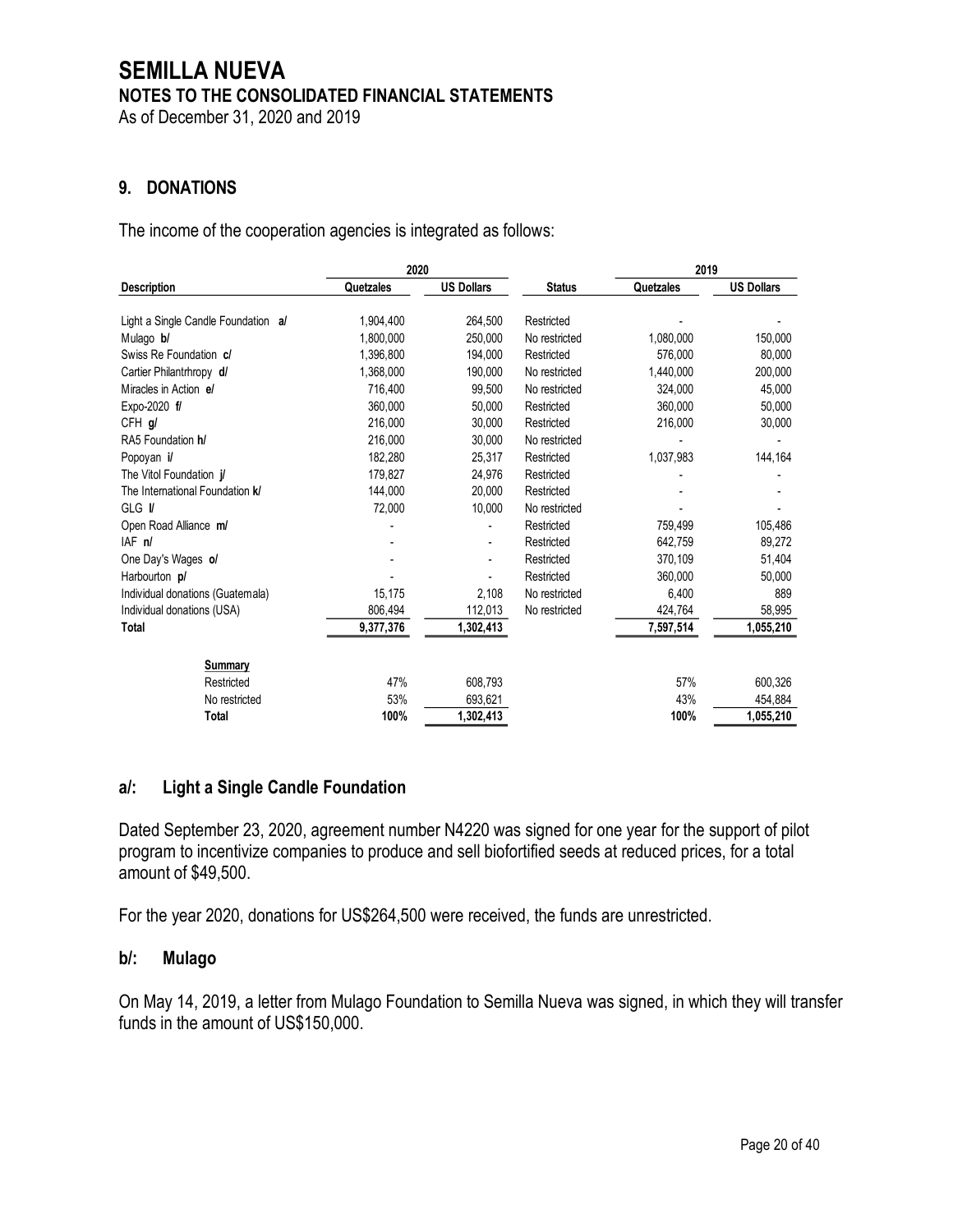As of December 31, 2020 and 2019

For the year 2020 and 2019 donations were received for US\$250,000 and US\$150,000 respectively; the funds correspond to an unrestricted grant to Semilla Nueva.

## **c/: Swiss Re Foundation**

On April 6, 2018, a donation agreement was signed between Swiss Re Foundation and Semilla Nueva, Project number 6128, Semilla Nueva: Expanding biofortified seed to combat malnutrition (2018:2020) for an amount subject to the terms, for \$200,000 (VAT included), from January 1, 2018 to January 31, 2020.

On January 21, 2020, a grant agreement was signed between Swiss Re Foundation and Semilla Nueva, project number 6349, Semilla Nueva: Expanding a Biofortified Seed Venture to Combat Malnutrition (2019 - 2022) for an amount subject to the terms of the agreement for US\$200,000 (includes VAT), from December 1, 2019 to January 31, 2022.

On May 29, 2020, the Covid-19 relief agreement was signed between Swiss Re Foundation and Semilla Nueva, project number 6427, for an amount subject to the terms of the agreement for \$34,000 (includes VAT), from May 19, 2020 to December 31, 2020.

On June 23, 2020, an addendum was signed between the Swiss Re Foundation and Semilla Nueva, project number 6349 (Addendum no. 6353) Global Atlas Challenge – Semilla Nueva, during the year 2020.

For the year 2020 and 2019, donations for US\$194,000 and US\$80,000 were received respectively.

## **d/: Cartier Philanthropy**

On November 28, 2018, the grant agreement between the private foundation Cartier Philanthropy and Semilla Nueva was signed. Cartier Philanthropy will contribute for a maximum amount of US\$400,000, for a period of two years (January 1, 2019 to December 31, 2020).

The objective of the Project named "Fighting Malnutrition in Guatemala" is to focus on the direct selling of biofortified seeds through existing distribution channels without advertising their nutritional qualities, and to sell seeds at price points that allow the long-term growth of Semilla Nueva while providing better financial returns for farmers, distributors and agrodealers resulting in scale adoption.

For the year 2020 and 2019, donations of US\$190,000 and US\$200,000 were received respectively.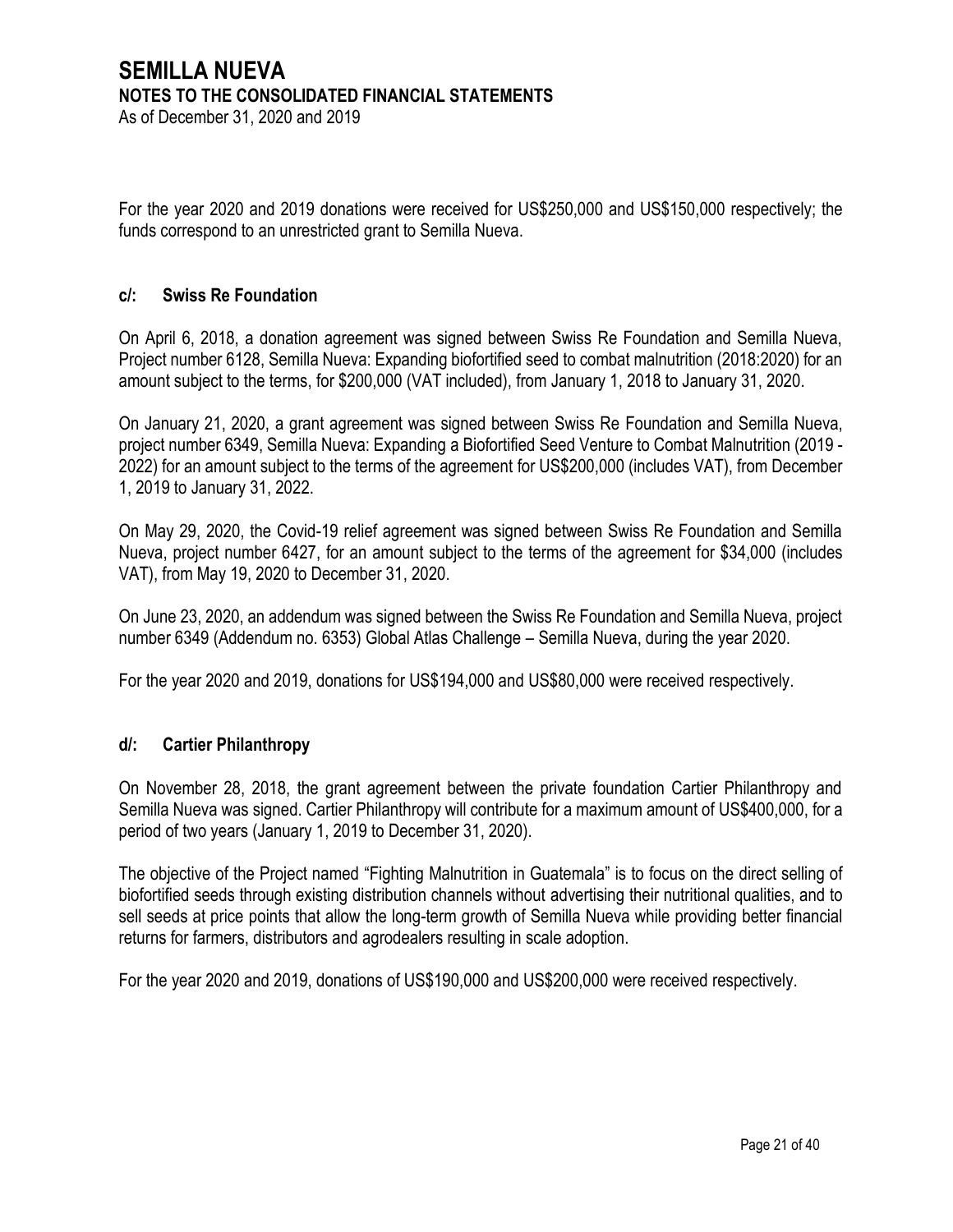As of December 31, 2020 and 2019

#### **e/: Miracles in action**

There is no formal agreement, however, the communication and approval of the grant was made through email.

For the year 2020 and 2019, donations were received for US\$99,500 and US\$45,000 respectively, the funds are destined for the fulfillment of the mission, investment in communications and public relations of Semilla Nueva.

#### **f/: Expo 2020**

On August 1, 2019, a donation agreement was signed between Expo Dubai 2020 LLC - SO and Semilla Nueva, Project number EL-GA-110 titled "Scaling Biofortified Maize to Combat Malnutrition through a Social Enterprise Model". Expo 2020 will pay the Grantee in accordance with the following:

- a) An advance payment of US\$50,000 for the submission and approval of the documents set out in Article 4(b).
- b) Final payment of US\$50,000 after the submission of milestones 1 and 2, Estimated Date: January 2020.

For the year 2020 and 2019, donations for US\$50,000 and US\$50,000 were received.

## **g/: Conservation, Food & Health Foundation, Inc. (CFH)**

On November 20, 2019, a letter from Conservation, Food & Health Foundation, Inc to Semilla Nueva, in which a donation for US\$30,000 was approved, to support the project "Combat chronic malnutrition in Guatemala: Production, promotion and sale of biofortified seeds".

On November 6, 2020, a letter from Conservation, Food & Health Foundation, Inc. to Semilla Nueva was signed, in which a donation for US\$30,000 was approved, to support the project titled "Semilla Nueva's COVID-19 Recovery: Adaptative Farmer Engagement & Seed Distribution".

For the year 2020 and 2019, donations for US\$30,000 were received.

#### **h/: RA5 Foundation**

There is no formal agreement, however, the communication and approval of the financing was made through a letter dated November 15, 2020.

For the year 2020, donations for US\$30,000 were received, the funds are unrestricted.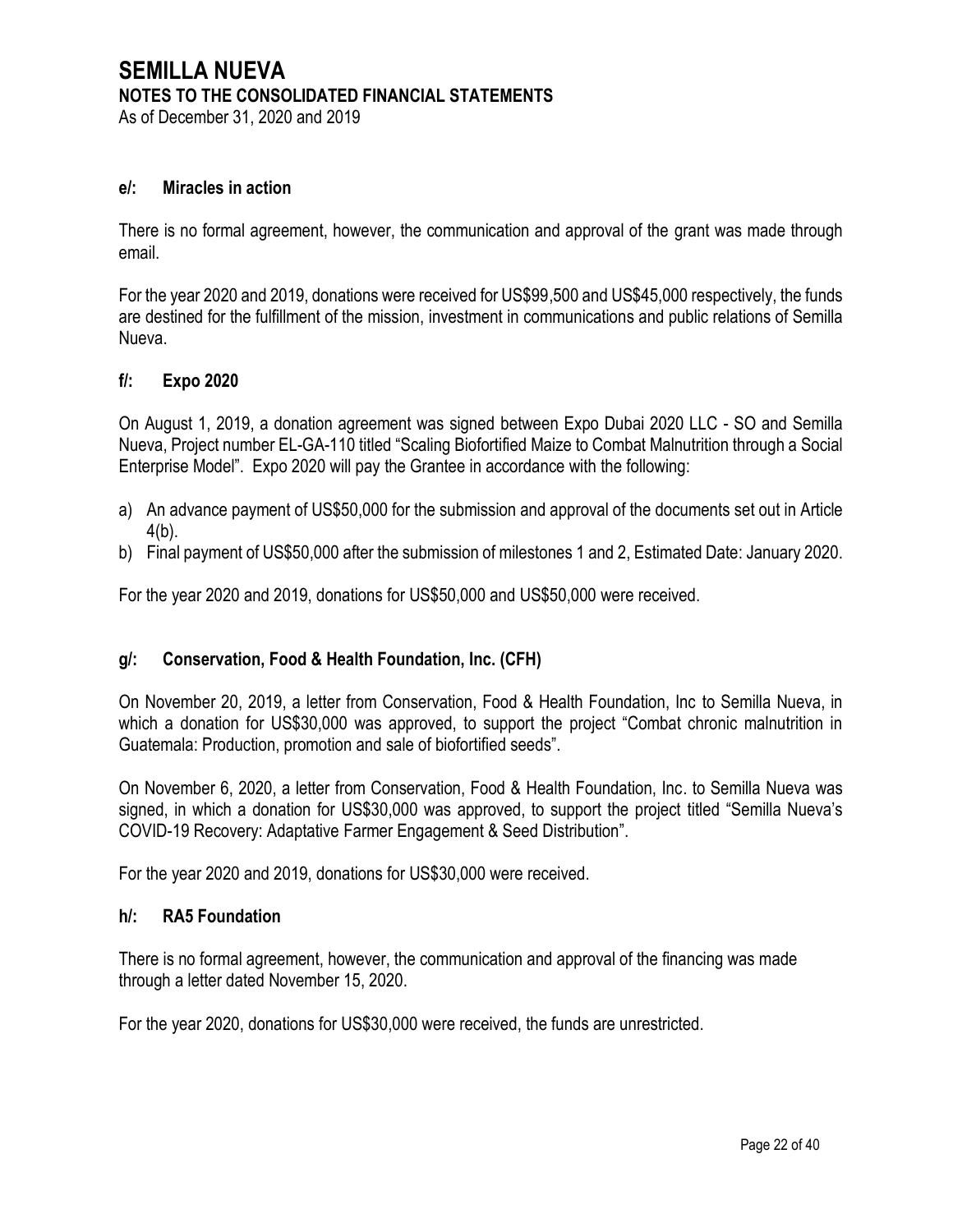# **SEMILLA NUEVA NOTES TO THE CONSOLIDATED FINANCIAL STATEMENTS** As of December 31, 2020 and 2019

## **i/: Agropecuaria Popoyán, S.A.**

On March 25, 2019, the fixed price sub contract between Agropecuaria Popoyán, S.A. and Asociación Semilla Nueva was established. As part of the PRO-INNOVA project and through its ProCompite fund, they will be contributing funds for the project execution through partial disbursements given to the Association for the fulfillment of 15 Milestones. The amount contributed by the Pro-Innova project will be Q2,025,331.90. Payments will be made in accordance with the payment schedule of performance goals, as long as the milestone is fully accomplished.

The subcontract will be valid from February 26, 2019 to September 30, 2021, and could be extended for the period that the contractor considers necessary to achieve the main objective of the PRO-INNOVA project. The end date may not exceed August 6, 2022.

On September 2, 2019, the fixed price subcontract suffered the first modification, in which the project expanded it's areas of intervention and milestones 6, 8, 9, 10, 11, 12, 13, 14 and 15 were modified.

For the year 2020 and 2019, donations for Q182,280 were received, equivalent to US\$25,317 and Q1,037,983 equivalent to US\$144,164 respectively.

## **j/: The Vitol Foundation**

For the year 2020, a donation of US\$25,000 was received for the Semilla Nueva program for the period from May 8 to November 30, 2020.

## **k/: The International Foundation**

There is no formal agreement, however, the communication and approval of the financing was made through email.

For the year 2020, donations for US\$20,000 were received, the funds are restricted.

## **l/: GLG**

There is no formal agreement, however, the communication and approval of the financing was made through email.

For the year 2020, donations for US\$10,000 were received, the funds are not restricted.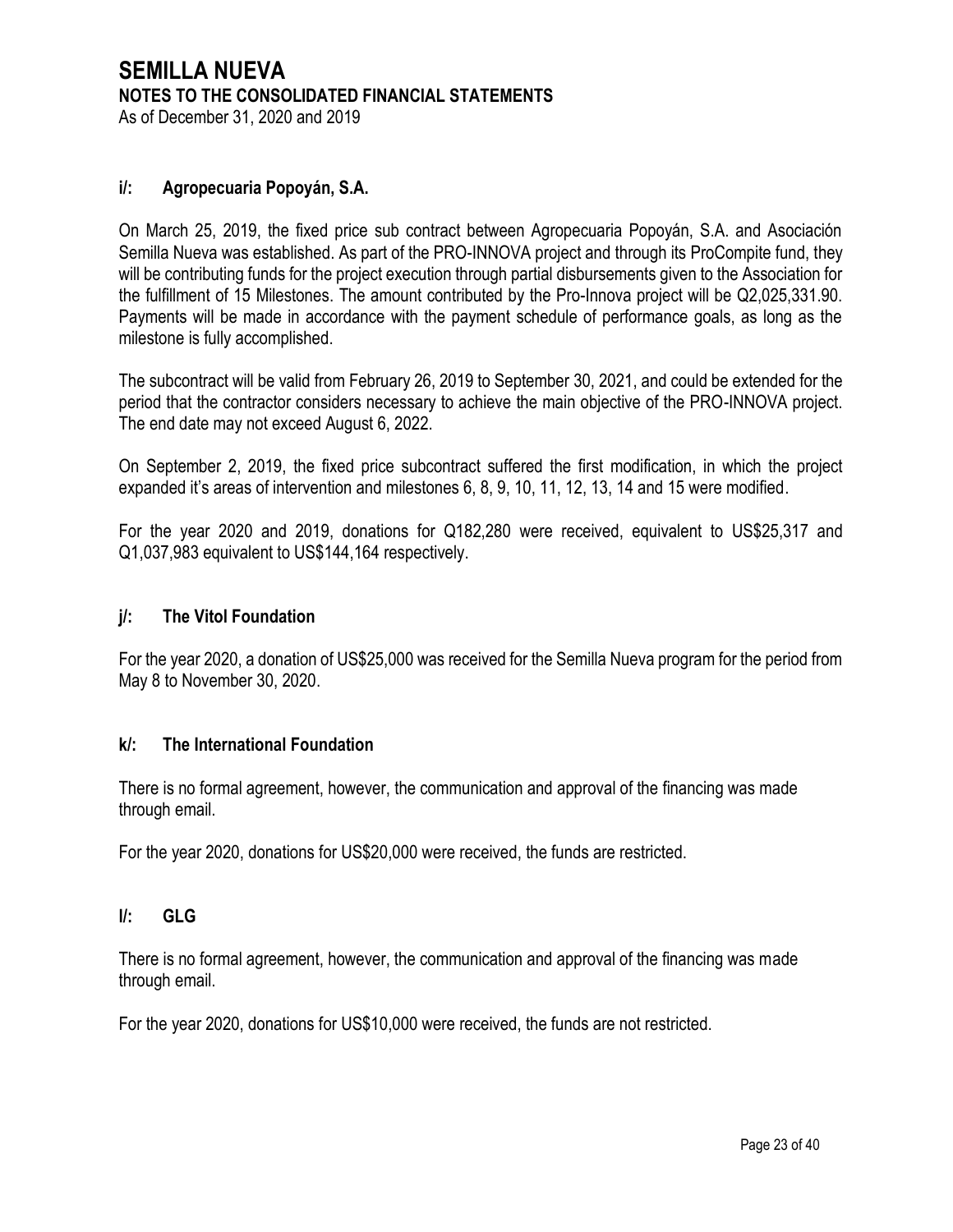As of December 31, 2020 and 2019

#### **m/: Open Road Alliance**

On November 4, 2019, a grant recommendation letter from Open Road Alliance to Semilla Nueva was signed, in which they will transfer funds for the amount of US\$105,486.04, with the following conditions:

- a) All grant funds and income earned may be spend only for charitable purposes, as defined by U.S. IRC section 501(c)(3).
- b) Individuals connected with this grant recommendation will not receive benefits, goods or services in exchange.
- c) Any funds not used for the purposes specified will be returned to Silicon Valley Community Foundation.

For the year 2019, donations were received for US\$105,486.

#### **n/: Interamerican Foundation (IAF)**

On July 8, 2014, the Inter-American Foundation (IAF) signed the Grant Agreement No. GT-317 to grant a contribution of US\$272,500 to Asociación Semilla Nueva, for the implementation of the project "Farmer to Farmer Development and Capacity Building in Retalhuleu and Suchitepéquez" for a period of thirty-six months from July 16, 2014 to July 16, 2017.

On February 28, 2017, the Amendment number 1 was signed, in which the following modifications were made:

- a) The amount of the donation increased to US\$532,200;
- b) The expiration date of the donation is extended until July 16, 2020;
- c) The following report delivery dates are added: January 31, 2018; July 31, 2018; January 31, 2019; July 31, 2019; January 31, 2020; and July 31, 2020;
- d) All annexes are eliminated in their entirety and replaced by new annexes;

For the year 2019, donations were received for US\$89,272.

#### **o/: One Day's Wages**

On December 31, 2018, a letter from One Day's Wages was signed to Semilla Nueva, in which they will transfer funds for the amount of US\$51,404, to help fight chronic malnutrition in Guatemala. 100% of the grant will be used to empower local farmers through the production and distribution of biofortified corn seed.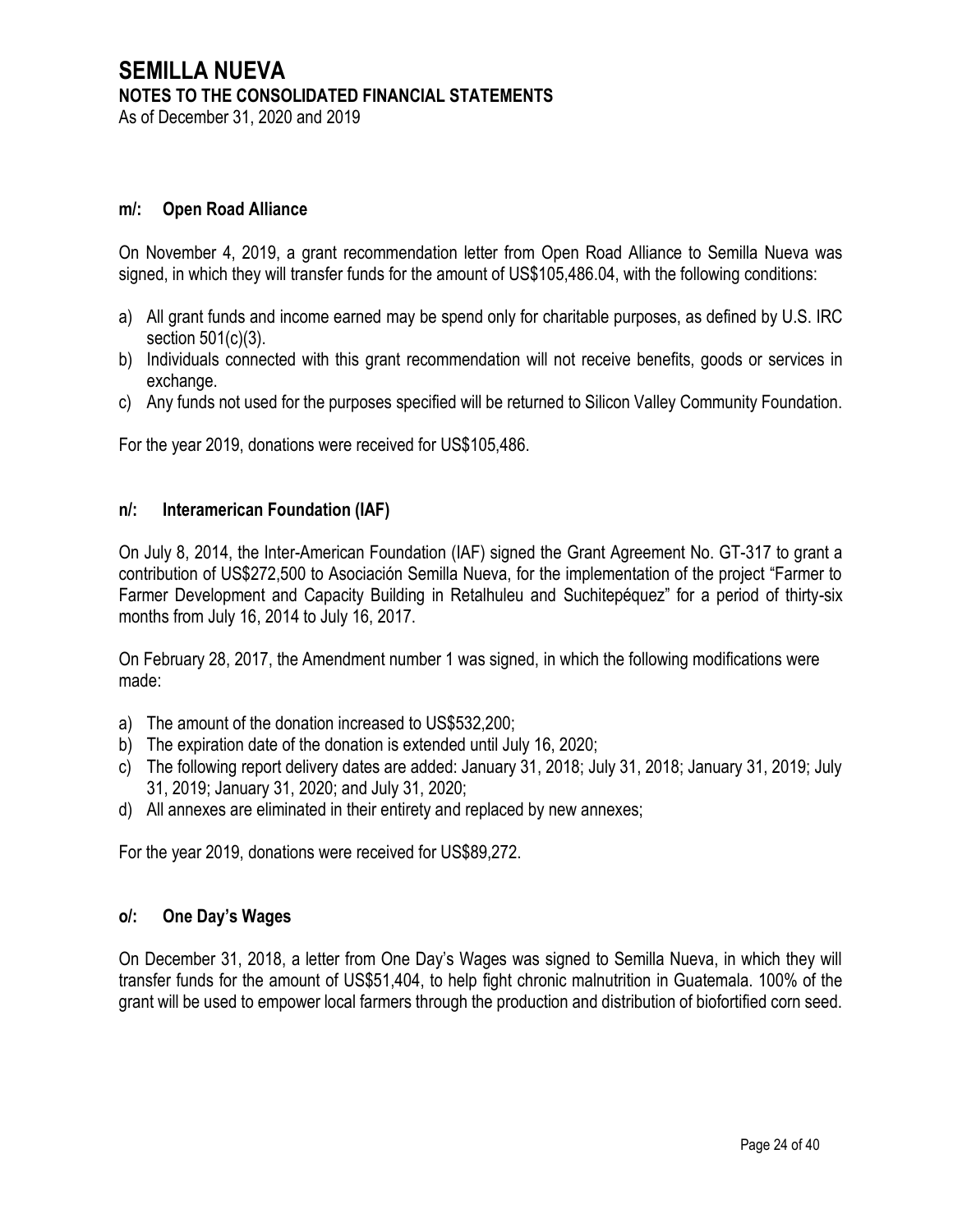# **SEMILLA NUEVA NOTES TO THE CONSOLIDATED FINANCIAL STATEMENTS** As of December 31, 2020 and 2019

For the year 2019, donations were received for US\$51,404.

#### **p/: Harbourton Foundation**

On September 23, 2019, a letter from the Harbourton Foundation was signed to Semilla Nueva, in which they approved a grant for US\$50,000, in support of the Scaling Biofortified Corn to Reduce Malnutrition in Guatemala. The period is from October 1, 2019 to September 30, 2020.

For the year 2019, donations were received for US\$50,000.

#### **10. SALES AND SERVICES**

These correspond to the sale of biofortified seeds, local services and services abroad, billed by the Asociación Semilla Nueva and Semilla Nueva, S.A.

#### **11. EXPENSES**

**A)** Wages and labor benefits as of December 31, are integrated as follows:

|                              | 2020      |                   | 2019      |                   |
|------------------------------|-----------|-------------------|-----------|-------------------|
| <b>Description</b>           | Quetzales | <b>US Dollars</b> | Quetzales | <b>US Dollars</b> |
| <b>Salaries</b>              | 1,950,544 | 270,909           | 1,356,215 | 188,364           |
| Mileage Reimbursement        | 445,705   | 61,903            | 300,881   | 41,789            |
| IGSS, IRTRA and INTECAP fees | 226,905   | 31,515            | 140,465   | 19,509            |
| Severance                    | 165,419   | 22,975            | 146,081   | 20,289            |
| Holiday bonus                | 158,830   | 22,060            | 120,522   | 16,739            |
| Bonus 14                     | 156,754   | 21,771            | 162,915   | 22,627            |
| Sales bonus                  | 154,152   | 21,410            | 31,004    | 4,306             |
| Insurances                   | 114,667   | 15,926            | 138,658   | 19,258            |
| Telephone & Internet         | 75,169    | 10,440            | 66,370    | 9,218             |
| Bonus 37-2001                | 59,088    | 8,207             | 46,333    | 6,435             |
| Fringe                       | 49,911    | 6,932             | 189,454   | 26,313            |
| Vacations                    | 2,572     | 357               | 4,810     | 668               |
| <b>TOTAL</b>                 | 3,559,716 | 494,405           | 2,703,708 | 375,515           |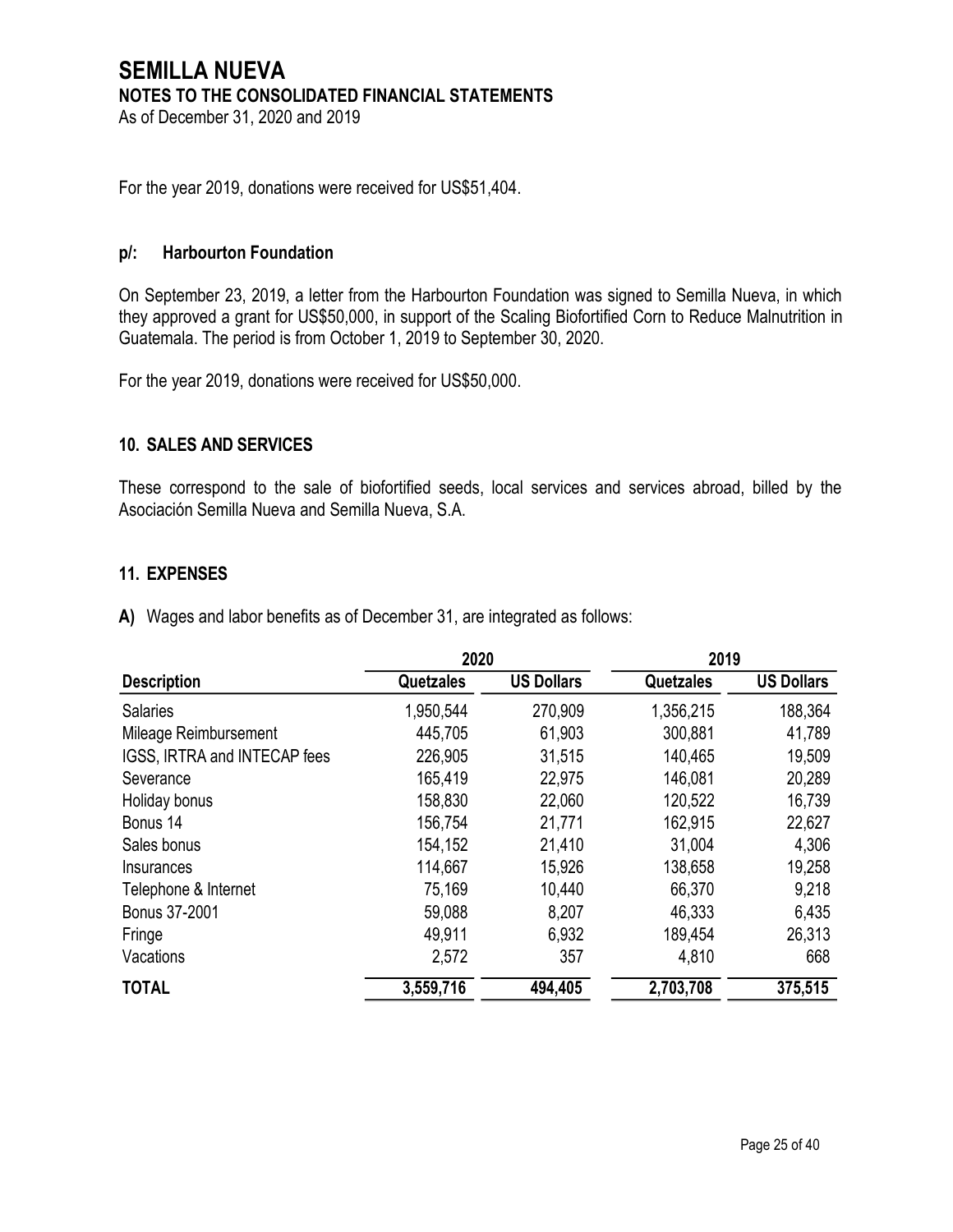As of December 31, 2020 and 2019

# **B)** The Honoraria as of December 31, are integrated as follows:

|                          | 2020             |                   | 2019                     |                          |
|--------------------------|------------------|-------------------|--------------------------|--------------------------|
| <b>Description</b>       | <b>Quetzales</b> | <b>US Dollars</b> | <b>Quetzales</b>         | <b>US Dollars</b>        |
| Honoraria and benefits   | 1,943,837        | 269,977           | 1,519,279                | 211,011                  |
| Training and development | 15,575           | 4,351             |                          |                          |
| Mileage reimbursement    | 31,324           | 3,477             |                          |                          |
| Telephone                | 25,033           | 3,042             |                          |                          |
| Health insurance         | 21,903           | 2,163             | $\overline{\phantom{0}}$ | $\overline{\phantom{a}}$ |
| <b>TOTAL</b>             | 2,037,672        | 283,010           | 1,519,279                | 211,011                  |

**C)** The general development activities as of December 31, are integrated as follows:

|           |                   | 2019      |                   |
|-----------|-------------------|-----------|-------------------|
| Quetzales | <b>US Dollars</b> | Quetzales | <b>US Dollars</b> |
| 878,166   | 121,967           | 743,018   | 103,197           |
| 613,404   | 85,195            |           |                   |
| 158,438   | 22,005            | 212,119   | 29,461            |
| 144,992   | 20,138            | 177,257   | 24,619            |
| 128,766   | 17,884            | ٠         |                   |
| 110,341   | 15,325            |           |                   |
| 105,615   | 14,669            | 112,860   | 15,675            |
| 35,472    | 4,927             |           |                   |
| 35,120    | 4,878             |           |                   |
|           |                   | 248,839   | 34,561            |
|           |                   | 161,410   | 22,418            |
| 2,210,314 | 306,988           | 1,655,503 | 229,931           |
|           |                   | 2020      |                   |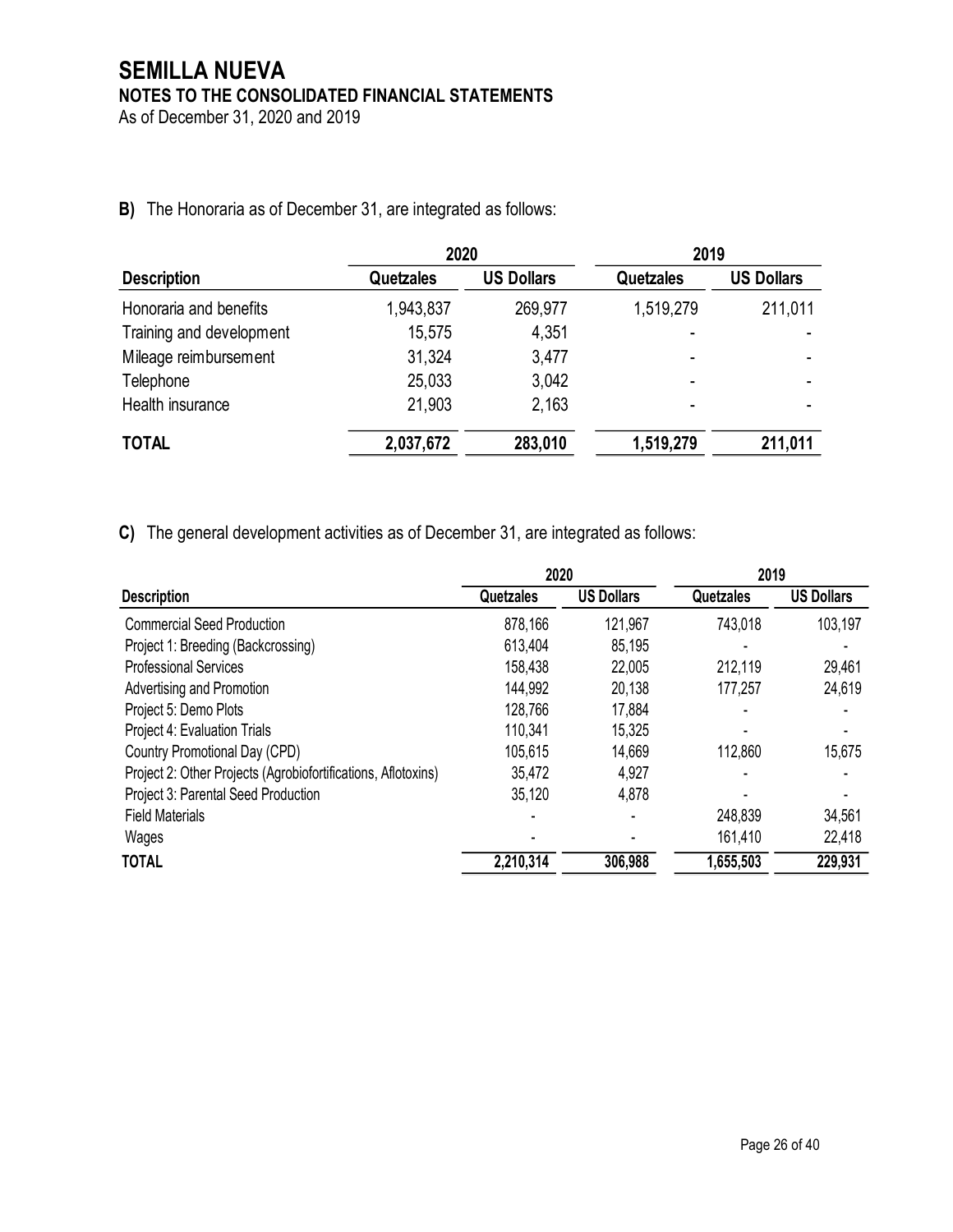As of December 31, 2020 and 2019

|                                              | 2020      |                   | 2019      |                   |
|----------------------------------------------|-----------|-------------------|-----------|-------------------|
| <b>Description</b>                           | Quetzales | <b>US Dollars</b> | Quetzales | <b>US Dollars</b> |
| Oil and Gas                                  | 258,820   | 35,947            | 255,340   | 35,464            |
| Vehicles / Maintenance / Insurance / Leasing | 253,978   | 35,275            | 147,802   | 20,528            |
| Hotel                                        | 149,504   | 20,765            | 62,985    | 8,748             |
| Per diems                                    | 149,490   | 20,763            | 126,655   | 17,591            |
| Flights                                      | 17,239    | 2,394             | 41,170    | 5,718             |
| <b>Taxi Service</b>                          | 16,045    | 2,228             | 16,351    | 2,271             |
| Toll and Ferry                               | 7,590     | 1,054             | 5,501     | 764               |
| <b>Public Transportation</b>                 | 1,859     | 258               | 5,098     | 708               |
| <b>Travel Parking</b>                        |           |                   | 3,341     | 464               |
| <b>TOTAL</b>                                 | 854,525   | 118,684           | 664,243   | 92,256            |

**D)** Transportation, mobilization, fuel as of December 31, is integrated as follows:

**E)** Rentals and maintenance expenses as of December 31, are integrated as follows:

|                                  | 2020      |                   | 2019             |                   |
|----------------------------------|-----------|-------------------|------------------|-------------------|
| <b>Description</b>               | Quetzales | <b>US Dollars</b> | <b>Quetzales</b> | <b>US Dollars</b> |
| Rent                             | 281,270   | 39,065            | 113,430          | 15,754            |
| General services                 | 83,076    | 11,538            |                  |                   |
| <b>Utilities</b>                 | 72,120    | 10,017            | 123,840          | 17,200            |
| <b>Other Rental Expenses</b>     | ٠         |                   | 96,055           | 13,341            |
| Other Repair and Maintenance     | -         | -                 | 34,150           | 4,743             |
| Furniture Repair and Maintenance | -         |                   | 1,246            | 173               |
| <b>TOTAL</b>                     | 436,466   | 60,620            | 368,721          | 51,211            |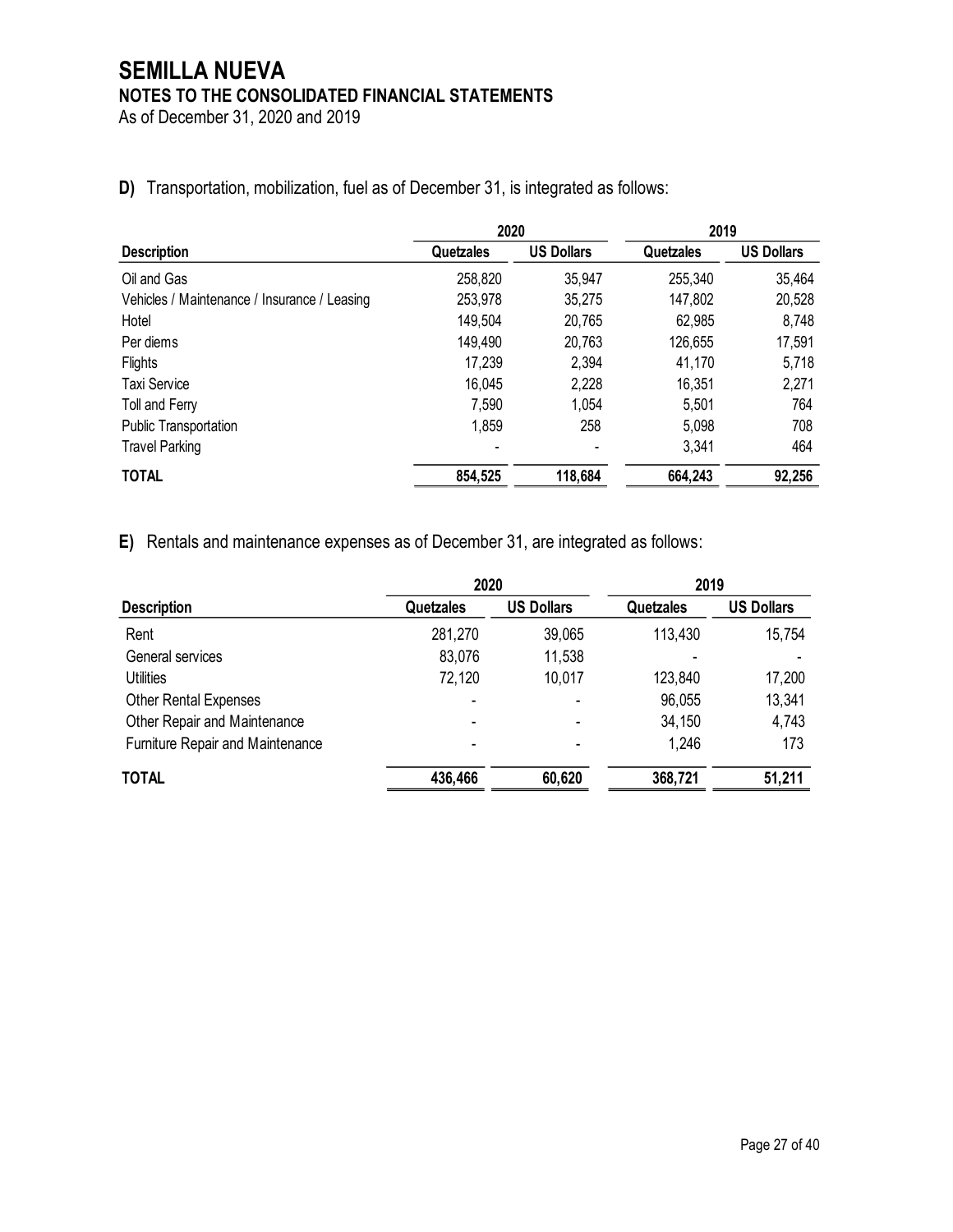As of December 31, 2020 and 2019

# **F)** General office expenses as of December 31, are integrated as follows:

|                         |           | 2020              |           | 2019              |  |
|-------------------------|-----------|-------------------|-----------|-------------------|--|
| <b>Description</b>      | Quetzales | <b>US Dollars</b> | Quetzales | <b>US Dollars</b> |  |
| <b>General Supplies</b> | 528,593   | 73,416            | 22,153    | 3,077             |  |
| <b>General Services</b> | 154,821   | 21,503            |           |                   |  |
| Other general expenses  |           |                   | 48,965    | 6,800             |  |
| Books and subscriptions |           |                   | 31,954    | 4,438             |  |
| Shipping costs          |           |                   | 25,652    | 3,563             |  |
| Telephone and Internet  |           |                   | 24,653    | 3,424             |  |
| Prints and copies       |           |                   | 20,892    | 2,902             |  |
| TOTAL                   | 683,414   | 94,919            | 174,269   | 24,204            |  |

**G)** Taxes, fees and arbitration as of December 31, are integrated as follows:

|                                 | 2020      |                   | 2019             |                   |
|---------------------------------|-----------|-------------------|------------------|-------------------|
| <b>Description</b>              | Quetzales | <b>US Dollars</b> | <b>Quetzales</b> | <b>US Dollars</b> |
| Income Tax on Sales             | 169,111   | 23,488            | 110,088          | 15,290            |
| <b>United States Taxes</b>      | 12,816    | 1,780             |                  |                   |
| Fines, Surcharges and Other SAT | 6,337     | 880               | 7,855            | 1,091             |
| <b>VAT Special Invoice</b>      | 5,650     | 785               | 11,750           | 1,632             |
| Income Tax Special Invoice      | 2,354     | 327               | 4,421            | 614               |
| Vehicle Traffic Tax             | 2,322     | 322               |                  |                   |
| <b>Other Fines</b>              |           |                   | 50               |                   |
| <b>VAT Fiscal Debit</b>         |           |                   | 29               | 4                 |
| <b>TOTAL</b>                    | 198,590   | 27,582            | 134,193          | 18,638            |

**H)** Depreciations as of December 31, are integrated as follows:

|                                                                     | 2020      |                   | 2019          |                   |
|---------------------------------------------------------------------|-----------|-------------------|---------------|-------------------|
| <b>Description</b>                                                  | Quetzales | <b>US Dollars</b> | Quetzales     | <b>US Dollars</b> |
| <b>Vehicle Depreciation</b><br>Furniture and Equipment Depreciation | 65,189    | 9.054<br>$\,$     | 49,716<br>259 | 6,905<br>36       |
| <b>TOTAL</b>                                                        | 65,189    | 9,054             | 49,975        | 6,941             |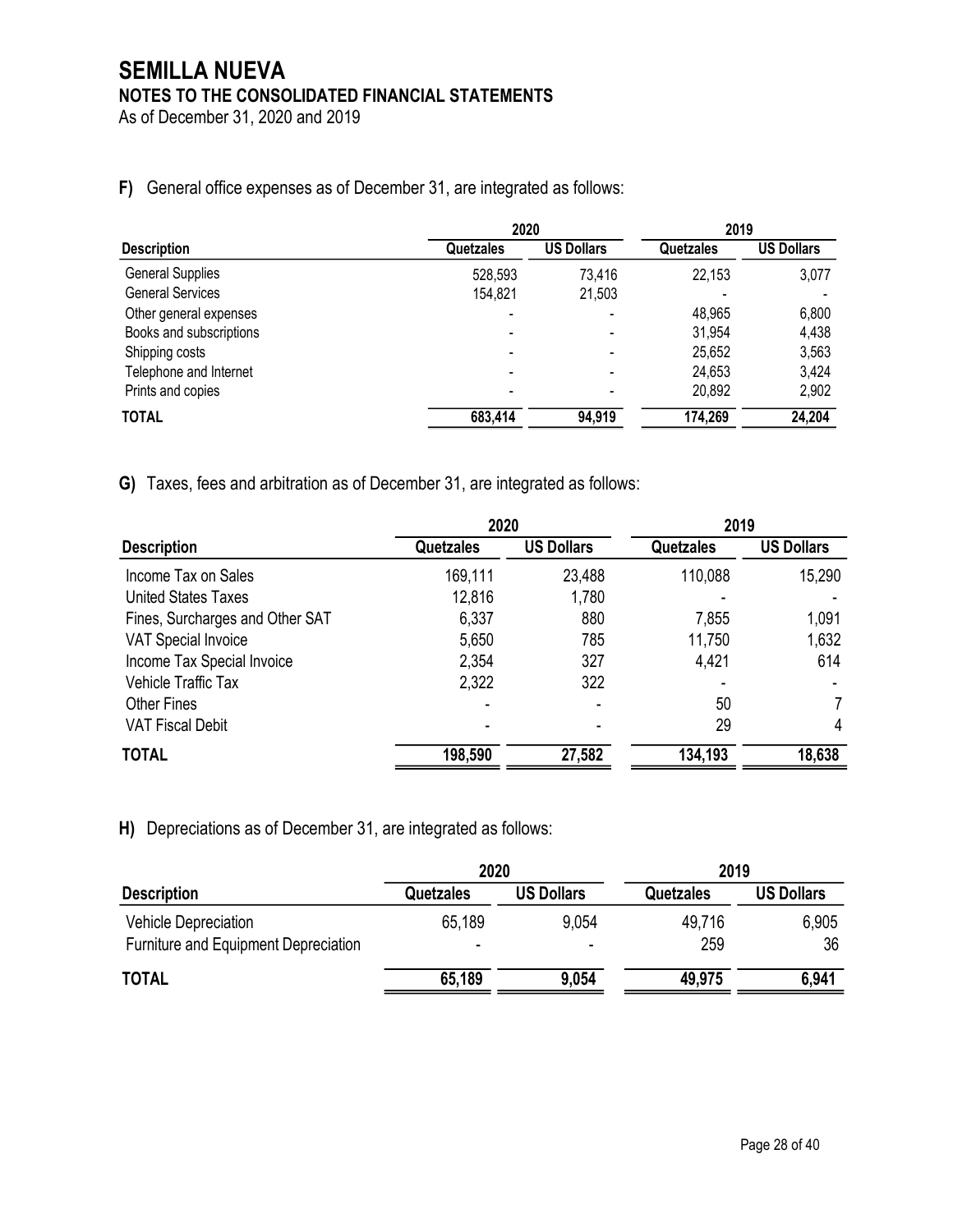As of December 31, 2020 and 2019

**I)** Bank expenses, forex and others as of December 31, are integrated as follows:

|                                    | 2020             |                   | 2019             |                   |  |
|------------------------------------|------------------|-------------------|------------------|-------------------|--|
| <b>Description</b>                 | <b>Quetzales</b> | <b>US Dollars</b> | <b>Quetzales</b> | <b>US Dollars</b> |  |
| Uncollectible accounts             | 80,600           | 11,194            | -                |                   |  |
| Banking fees                       | 6,941            | 964               | 3,774            | 524               |  |
| Exchange rate differential (forex) | (314, 751)       | (43, 715)         | (190, 426)       | (26, 448)         |  |
| <b>TOTAL</b>                       | (227, 210)       | (31, 557)         | (186,652)        | (25, 924)         |  |

# **12. COMMITMENTS**

- a) On June 12, 2019, Semilla Nueva, S.A., as lessee and Asociación Semilla Nueva as joint guarantor and jointly obligated, signed a mandatory term lease agreement of an operational nature with Comercial Administradora, S.A. The contract establishes the rental of the Nissan Pick Up Vehicle, model 2019, silver color, NP300 style, for a period of 48 months or 200,000 km, the annual rent is Q89,807.28 plus VAT equivalent to US\$12,473.23.
- b) On June 27, 2019, Semilla Nueva, S.A. signed contract number 266 of lease and guarantee with El Kiosco, S.A. The contract establishes the rent of location number 35, first level, building "La Galería" for one year from May 1, 2019, which expires on April 30, 2020. The term can be extended for equal or shorter terms by crossing letters. The monthly rent is US\$1,167.00 plus VAT.

On May 21, 2020, by crossing letters, an extension of the contract term was made, for the period from May 1, 2020 to April 30, 2021, it is also established that Semilla Nueva S.A. will cover 70% of the value of the contract and Asociación Semilla Nueva will cover the remaining 30%.

- c) On June 27, 2019, Semilla Nueva, S.A. signed contract number 265 of lease and guarantee with Edificaciones Comerciales, S.A. The contract establishes the rental of parking 5.5A and warehouse 5.5B of the basement of building "La Galería", one year from May 1, 2019, to April 30, 2020. The term can be extended for equal or shorter terms by crossing letters. The monthly rent is US\$435.00 plus VAT.
- d) On September 24, 2019, Asociación Semilla Nueva signed a lease contract number 57 with Ambitto Arquitectura, S.A. The contract establishes the rental of warehouse number four of the condominium of Cinco Ofibodegas, Residenciales El Paraíso, Aldea La Libertad, in the municipality of Santa Lucia Milpas Altas in the department of Sacatepéquez, for one year from October 1, 2019, to September 30, 2020. The term can be extended for equal or shorter terms by crossing letters. The monthly rent is Q11,200.00 equivalent to US\$1,555.55 VAT included.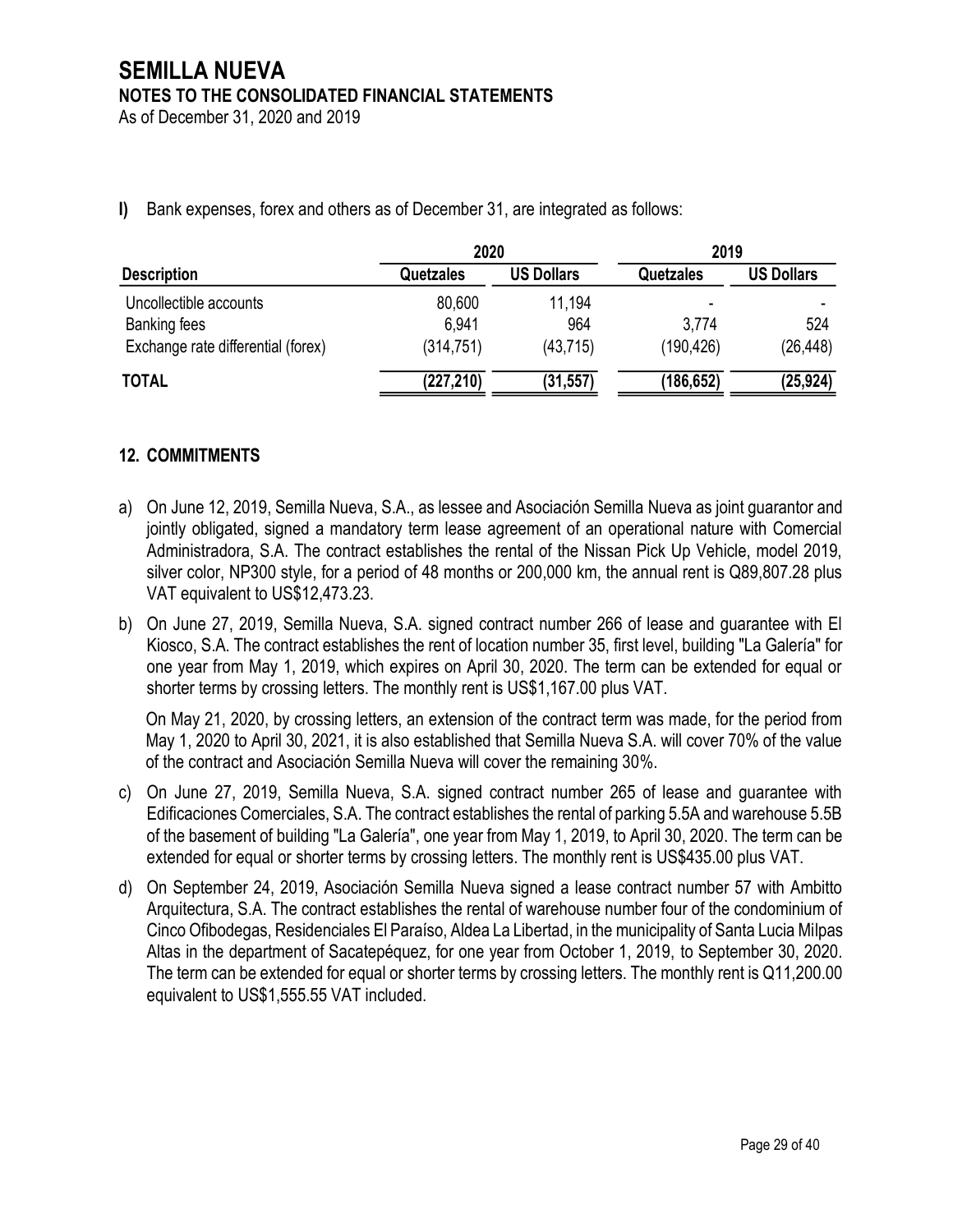On September 22, 2020, through crossing of letters, the lease term is extended for one year, maintaining the rental value until December 2020 and for the period from January 1 to September 30, 2021 the rent is Q11,760 equivalent to US\$1,633.33 VAT included.

e) On November 9, 2020 Asociación Semilla Nueva as tenant and Semilla Nueva, S.A. as joint guarantor and jointly obligated, signed a compulsory operating term lease with Comercial Administradora, S.A. The contract establishes the rental of a Toyota Pick Up Vehicle, model 2021, metallic gray color, Hilux style for a term of 48 months or 200,000 km, the annual rent is Q101,009.04 plus VAT equivalent to US\$14,029.03.

# **13. TAX ASPECTS**

According to the laws of Guatemala, the Company has the following tax obligations:

- a) Perform income tax withholdings to officials and employees when appropriate and refer them to the Superintendencia de Administración Tributaria (SAT) within ten working days after the end of the month.
- b) Perform withholdings of 5% for services rendered, when the invoice is obtained and for special invoices when they are services and purchase of goods, and present them to the fiscal entity within 10 business days of the following month.
- c) Submit an annual affidavit of Income Tax on March 31 of each year.
- d) Issue special invoices when the suppliers do not extend sales invoices, withhold them the Value Added Tax and report to the fiscal entity in the following calendar month.
- e) Enable and authorize accounting, journal, mayor, inventory and balance books in the Superintendencia de Administración Tributaria (SAT).
- f) Authorize the wage book and internal work regulations (When they have more than 10 employees).
- g) Report employees to the Instituto Guatemalteco de Seguridad Social (IGSS).
- h) Issue cash receipts authorized by the Superintendencia de Administración Tributaria (SAT).
- i) Pay work benefits.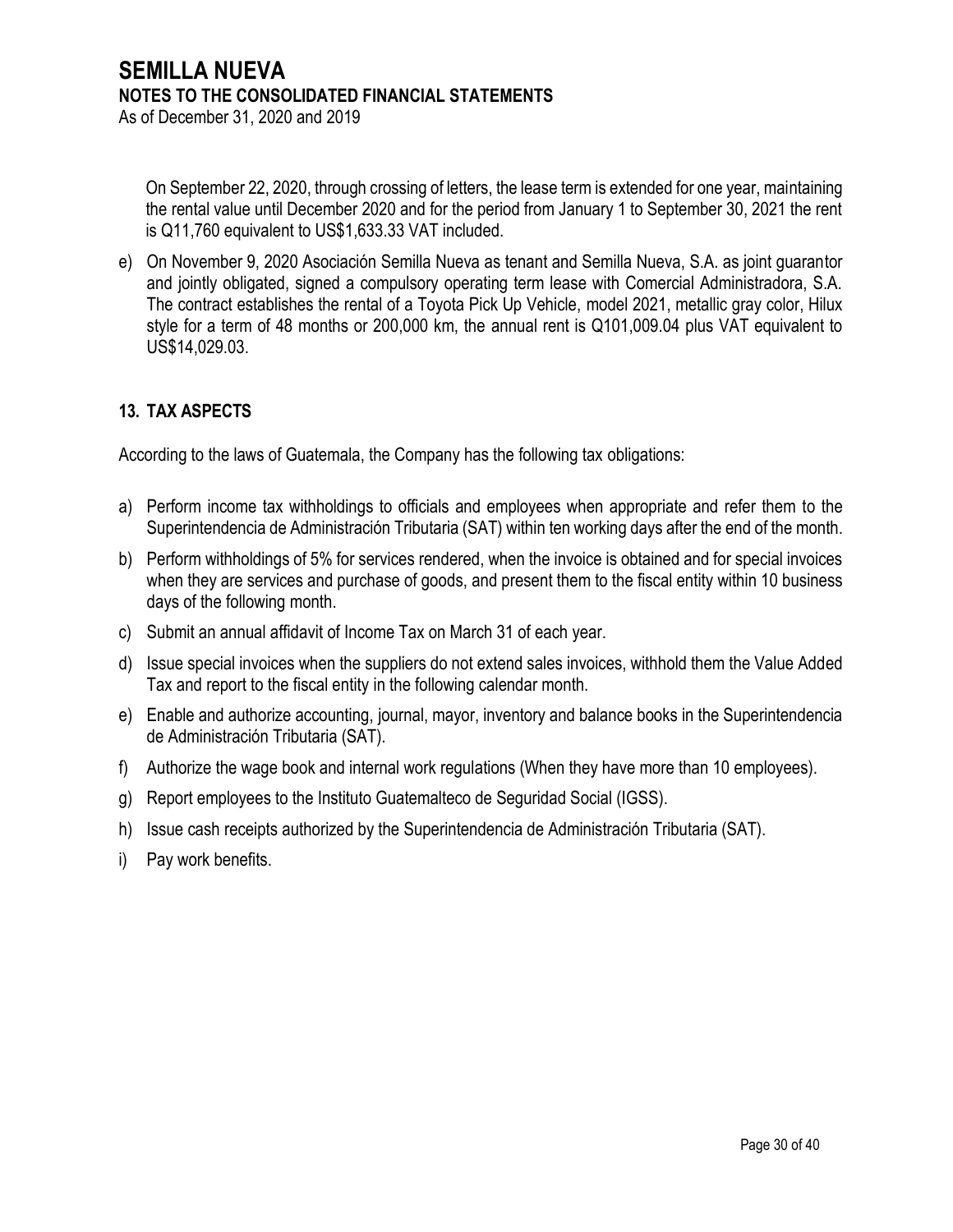# **SEMILLA NUEVA NOTES TO THE CONSOLIDATED FINANCIAL STATEMENTS** As of December 31, 2020 and 2019

## **14. IMPLICATIONS OF SARS-CoV-2**

In December 2019, the appearance in China of a new coronavirus SARS-CoV-2 (known as "COVID-19") was announced, which after December 31, 2019 spread throughout the world. On March 11, 2020, the World Health Organization (WHO) declared the COVID-19 as a pandemic. This emergency situation and the measures adopted in the different countries to deal with it have significantly affected routine, local and international economic activities with different impacts in each affected country. Semilla Nueva Guatemala was affected by different regulations of the Government of Guatemala through the Ministry of Public Health and Social Assistance (MSPAS) that ordered the suspension of non-essential activities and services, with gradual easing. As of the date of approval of these financial statements, Semilla Nueva indicates that these events after the reporting date do not require adjustment in the Financial Statements. The uncertainties regarding the effects, extent and duration of this matter do not allow a reasonable estimate of that impact as of the date of approval of these financial statements, which will depend on the severity of the health emergency and the success of the measures taken and that are taken in the future by the Government of Guatemala, and of those taken by the Management of Semilla Nueva Guatemala.

## **15. SUBSEQUENT EVENTS**

The Company has evaluated subsequent events as of December 31, 2020 to determine the need for potential records or disclosures in the financial statements. Such events were evaluated until March 3, 2021, date on which these financial statements are considered available for issuance. Based on this evaluation, there is no knowledge of subsequent events that occurred between the closing date of these financial statements and the date of issuance, which may significantly affect them.

## **16. FINANCIAL STATEMENTS APPROVAL**

The consolidated financial statements for the ended year December 31, 2020, have been approved by management for issuance on February 11, 2021.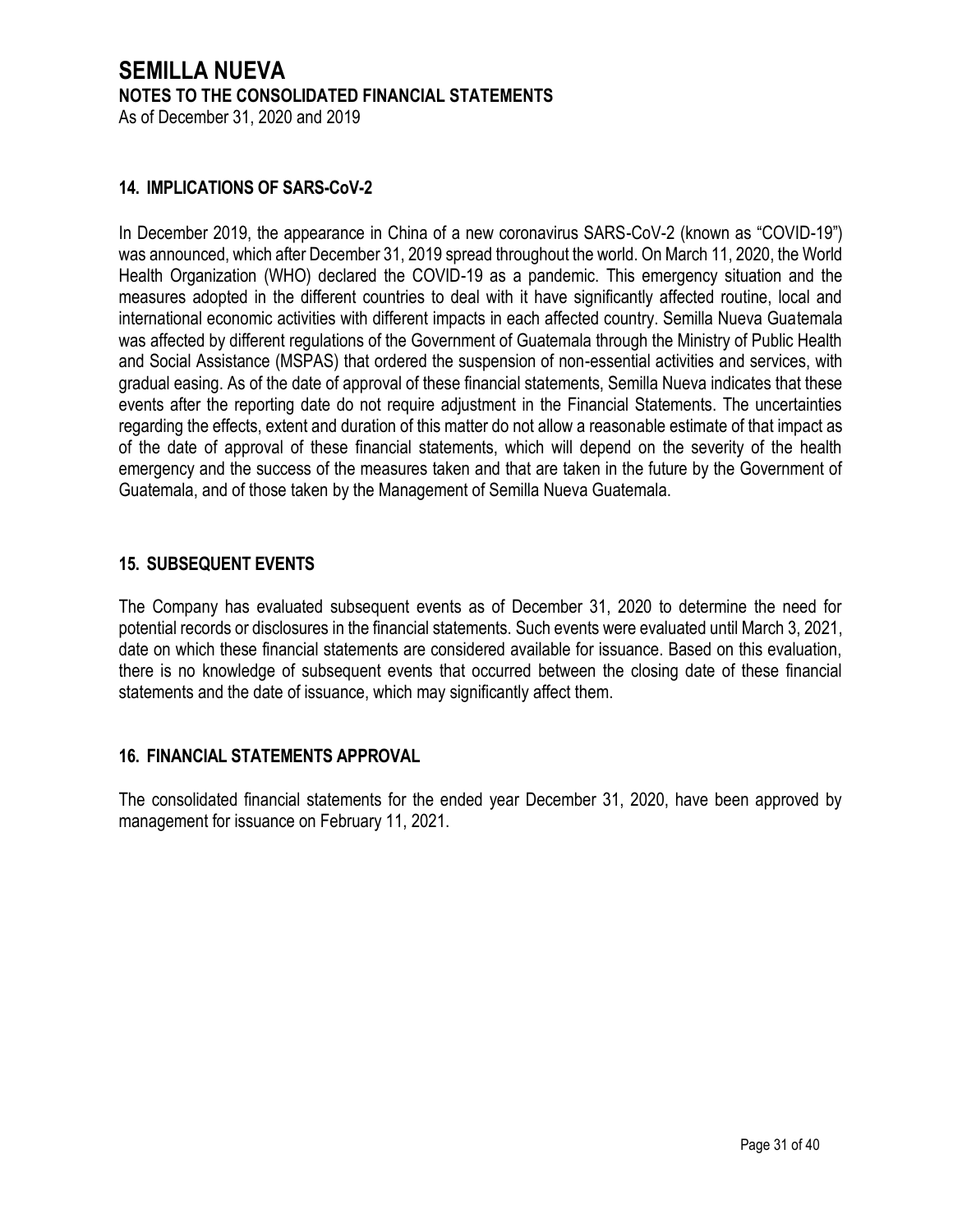# **Annex I**

"Financial Statements Semilla Nueva 501 (c)(3)"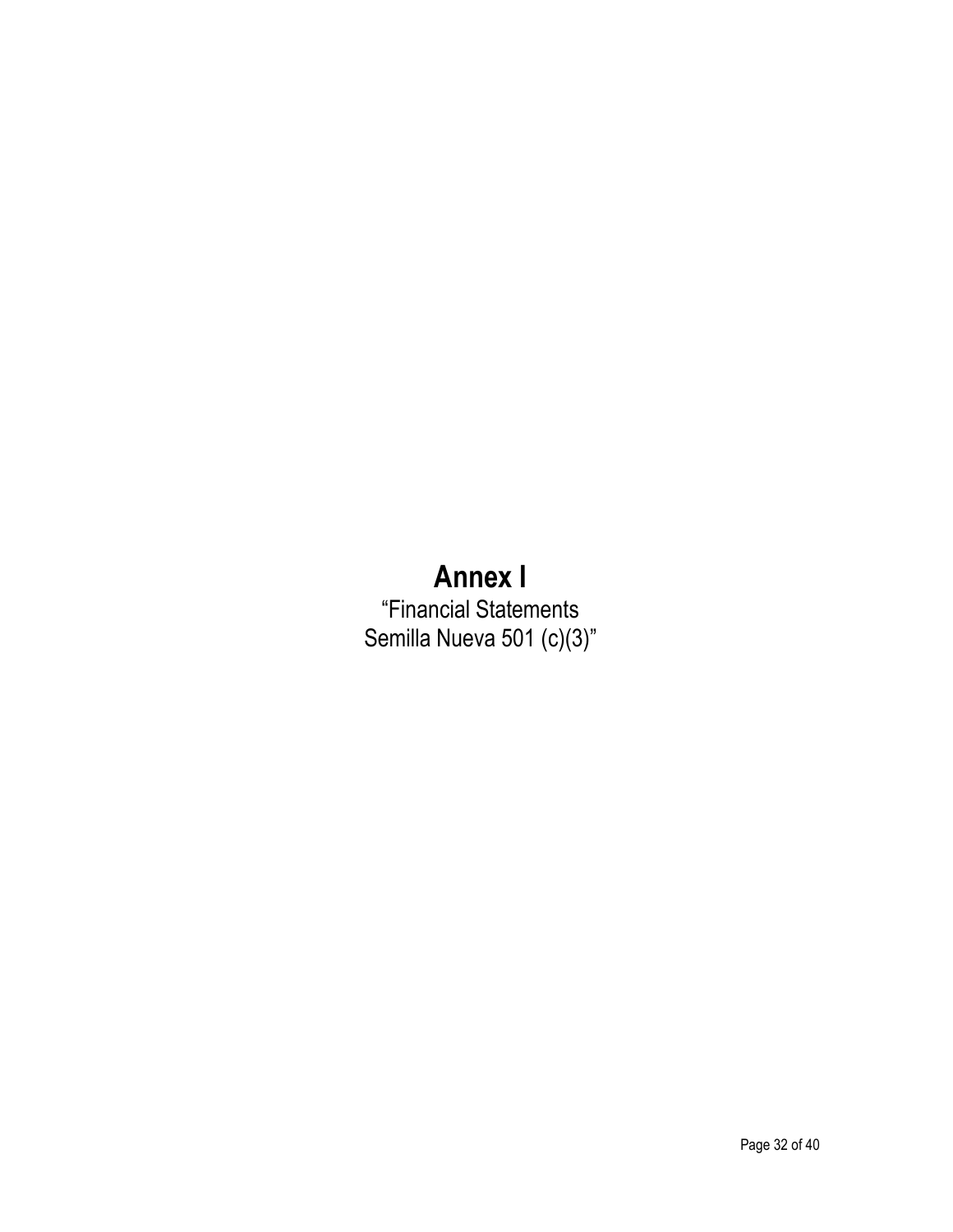# **SEMILLA NUEVA ANNEX I: STATEMENTS OF FINANCIAL POSITION OF SEMILLA NUEVA 501 (c)(3) BALANCE SHEET**

For the year ended as of December 31, 2020

|                                      | <b>INITIAL FINANCIAL STATEMENTS</b> |                   | <b>ADJUSTMENTS AND</b><br><b>RECLASSIFICATIONS</b> |                   | <b>FINAL FINANCIAL STATEMENTS</b> |                   |
|--------------------------------------|-------------------------------------|-------------------|----------------------------------------------------|-------------------|-----------------------------------|-------------------|
|                                      | <b>QUETZALES</b>                    | <b>US DOLLARS</b> | <b>QUETZALES</b>                                   | <b>US DOLLARS</b> | <b>QUETZALES</b>                  | <b>US DOLLARS</b> |
| <b>ASSETS</b>                        |                                     |                   |                                                    |                   |                                   |                   |
| <b>CURRENT ASSETS</b>                |                                     |                   |                                                    |                   |                                   |                   |
| Cash and banks                       | 4,226,081                           | 586,956           |                                                    |                   | 4,226,081                         | 586,956           |
| Accounts receivable                  | 15,061                              | 2,092             |                                                    |                   | 15,061                            | 2,092             |
| <b>Total current assets</b>          | 4,241,142                           | 589,048           |                                                    |                   | 4,241,142                         | 589,048           |
| <b>NON-CURRENT ASSETS</b>            |                                     |                   |                                                    |                   |                                   |                   |
| Investments                          | 2,520,632                           | 350,088           | (2,520,632)                                        | $(350,088)$ al    |                                   |                   |
| Property, plant and equipment        |                                     |                   |                                                    |                   |                                   |                   |
| <b>Total non-current assets</b>      | 2,520,632                           | 350,088           | (2,520,632)                                        | (350, 088)        |                                   |                   |
| <b>TOTAL ASSETS</b>                  | 6,761,774                           | 939,136           | (2,520,632)                                        | (350, 088)        | 4,241,142                         | 589,048           |
| <b>LIABILITIES AND EQUITY</b>        |                                     |                   |                                                    |                   |                                   |                   |
| <b>LIABILITIES</b>                   |                                     |                   |                                                    |                   |                                   |                   |
| <b>CURRENT LIABILITIES</b>           |                                     |                   |                                                    |                   |                                   |                   |
| Accounts and documents payable       |                                     |                   |                                                    |                   |                                   |                   |
| <b>Total current liabilities</b>     |                                     |                   |                                                    |                   |                                   |                   |
| <b>NON-CURRENT LIABILITIES</b>       |                                     |                   |                                                    |                   |                                   |                   |
| Severance                            |                                     |                   |                                                    |                   |                                   |                   |
| Other provisions                     |                                     |                   |                                                    |                   |                                   |                   |
| <b>Total non-current liabilities</b> | $\blacksquare$                      |                   |                                                    | $\blacksquare$    | $\blacksquare$                    |                   |
| <b>TOTAL LIABILITIES</b>             |                                     |                   |                                                    |                   |                                   |                   |
| <b>INSTITUTIONAL EQUITY</b>          |                                     |                   |                                                    |                   |                                   |                   |
| Net assets                           | 6,761,774                           | 939,136           | (2,520,632)                                        | $(350,088)$ a/    | 4,241,142                         | 589,048           |
| <b>TOTAL LIABILITIES AND EQUITY</b>  | 6,761,774                           | 939,136           | (2,520,632)                                        | (350, 088)        | 4,241,142                         | 589,048           |

**a/:** This corresponds to the investment made in Semilla Nueva, S.A. as of December 31, 2020.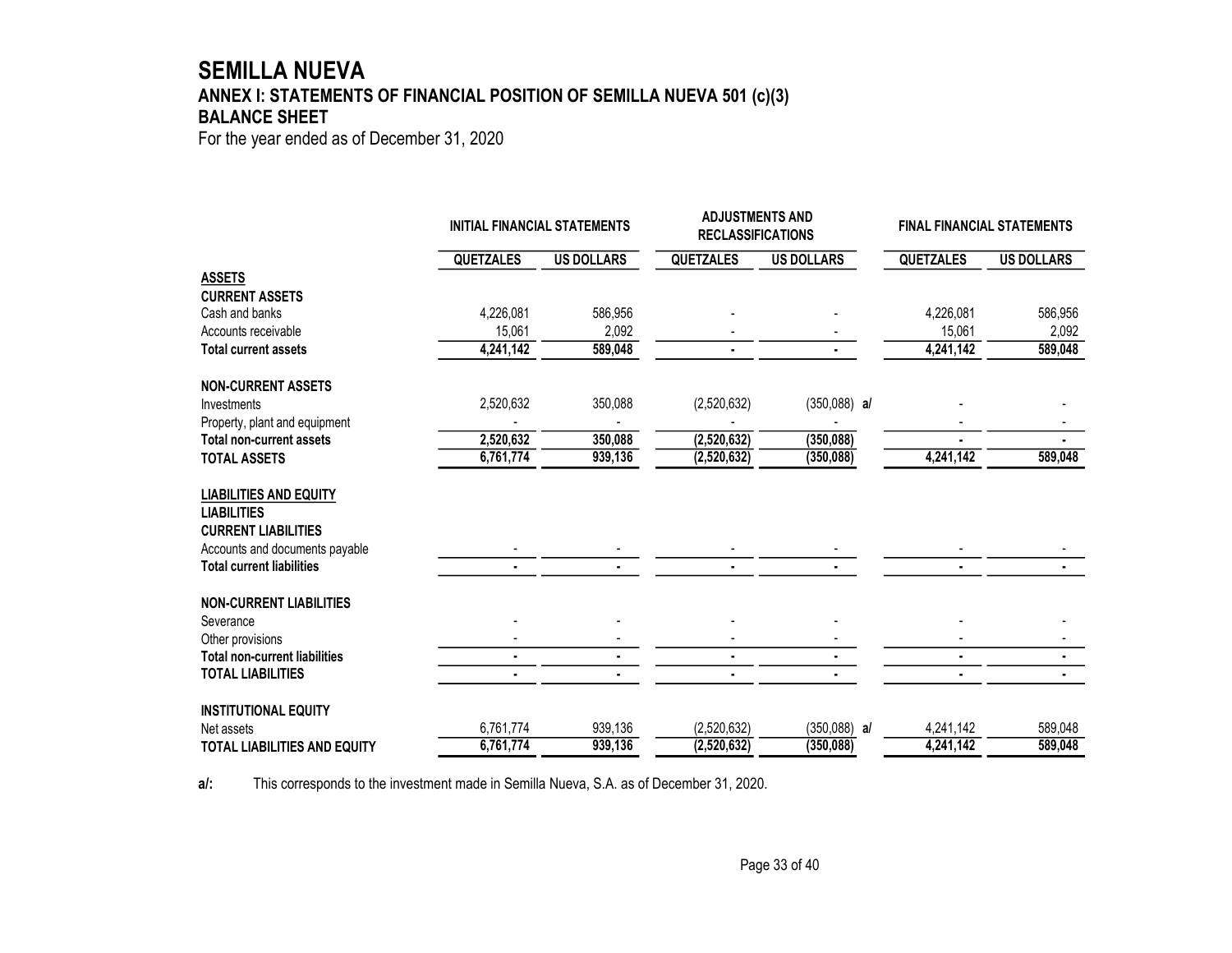# **SEMILLA NUEVA ANNEX I: STATEMENTS OF FINANCIAL POSITION OF SEMILLA NUEVA 501 (c)(3) STATEMENT OF INCOME**

For the year ended as of December 31, 2020

|                                          | <b>INITIAL FINANCIAL</b><br><b>STATEMENTS</b> |                   | <b>ADJUSTMENTS AND</b><br><b>RECLASSIFICATIONS</b> |                   | <b>FINAL FINANCIAL</b><br><b>STATEMENTS</b> |                   |
|------------------------------------------|-----------------------------------------------|-------------------|----------------------------------------------------|-------------------|---------------------------------------------|-------------------|
|                                          | <b>QUETZALES</b>                              | <b>US DOLLARS</b> | <b>QUETZALES</b>                                   | <b>US DOLLARS</b> | <b>QUETZALES</b>                            | <b>US DOLLARS</b> |
| <b>INCOME</b>                            |                                               |                   |                                                    |                   |                                             |                   |
| Donations                                | 9,089,920                                     | 1,262,489         |                                                    |                   | 9,089,920                                   | 1,262,489         |
| <b>Services</b>                          |                                               |                   |                                                    |                   |                                             |                   |
| Sales                                    |                                               |                   |                                                    |                   |                                             |                   |
| Other income                             |                                               |                   |                                                    |                   |                                             |                   |
| <b>Bank interest</b>                     | 40                                            |                   |                                                    |                   | 40                                          |                   |
| <b>TOTAL INCOME</b>                      | 9,089,960                                     | 1,262,495         |                                                    |                   | 9,089,960                                   | 1,262,495         |
| <b>EXPENSES</b>                          |                                               |                   |                                                    |                   |                                             |                   |
| Salaries and benefits                    | 33,984                                        | 4,720             |                                                    |                   | 33,984                                      | 4,720             |
| Honoraria and benefits                   | 158,114                                       | 21,960            |                                                    |                   | 158,114                                     | 21,960            |
| General development activities           | 549,317                                       | 76,294            |                                                    |                   | 549,317                                     | 76,294            |
| Transportation, mobilization, fuel       | 35,613                                        | 4,946             |                                                    |                   | 35,613                                      | 4,946             |
| Rent and maintenance expenses            | 17,233                                        | 2,394             |                                                    |                   | 17,233                                      | 2,394             |
| General office expenses                  | 161,857                                       | 22,480            |                                                    |                   | 161,857                                     | 22,480            |
| Taxes, fees and duties                   | 15,719                                        | 2,183             |                                                    |                   | 15,719                                      | 2,183             |
| Depreciations                            |                                               |                   |                                                    |                   |                                             |                   |
| Bank charges, differential and others    | 4,720,902                                     | 655,681           | (4,715,712)                                        | $(654, 960)$ a/   | 5,190                                       | 721               |
| <b>TOTAL EXPENSES</b>                    | 5,692,739                                     | 790,658           | (4,715,712)                                        | (654, 960)        | 977,027                                     | 135,698           |
| <b>EXCESS OF INCOME OVER EXPENDITURE</b> | 3,397,221                                     | 471,837           | 4,715,712                                          | 654,960           | 8,112,933                                   | 1,126,797         |

**a/:** This corresponds to the disbursements made to Asociación Semilla Nueva NGO for operation in 2020.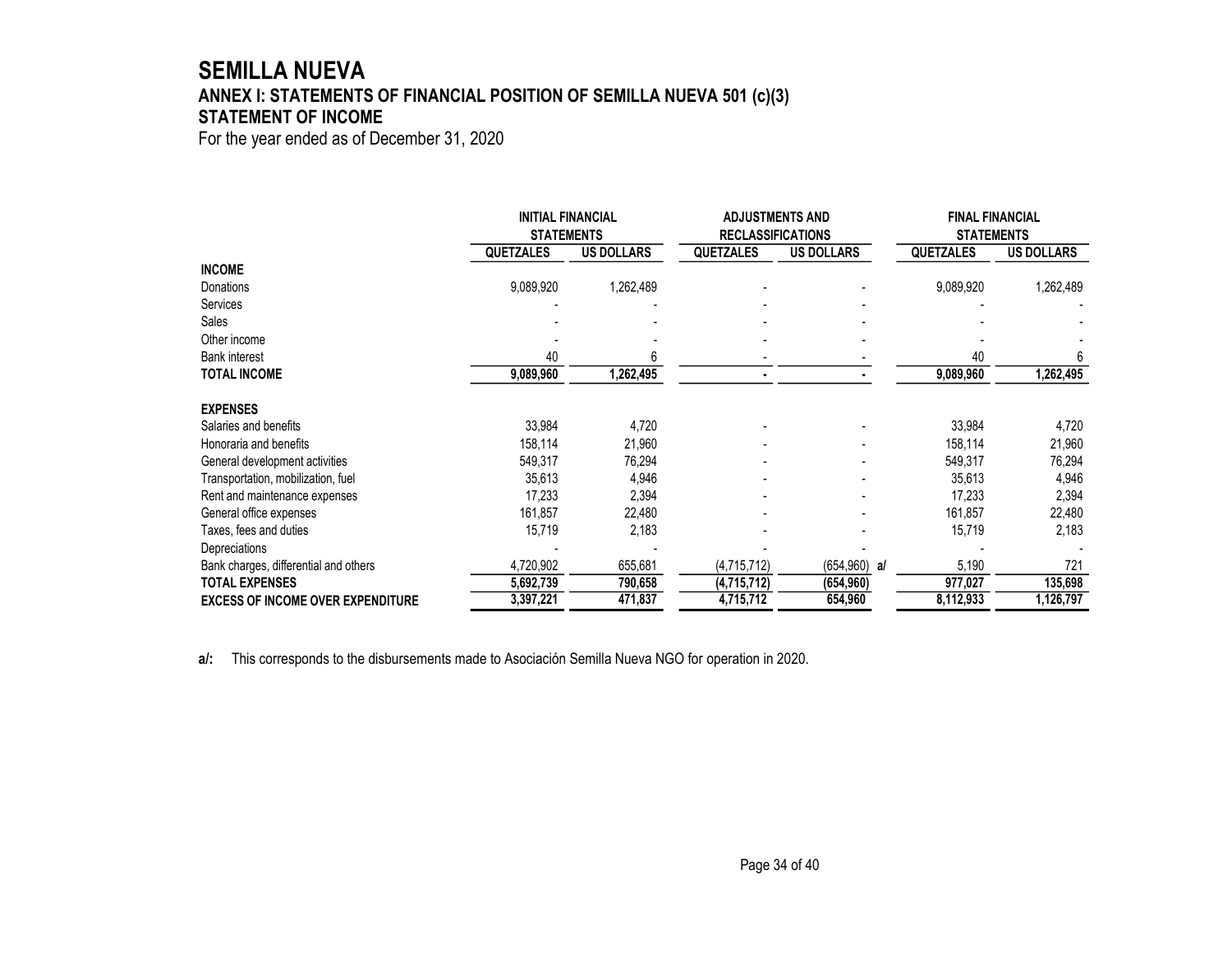# **Annex II**

"Financial Statements Semilla Nueva, S.A."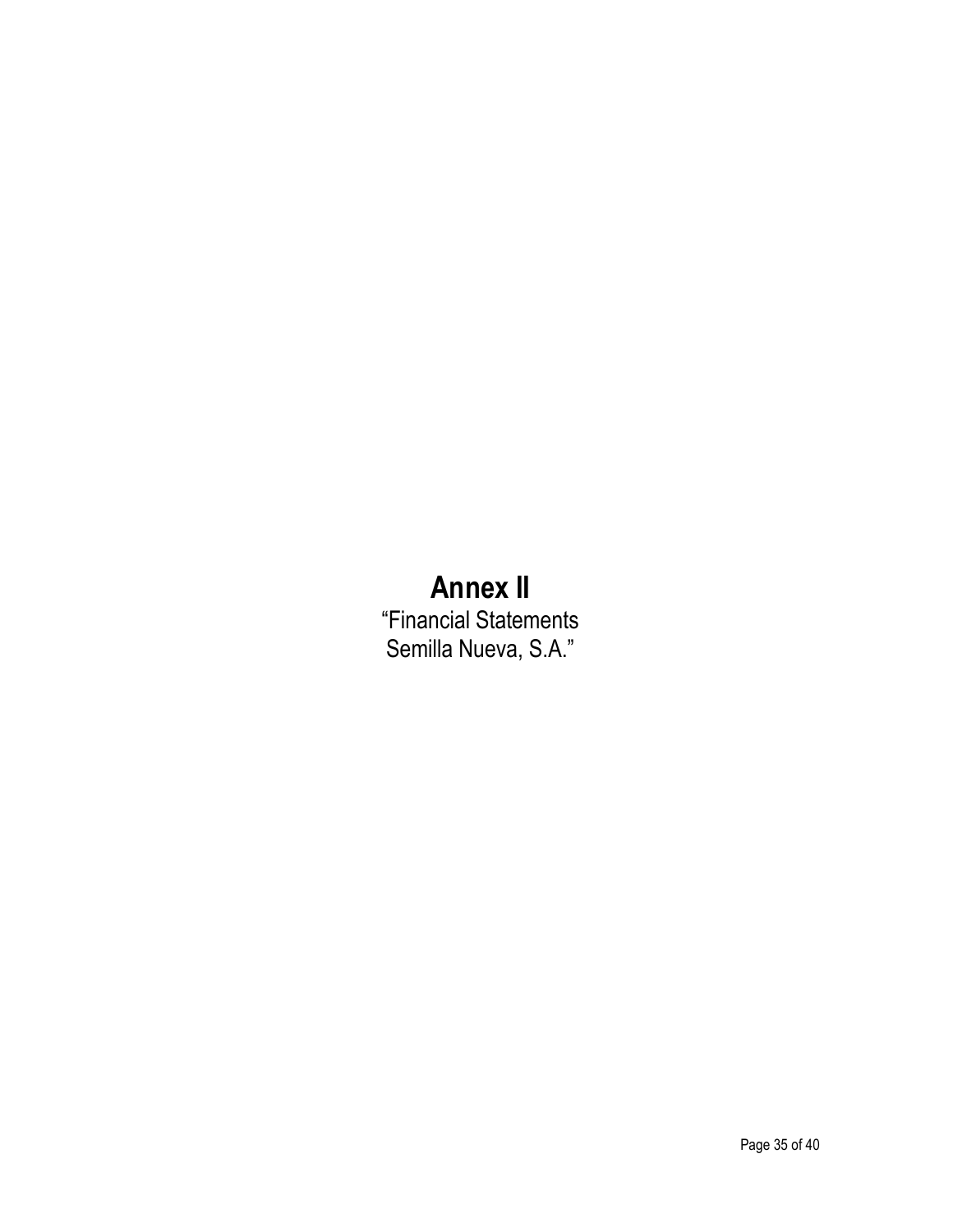# **SEMILLA NUEVA ANNEX II: STATEMENTS OF FINANCIAL POSITION OF SEMILLA NUEVA, S.A. BALANCE SHEET**

For the year ended as of December 31, 2020

|                                      | <b>INITIAL FINANCIAL</b><br><b>STATEMENTS</b> |                   | <b>ADJUSTMENTS AND</b><br><b>RECLASSIFICATIONS</b> |                   | <b>FINAL FINANCIAL</b><br><b>STATEMENTS</b> |                   |
|--------------------------------------|-----------------------------------------------|-------------------|----------------------------------------------------|-------------------|---------------------------------------------|-------------------|
|                                      | <b>QUETZALES</b>                              | <b>US DOLLARS</b> | <b>QUETZALES</b>                                   | <b>US DOLLARS</b> | <b>QUETZALES</b>                            | <b>US DOLLARS</b> |
| <b>ASSETS</b>                        |                                               |                   |                                                    |                   |                                             |                   |
| <b>CURRENT ASSETS</b>                |                                               |                   |                                                    |                   |                                             |                   |
| Cash and banks                       | 414,542                                       | 57,575            |                                                    |                   | 414,542                                     | 57,575            |
| Accounts receivable                  | 253,734                                       | 35,241            |                                                    |                   | 253,734                                     | 35,241            |
| <b>Total current assets</b>          | 668.276                                       | 92,816            |                                                    |                   | 668,276                                     | 92,816            |
| <b>NON-CURRENT ASSETS</b>            |                                               |                   |                                                    |                   |                                             |                   |
| Property, plant and equipment        |                                               |                   |                                                    |                   |                                             |                   |
| <b>Total non-current assets</b>      |                                               |                   |                                                    |                   |                                             |                   |
| <b>TOTAL ASSETS</b>                  | 668,276                                       | 92,816            |                                                    | $\blacksquare$    | 668,276                                     | 92,816            |
| <b>LIABILITIES AND EQUITY</b>        |                                               |                   |                                                    |                   |                                             |                   |
| <b>LIABILITIES</b>                   |                                               |                   |                                                    |                   |                                             |                   |
| <b>CURRENT LIABILITIES</b>           |                                               |                   |                                                    |                   |                                             |                   |
| Accounts and documents payable       | 51,043                                        | 7,089             |                                                    |                   | 51,043                                      | 7,089             |
| <b>Total current liabilities</b>     | 51,043                                        | 7,089             |                                                    |                   | 51,043                                      | 7,089             |
| <b>NON-CURRENT LIABILITIES</b>       |                                               |                   |                                                    |                   |                                             |                   |
| Severance                            | 107.333                                       | 14,907            |                                                    |                   | 107.333                                     | 14,907            |
| Other provisions                     | 49,477                                        | 6,872             |                                                    |                   | 49.478                                      | 6,872             |
| <b>Total non-current liabilities</b> | 156,810                                       | 21,779            |                                                    |                   | 156,811                                     | 21,779            |
| <b>TOTAL LIABILITIES</b>             | 207,853                                       | 28,868            |                                                    |                   | 207,854                                     | 28,868            |
| <b>INSTITUTIONAL EQUITY</b>          |                                               |                   |                                                    |                   |                                             |                   |
| Net assets                           | 460,423                                       | 63,948            |                                                    |                   | 460,422                                     | 63,948            |
| <b>TOTAL LIABILITIES AND EQUITY</b>  | 668,276                                       | 92,816            |                                                    |                   | 668,276                                     | 92,816            |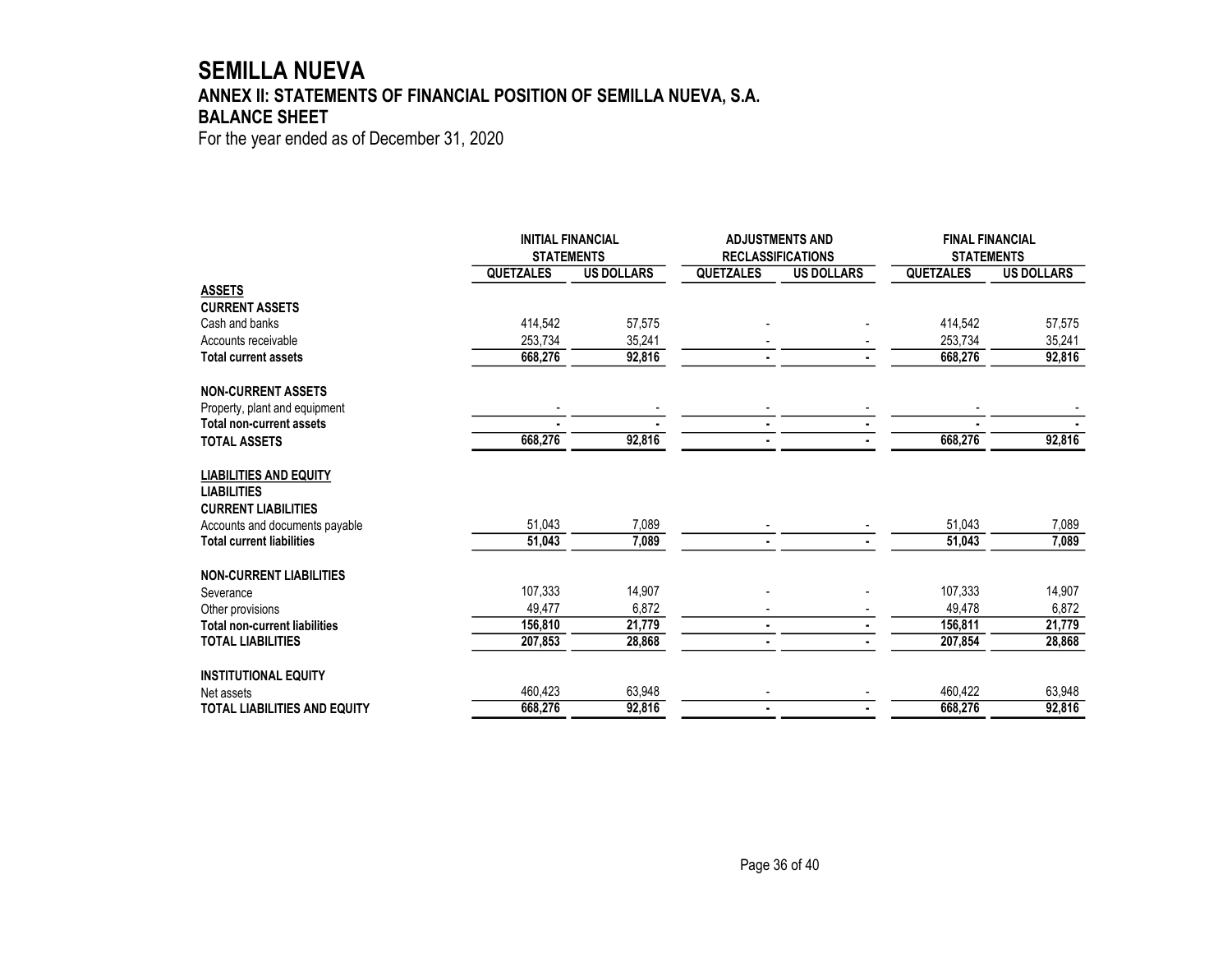# **SEMILLA NUEVA ANNEX II: STATEMENTS OF FINANCIAL POSITION OF SEMILLA NUEVA, S.A. STATEMENT OF INCOME RESULT**

For the year ended as of December 31, 2020

|                                          | INITIAL FINANCIAL STATEMENTS |                   | <b>ADJUSTMENTS AND</b> |                          | <b>FINAL FINANCIAL</b> |                   |  |
|------------------------------------------|------------------------------|-------------------|------------------------|--------------------------|------------------------|-------------------|--|
|                                          |                              |                   |                        | <b>RECLASSIFICATIONS</b> |                        | <b>STATEMENTS</b> |  |
|                                          | <b>QUETZALES</b>             | <b>US DOLLARS</b> | <b>QUETZALES</b>       | <b>US DOLLARS</b>        | <b>QUETZALES</b>       | <b>US DOLLARS</b> |  |
| <b>INCOME</b>                            |                              |                   |                        |                          |                        |                   |  |
| Donations                                |                              |                   |                        |                          |                        |                   |  |
| Services                                 | 1,518,688                    | 210,929           |                        |                          | 1,518,688              | 210,929           |  |
| Sales                                    |                              |                   |                        |                          |                        |                   |  |
| Other income                             | 300                          | 42                |                        |                          | 300                    | 42                |  |
| <b>Bank interest</b>                     | 6,961                        | 967               |                        |                          | 6,961                  | 967               |  |
| <b>TOTAL INCOME</b>                      | 1,525,949                    | 211,938           | $\blacksquare$         |                          | 1,525,949              | 211,938           |  |
| <b>EXPENSES</b>                          |                              |                   |                        |                          |                        |                   |  |
| Salaries and benefits                    | 1,472,667                    | 204,537           |                        |                          | 1,472,667              | 204,537           |  |
| Honoraria and benefits                   | 454,578                      | 63,136            |                        |                          | 454,578                | 63,136            |  |
| General development activities           | 216,804                      | 30,112            |                        |                          | 216,804                | 30,112            |  |
| Transportation, mobilization, fuel       | 412,620                      | 57,308            |                        |                          | 412,620                | 57,308            |  |
| Rent and maintenance expenses            | 129,067                      | 17,926            |                        |                          | 129,067                | 17,926            |  |
| General office expenses                  | 149,381                      | 20,747            |                        |                          | 149,381                | 20,747            |  |
| Taxes, fees and duties                   | 105,765                      | 14,690            |                        |                          | 105,765                | 14,690            |  |
| Depreciations                            |                              |                   |                        |                          |                        |                   |  |
| Bank charges, differential and others    | 200                          | 28                |                        |                          | 200                    | 28                |  |
| <b>TOTAL EXPENSES</b>                    | 2,941,082                    | 408,484           | $\blacksquare$         |                          | 2,941,082              | 408,484           |  |
| <b>EXCESS OF INCOME OVER EXPENDITURE</b> | (1, 415, 133)                | (196, 546)        |                        |                          | (1,415,133)            | (196, 546)        |  |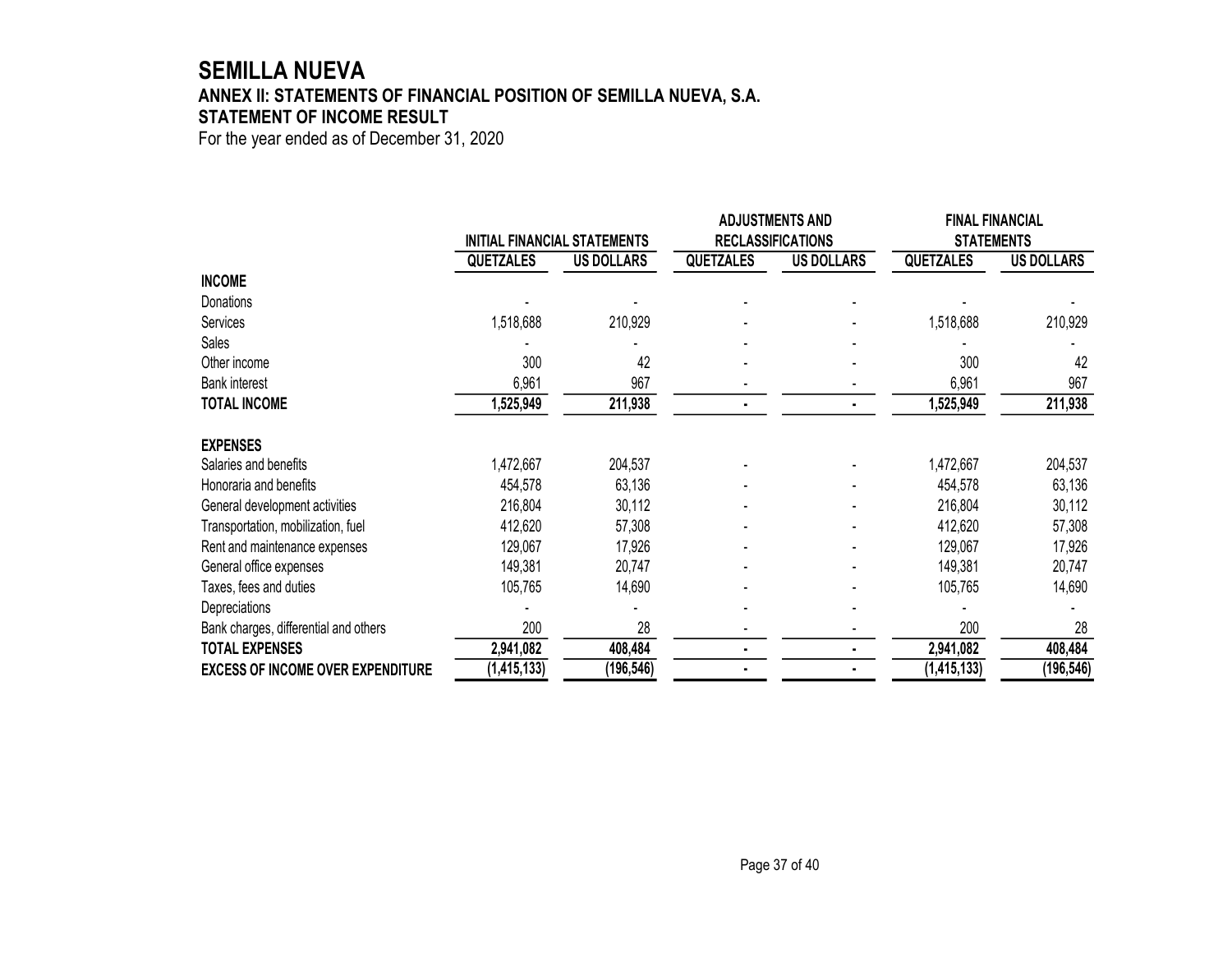# **Annex III**

"Financial Statements Asociación Semilla Nueva"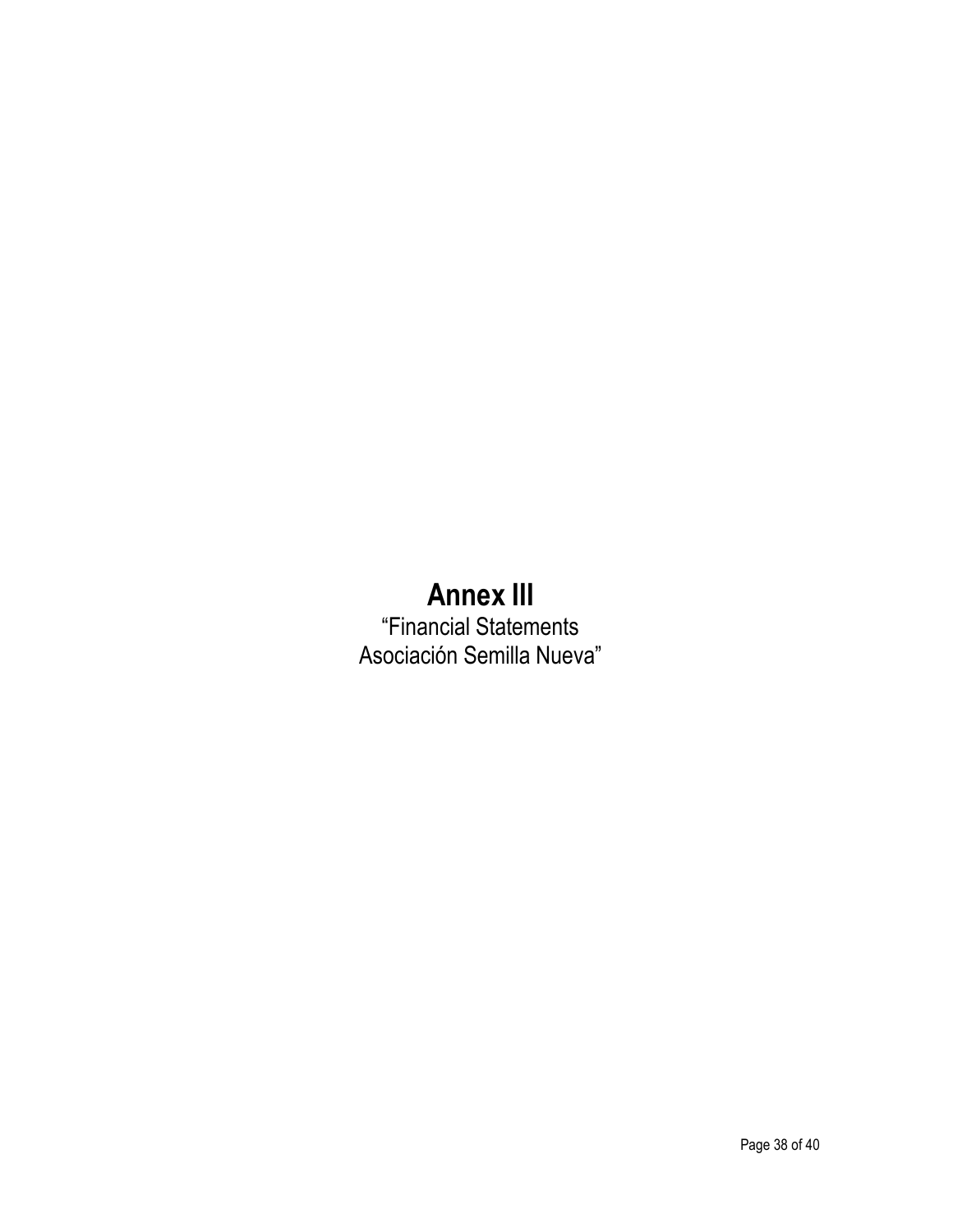# **SEMILLA NUEVA ANNEX III: STATEMENTS OF FINANCIAL POSITION OF ASOCIACIÓN SEMILLA NUEVA BALANCE SHEET**

For the year ended as of December 31,2020

|                                      |           | <b>INITIAL FINANCIAL STATEMENTS</b> |                | <b>ADJUSTMENTS AND</b>   | <b>FINAL FINANCIAL</b> |                   |
|--------------------------------------|-----------|-------------------------------------|----------------|--------------------------|------------------------|-------------------|
|                                      |           |                                     |                | <b>RECLASSIFICATIONS</b> | <b>STATEMENTS</b>      |                   |
|                                      | QUETZALES | <b>US DOLLARS</b>                   | QUETZALES      | <b>US DOLLARS</b>        | QUETZALES              | <b>US DOLLARS</b> |
| <b>ASSETS</b>                        |           |                                     |                |                          |                        |                   |
| <b>CURRENT ASSETS</b>                |           |                                     |                |                          |                        |                   |
| Cash and banks                       | 1,250,547 | 173,687                             |                |                          | 1,250,547              | 173,687           |
| Accounts receivable                  | 620.747   | 86,215                              | (239, 778)     | $(33,302)$ al            | 380,969                | 52,912            |
| <b>Total current assets</b>          | 1,871,294 | 259,902                             | (239, 778)     | (33, 302)                | 1,631,516              | 226,599           |
| <b>NON-CURRENT ASSETS</b>            |           |                                     |                |                          |                        |                   |
| Property, plant and equipment        | 72,151    | 10,021                              |                |                          | 72,151                 | 10,021            |
| Total non-current assets             | 72,151    | 10,021                              |                |                          | 72,151                 | 10,021            |
| <b>TOTAL ASSETS</b>                  | 1,943,445 | 269,923                             | (239, 778)     | (33, 302)                | 1,703,667              | 236,620           |
| <b>LIABILITIES AND EQUITY</b>        |           |                                     |                |                          |                        |                   |
| <b>LIABILITIES</b>                   |           |                                     |                |                          |                        |                   |
| <b>CURRENT LIABILITIES</b>           |           |                                     |                |                          |                        |                   |
| Accounts and documents payable       | 252,585   | 35,081                              | (239, 778)     | $(33,302)$ al            | 12,807                 | 1,779             |
| <b>Total current liabilities</b>     | 252,585   | 35,081                              | (239, 778)     | (33, 302)                | 12,807                 | 1,779             |
| <b>NON-CURRENT LIABILITIES</b>       |           |                                     |                |                          |                        |                   |
| Severance                            | 119,197   | 16,555                              |                |                          | 119,197                | 16,555            |
| Other provisions                     | 60,164    | 8,356                               |                |                          | 60,164                 | 8,356             |
| <b>Total non-current liabilities</b> | 179,361   | 24,911                              | $\blacksquare$ |                          | 179,361                | 24,911            |
| <b>TOTAL LIABILITIES</b>             | 431,946   | 59,992                              | (239, 778)     | (33, 302)                | 192,168                | 26,690            |
| <b>INSTITUTIONAL EQUITY</b>          |           |                                     |                |                          |                        |                   |
| Net assets                           | 1,511,499 | 209.931                             |                |                          | 1,511,499              | 209.930           |
| <b>TOTAL LIABILITIES AND EQUITY</b>  | 1,943,445 | 269,923                             | (239, 778)     | (33, 302)                | 1,703,667              | 236,620           |

**a/:** This corresponds to expenses pending settlement for the Popoyán and Commercial Venture project, for this cause the obligations are recorded in assets and liabilities.